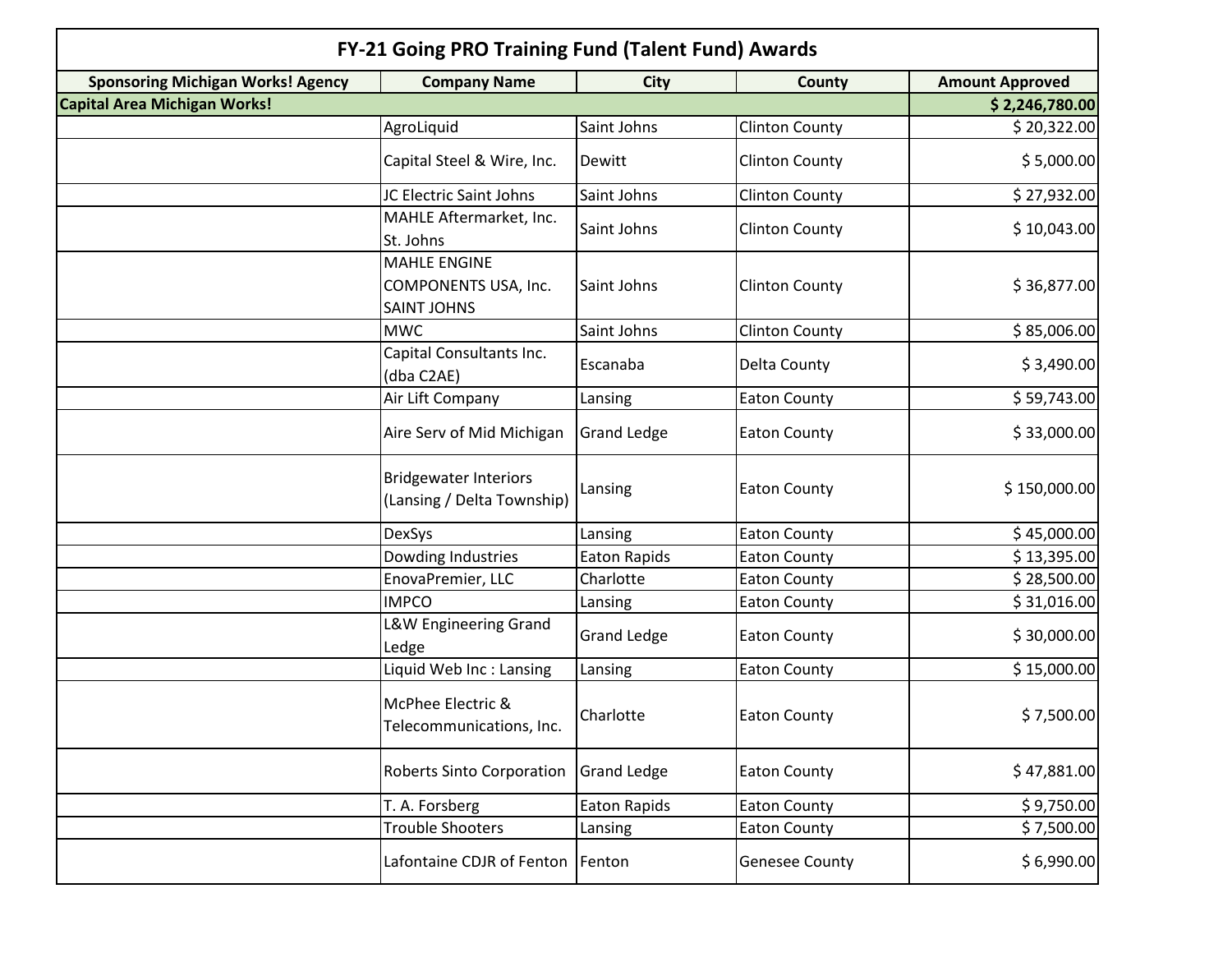| Lafontaine Ford of Flushing Flushing                   |                     | <b>Genesee County</b> | \$6,990.00  |
|--------------------------------------------------------|---------------------|-----------------------|-------------|
| American Plumbing<br>Contractors, Inc.                 | Lansing             | Ingham County         | \$20,840.00 |
| <b>Application Insight LLC</b>                         | Lansing             | Ingham County         | \$5,940.00  |
| <b>Bekum America Corp</b>                              | Williamston         | Ingham County         | \$58,016.00 |
| <b>BIGGBY COFFEE Home</b><br>Office                    | <b>East Lansing</b> | Ingham County         | \$81,028.00 |
| <b>BUILDERS' HARDWARE CO</b><br>LANSING                | Lansing             | Ingham County         | \$12,000.00 |
| Cameron Tool Corp                                      | Lansing             | Ingham County         | \$36,140.00 |
| Capital Consultants Inc.<br>(dba C2AE)                 | Lansing             | Ingham County         | \$15,144.00 |
| Christian Insurance Group                              | Lansing             | Ingham County         | \$36,000.00 |
| Complete Enclosures Inc.<br><b>Mason Headquarters</b>  | Mason               | Ingham County         | \$17,015.00 |
| <b>Consolidated Electrical -</b><br>Lansing            | Lansing             | Ingham County         | \$28,740.00 |
| <b>Consolidated Electrical -</b><br>Wyoming            | Lansing             | Ingham County         | \$23,449.00 |
| <b>Consolidated Electrical</b><br>Davison              | Lansing             | Ingham County         | \$20,052.00 |
| <b>Consolidated Electrical</b><br><b>Traverse City</b> | Lansing             | Ingham County         | \$15,534.00 |
| DC Engineering, P.C.                                   | Lansing             | Ingham County         | \$9,220.00  |
| Eckhart                                                | Lansing             | Ingham County         | \$28,909.00 |
| ENG., INC                                              | Lansing             | Ingham County         | \$3,420.00  |
| <b>FIBERTEC INC</b>                                    | Holt                | Ingham County         | \$28,490.00 |
| FirstLight Home Care of<br><b>Greater Lansing, MI</b>  | Okemos              | Ingham County         | \$28,927.00 |
| Franchino Mold &<br>Engineering                        | Lansing             | Ingham County         | \$72,150.00 |
| <b>GESTAMP MASON</b>                                   | Mason               | Ingham County         | \$62,058.00 |
| <b>Granger Waste Services</b>                          | Lansing             | Ingham County         | \$33,000.00 |
| <b>Helping Hands Respite</b><br>Care                   | <b>East Lansing</b> | Ingham County         | \$7,993.00  |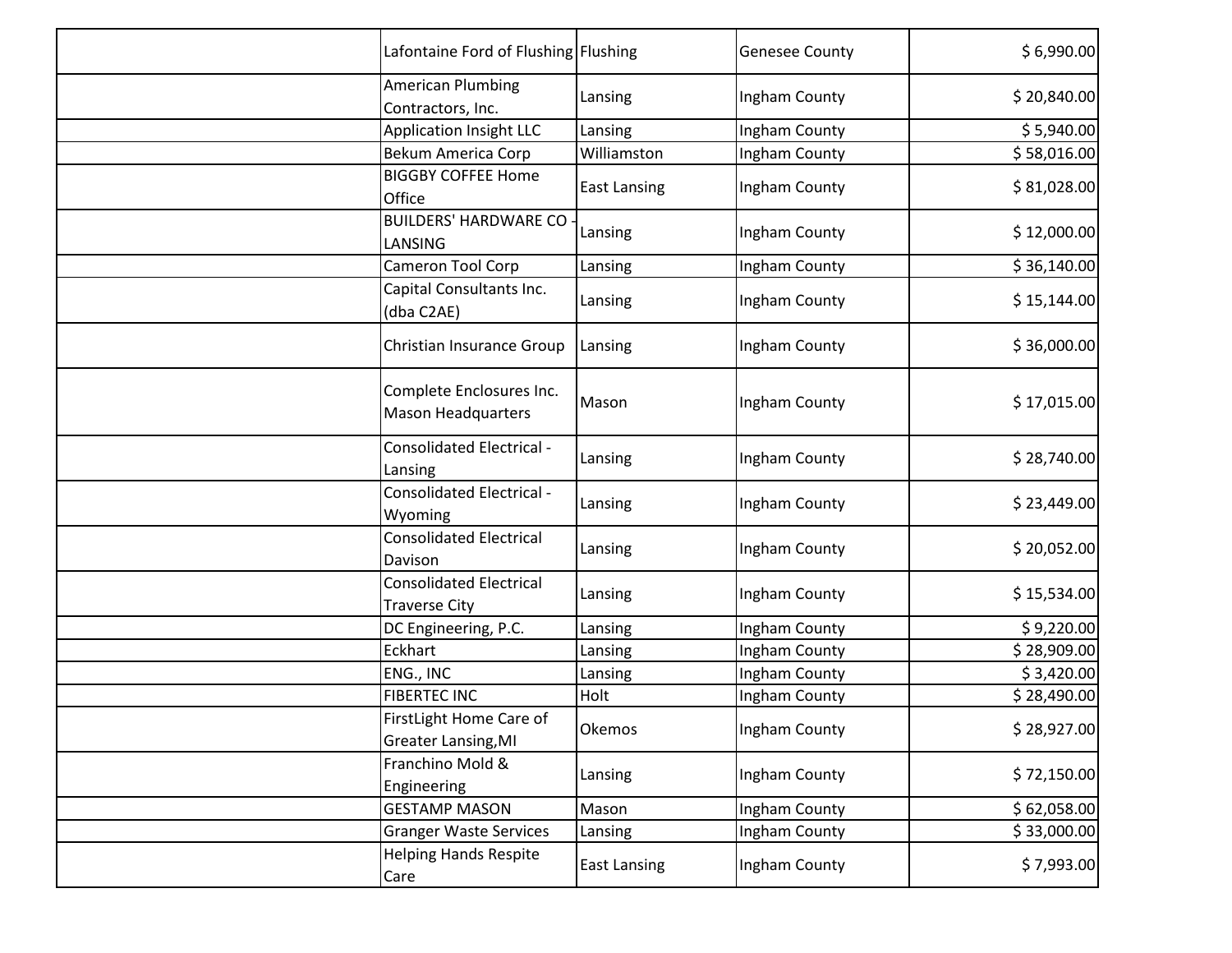| JLL at GM Lansing Delta<br>Township                  | Lansing             | Ingham County      | \$22,386.00  |
|------------------------------------------------------|---------------------|--------------------|--------------|
| JLL at GM Lansing Grand<br>River                     | Lansing             | Ingham County      | \$27,537.00  |
| <b>KIRCHHOFF Automotive</b><br>Lansing               | Lansing             | Ingham County      | \$34,800.00  |
| KTM Industries, Inc.                                 | Holt                | Ingham County      | \$18,420.00  |
| Lafontaine Buick GMC Inc                             | Lansing             | Ingham County      | \$3,990.00   |
| Lafontaine CDJR of Lansing Lansing                   |                     | Ingham County      | \$6,990.00   |
| Lafontaine Ford of Lansing Lansing                   |                     | Ingham County      | \$3,990.00   |
| <b>LANSING ART GALLERY</b>                           | Lansing             | Ingham County      | \$3,774.00   |
| Loc Performance-Lansing                              | Lansing             | Ingham County      | \$46,050.00  |
| Maru Hospitality Group                               | Okemos              | Ingham County      | \$31,417.00  |
| <b>MC Molds Williamston</b>                          | Williamston         | Ingham County      | \$30,752.00  |
| MessageMakers                                        | Lansing             | Ingham County      | \$7,258.00   |
| Niowave, Inc - Lansing, MI                           | Lansing             | Ingham County      | \$42,000.00  |
| Origami Brain Injury<br><b>Rehabilitation Center</b> | Mason               | Ingham County      | \$13,130.00  |
| Piper & Gold PR                                      | Lansing             | Ingham County      | \$8,813.00   |
| Pratt & Whitney Lansing,<br>MI                       | Lansing             | Ingham County      | \$70,701.00  |
| <b>Public Sector Consultants</b>                     | Lansing             | Ingham County      | \$15,000.00  |
| Safe Health Lansing                                  | Lansing             | Ingham County      | \$13,500.00  |
| Sakaiya Company of<br>America, Ltd.                  | Webberville         | Ingham County      | \$4,446.00   |
| <b>TechSmith Corporation</b>                         | Okemos              | Ingham County      | \$105,852.00 |
| NuWave Technology<br>Partners                        | Kalamazoo           | Kalamazoo County   | \$23,264.00  |
| Capital Consultants Inc.<br>(dba C2AE)               | <b>Grand Rapids</b> | <b>Kent County</b> | \$19,891.00  |
| Loc Performance Products,<br>Inc. - Lapeer           | Lapeer              | Lapeer County      | \$6,160.00   |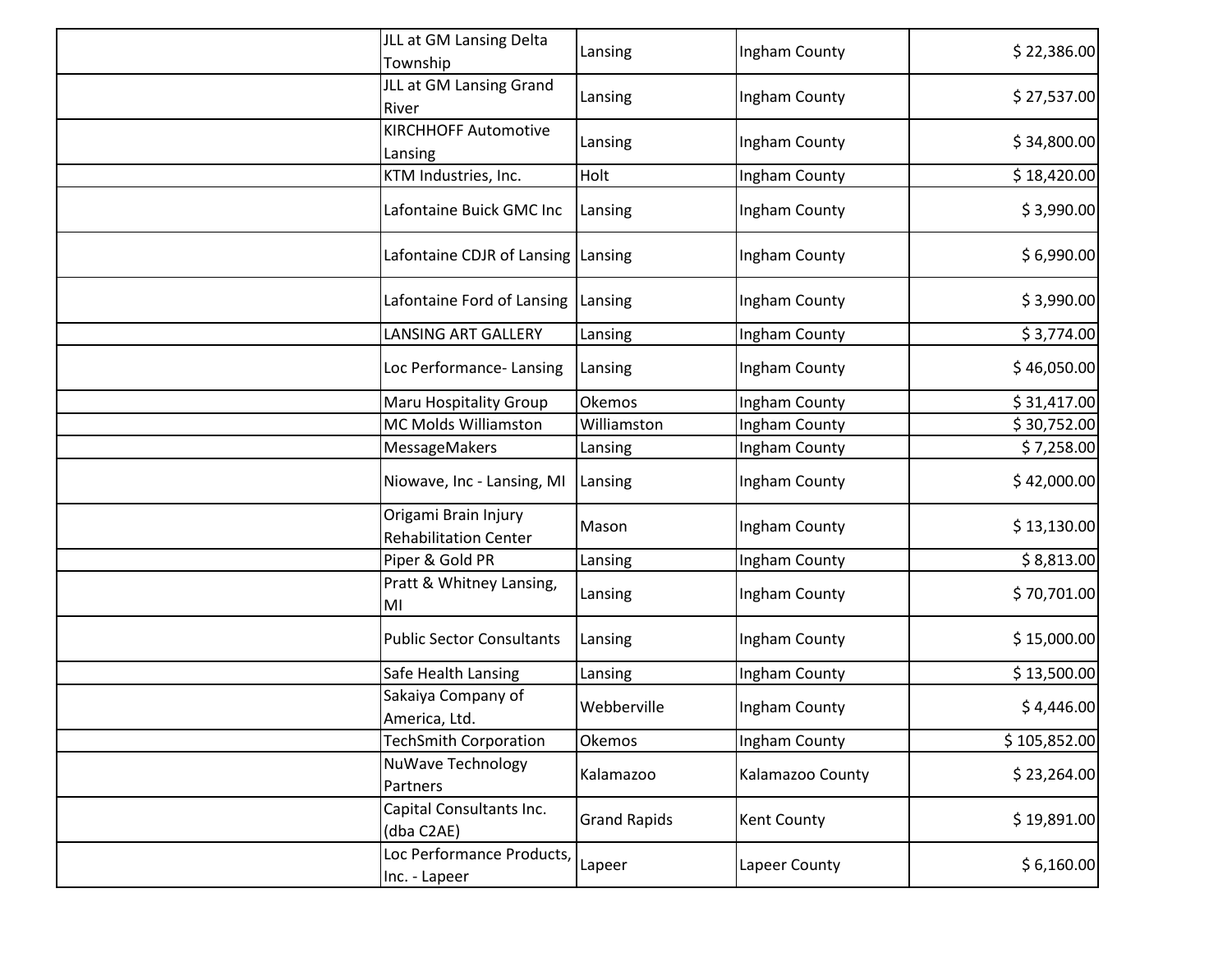|                                                 | Lafontaine CDJR of Clinton                           | Clinton            | Lenawee County          | \$3,990.00     |
|-------------------------------------------------|------------------------------------------------------|--------------------|-------------------------|----------------|
|                                                 | <b>Bridgewater Interiors</b><br>(Warren)             | Warren             | Macomb County           | \$150,000.00   |
|                                                 | <b>Bernal</b>                                        | Rochester          | <b>Oakland County</b>   | \$74,012.00    |
|                                                 | JLL at GM Orion Assembly                             | Lake Orion         | <b>Oakland County</b>   | \$50,468.00    |
|                                                 | LaFontaine Cadillac Buick<br><b>GMC</b> Inc          | Highland           | Oakland County          | \$6,990.00     |
|                                                 | Lafontaine CDJR of Walled<br>Lake                    | <b>Walled Lake</b> | Oakland County          | \$3,990.00     |
|                                                 | Lafontaine Import of<br>Farmington Hills Inc         | Farmington         | <b>Oakland County</b>   | \$3,990.00     |
|                                                 | Lafontaine Subaru Inc                                | <b>Walled Lake</b> | <b>Oakland County</b>   | \$3,990.00     |
|                                                 | Capital Consultants Inc.<br>(dba C2AE)               | Gaylord            | Otsego County           | \$2,994.00     |
|                                                 | Lafontaine Buick GMC of<br>Ann Arbor                 | Ann Arbor          | <b>Washtenaw County</b> | \$3,990.00     |
|                                                 | Lafontaine CDJR of Saline                            | Saline             | <b>Washtenaw County</b> | \$3,990.00     |
|                                                 | Lafontaine Chevrolet Inc                             | Dexter             | <b>Washtenaw County</b> | \$6,990.00     |
|                                                 | Lafontaine Imports of<br>Dearborn                    | Dearborn           | <b>Wayne County</b>     | \$3,990.00     |
|                                                 | Lafontaine Motors                                    | Dearborn           | <b>Wayne County</b>     | \$6,990.00     |
|                                                 | Lafontaine Volkswagen                                | Dearborn           | <b>Wayne County</b>     | \$3,990.00     |
|                                                 | Loc Performance Products,<br>Inc. Plymouth           | Plymouth           | <b>Wayne County</b>     | \$31,295.00    |
| <b>Detroit Employment Solutions Corporation</b> |                                                      |                    |                         | \$2,583,316.00 |
|                                                 | <b>ACE-Saginaw Asphalt</b><br>Paving, LLC            | Flint              | <b>Genesee County</b>   | \$55,640.00    |
|                                                 | A One Day Dentures<br>Implants & Family<br>Dentistry | Southfield         | Oakland County          | \$12,000.00    |
|                                                 | American Aggregates of<br>Michigan, LLC              | Holly              | Oakland County          | \$45,726.00    |
|                                                 | Elite School Management                              | Southfield         | Oakland County          | \$99,000.00    |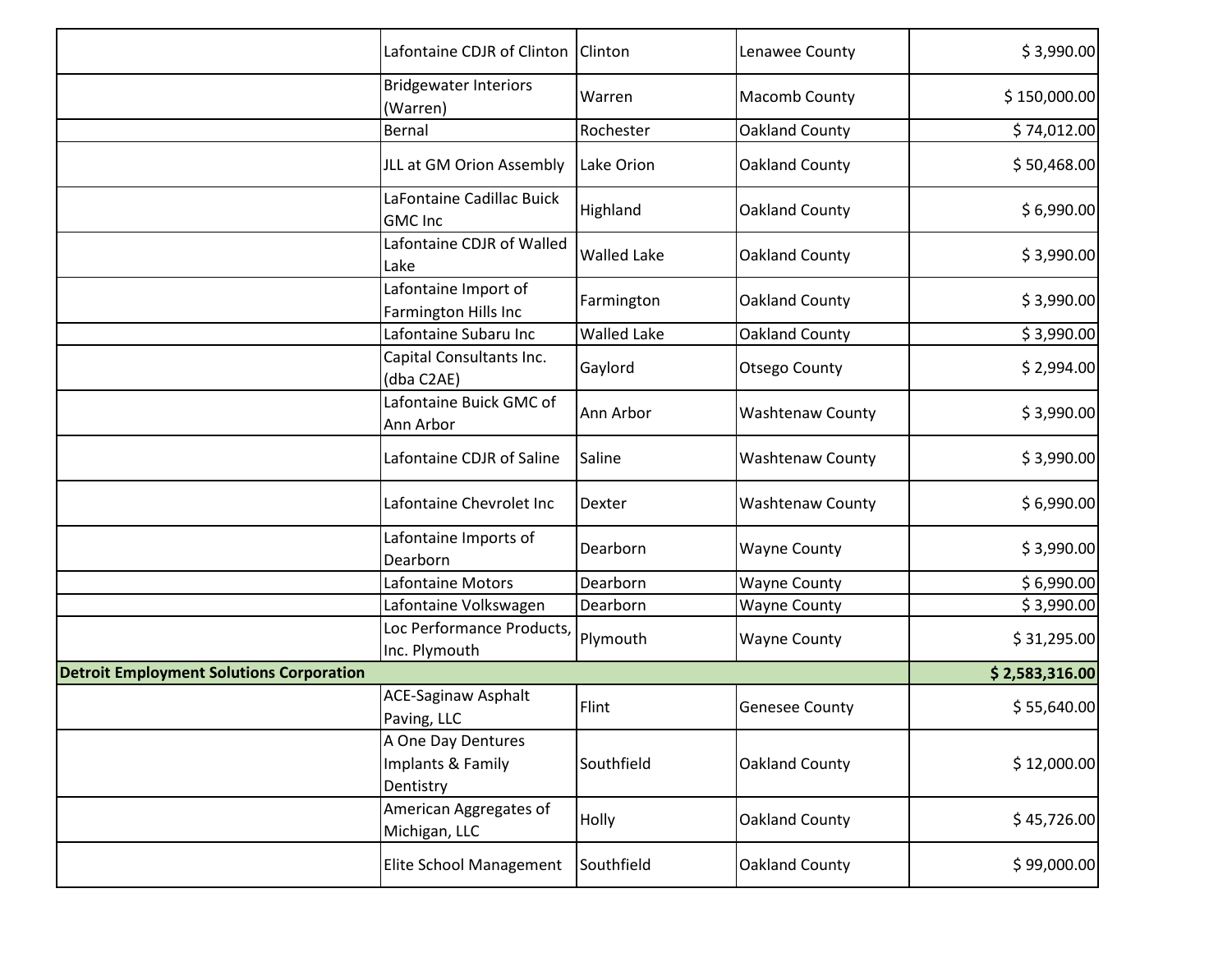|                                        | <b>ArcelorMittal Tailored</b>                          |                 |                     |                |
|----------------------------------------|--------------------------------------------------------|-----------------|---------------------|----------------|
|                                        | <b>Blanks Americas-Detroit</b>                         | Detroit         | <b>Wayne County</b> | \$66,600.00    |
|                                        | Facility                                               |                 |                     |                |
|                                        | <b>Avalon City Ovens</b>                               | Detroit         | <b>Wayne County</b> | \$23,900.00    |
|                                        | <b>Barton Malow</b>                                    | Detroit         | <b>Wayne County</b> | \$72,000.00    |
|                                        | <b>CREATIVE KIDZ LEARNING</b><br><b>CENTER</b>         | Westland        | <b>Wayne County</b> | \$18,000.00    |
|                                        | CVS/pharmacy                                           | Detroit         | <b>Wayne County</b> | \$60,000.00    |
|                                        | <b>Detroit Manufacturing</b><br>Systems - Detroit      | Detroit         | <b>Wayne County</b> | \$499,660.00   |
|                                        | DETROIT SOUL, LLC                                      | Detroit         | <b>Wayne County</b> | \$1,250.00     |
|                                        | Edw. C. Levy Group                                     | Dearborn        | <b>Wayne County</b> | \$70,955.00    |
|                                        | <b>FCA US LLC</b>                                      | Detroit         | <b>Wayne County</b> | \$452,640.00   |
|                                        | FMMB, LLC                                              | Detroit         | <b>Wayne County</b> | \$15,125.00    |
|                                        | Grosse Pointe Moving &<br>Storage                      | Detroit         | <b>Wayne County</b> | \$3,000.00     |
|                                        | Henry Ford Hospital                                    | Detroit         | <b>Wayne County</b> | \$405,000.00   |
|                                        | IOR, LLC - CANTON OFFICE                               | Canton          | <b>Wayne County</b> | \$3,000.00     |
|                                        | <b>MCET</b>                                            | Detroit         | <b>Wayne County</b> | \$65,000.00    |
|                                        | <b>MCEU</b>                                            | Detroit         | <b>Wayne County</b> | \$91,500.00    |
|                                        | Metro Detroit Area<br><b>Hospital Services</b>         | Detroit         | <b>Wayne County</b> | \$15,000.00    |
|                                        | Motor City Electric Co.                                | Detroit         | <b>Wayne County</b> | \$249,000.00   |
|                                        | Rotor Electric Company of<br>MI                        | Detroit         | <b>Wayne County</b> | \$24,000.00    |
|                                        | <b>State Line Construction</b><br>and Maintenance, LLC | Detroit         | <b>Wayne County</b> | \$52,500.00    |
|                                        | The Empowerment Plan                                   | Detroit         | <b>Wayne County</b> | \$19,500.00    |
|                                        | <b>Walker-Miller Energy</b><br><b>Services</b>         | Detroit         | <b>Wayne County</b> | \$130,820.00   |
|                                        | <b>WETC</b>                                            | Detroit         | <b>Wayne County</b> | \$31,500.00    |
|                                        | Wheelhouse Detroit                                     | Detroit         | <b>Wayne County</b> | \$1,000.00     |
| <b>Great Lakes Bay Michigan Works!</b> |                                                        |                 |                     | \$1,718,909.00 |
|                                        | Cambron Engineering, Inc.                              | <b>Bay City</b> | <b>Bay County</b>   | \$3,000.00     |
|                                        | EUCLID INDUSTRIES, INC                                 | <b>Bay City</b> | <b>Bay County</b>   | \$48,825.00    |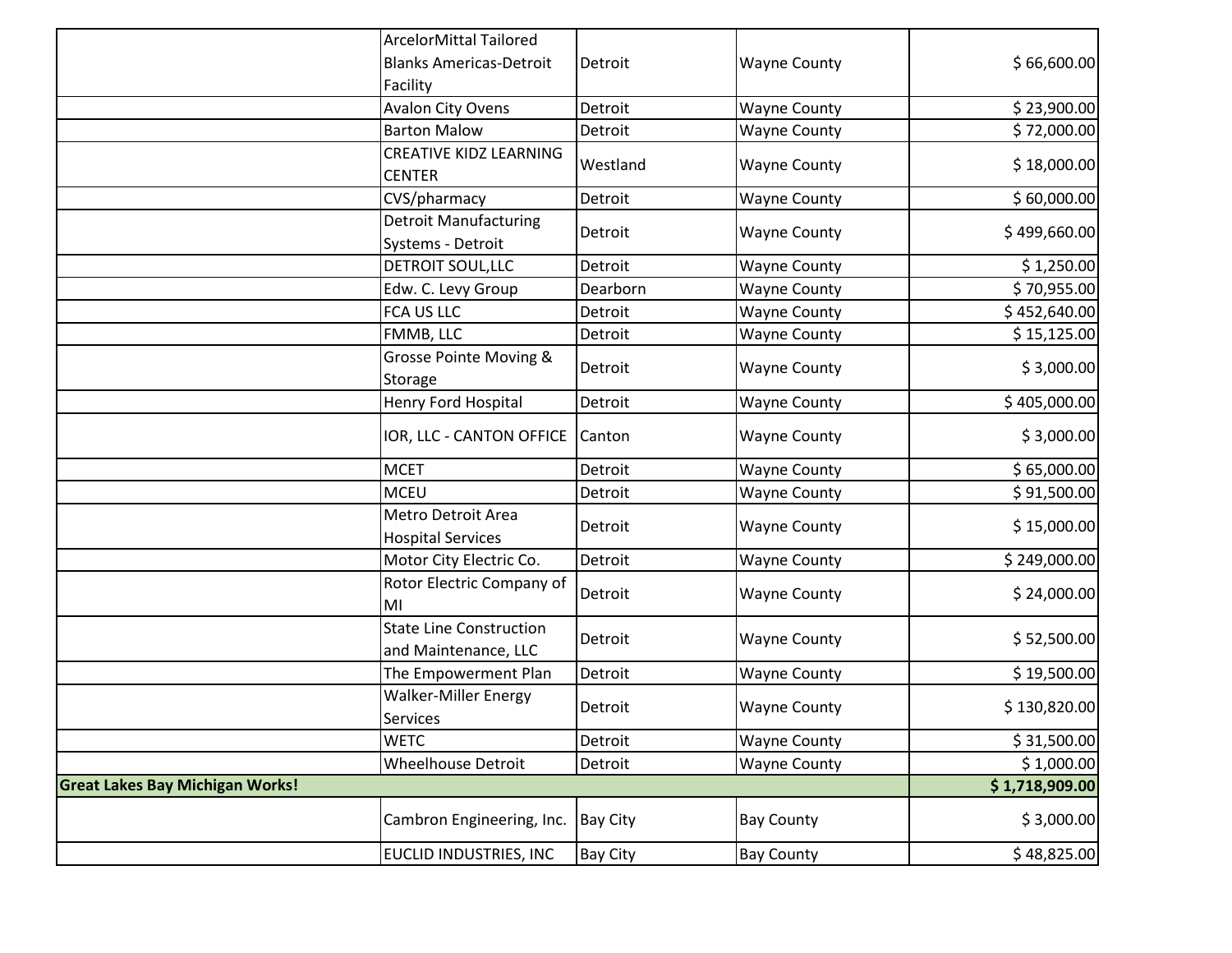| GM GPS - Bay City Plant<br>and Saginaw Metal Casting Bay City<br><b>Operations Plant</b> |                       | <b>Bay County</b>     | \$90,102.00  |
|------------------------------------------------------------------------------------------|-----------------------|-----------------------|--------------|
| Michigan Crossroads<br>Council, Gerace Service<br>Center, Auburn                         | Auburn                | <b>Bay County</b>     | \$13,600.00  |
| Michigan Sugar Company                                                                   | <b>Bay City</b>       | <b>Bay County</b>     | \$194,200.00 |
| <b>Quantum Composites</b>                                                                | <b>Bay City</b>       | <b>Bay County</b>     | \$18,494.00  |
| Renosol Bay City                                                                         | <b>Bay City</b>       | <b>Bay County</b>     | \$995.00     |
| <b>United Bay Community</b><br>Credit Union                                              | <b>Bay City</b>       | <b>Bay County</b>     | \$32,998.00  |
| Wilson's Cheese Shoppe                                                                   | Pinconning            | <b>Bay County</b>     | \$27,387.00  |
| York Repair                                                                              | <b>Bay City</b>       | <b>Bay County</b>     | \$2,438.00   |
| Aircraft Precision - Ithaca                                                              | Ithaca                | <b>Gratiot County</b> | \$10,720.00  |
| Alma Tire Service Inc                                                                    | Alma                  | <b>Gratiot County</b> | \$36,720.00  |
| <b>INTEGRITY FAB AND</b><br><b>MACHINE</b>                                               | Breckenridge          | <b>Gratiot County</b> | \$48,215.00  |
| Powell Fab - St. Louis                                                                   | Saint Louis           | <b>Gratiot County</b> | \$28,500.00  |
| <b>Trident Manufacturing</b>                                                             | Ithaca                | <b>Gratiot County</b> | \$14,100.00  |
| Isabella Bank                                                                            | <b>Mount Pleasant</b> | Isabella County       | \$37,500.00  |
| <b>Alloy Construction Service</b>                                                        | Midland               | <b>Midland County</b> | \$5,975.00   |
| Case Systems                                                                             | Midland               | <b>Midland County</b> | \$10,820.00  |
| Corteva Michigan                                                                         | Midland               | <b>Midland County</b> | \$59,731.00  |
| G.E. INSULATION CO.                                                                      | Sanford               | <b>Midland County</b> | \$2,530.00   |
| <b>Great Lakes Bay</b><br>Construction                                                   | Midland               | <b>Midland County</b> | \$68,055.00  |
| Ingersoll CM Systems, LLC                                                                | Midland               | <b>Midland County</b> | \$9,345.00   |
| J.E. Johnson, Inc.                                                                       | Midland               | <b>Midland County</b> | \$87,151.00  |
| MidMichigan Health-<br>Midland                                                           | Midland               | <b>Midland County</b> | \$30,000.00  |
| The Savant Group                                                                         | Midland               | <b>Midland County</b> | \$37,720.00  |
| <b>Three Rivers Corporation</b>                                                          | Midland               | <b>Midland County</b> | \$69,800.00  |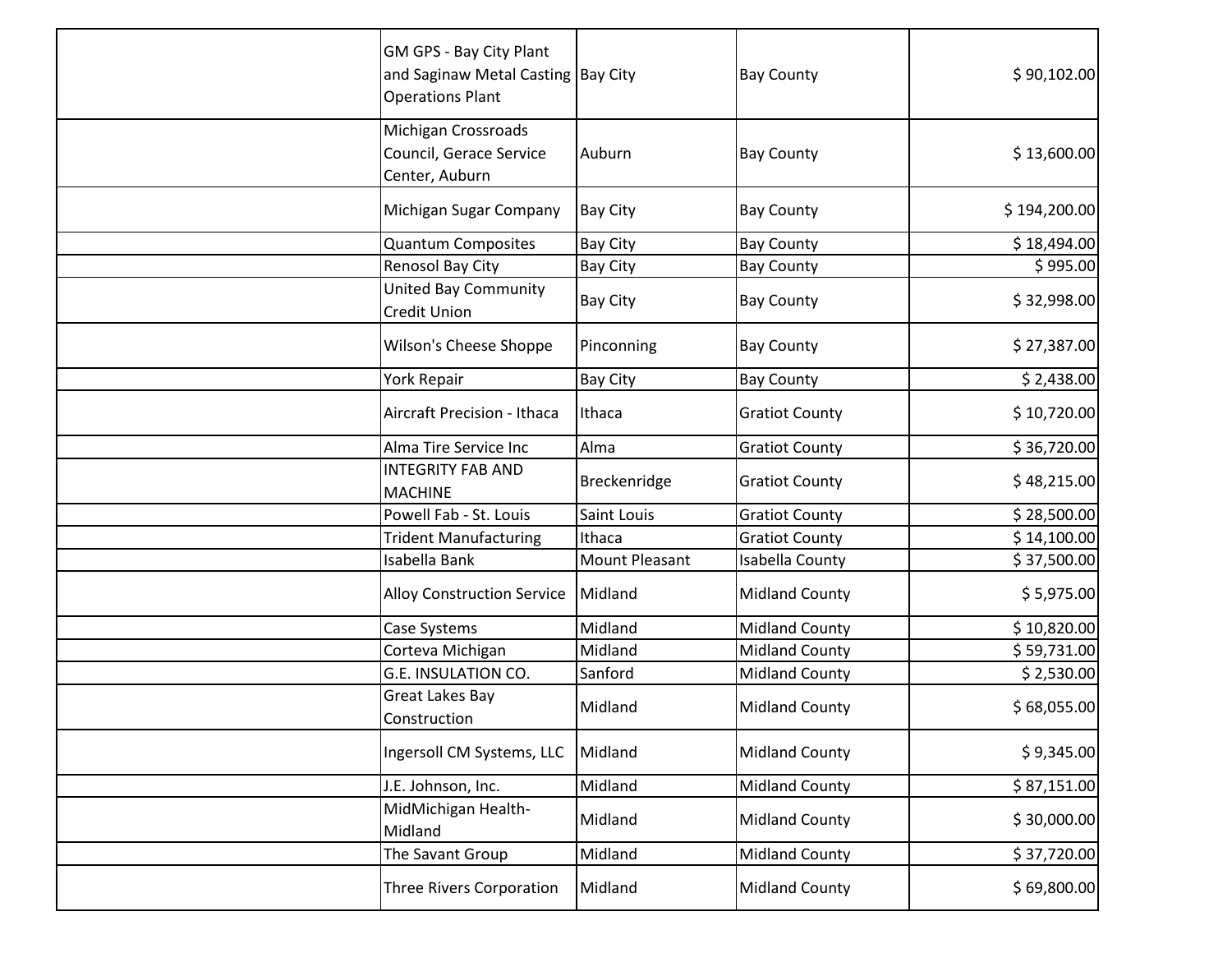| 3D Design & Machining,<br>LLC                                        | Saginaw                          | Saginaw County        | \$4,500.00     |
|----------------------------------------------------------------------|----------------------------------|-----------------------|----------------|
|                                                                      | AHB Tool & Machinery LLC Saginaw | Saginaw County        | \$24,030.00    |
| Amigo Mobility<br>International, Inc.                                | <b>Bridgeport</b>                | Saginaw County        | \$6,985.00     |
| <b>Bavarian Inn Corporation -</b><br>Frankenmuth, Michigan<br>Campus | Frankenmuth                      | Saginaw County        | \$8,496.00     |
| <b>Duperon Corporation</b>                                           | Saginaw                          | Saginaw County        | \$13,134.00    |
| Duro-Last Roofing<br>Company                                         | Saginaw                          | Saginaw County        | \$23,234.00    |
| <b>Endurance Carbide</b>                                             | Saginaw                          | Saginaw County        | \$5,495.00     |
| Falcon RME-Freeland<br>Facility                                      | Freeland                         | Saginaw County        | \$6,500.00     |
| <b>Fullerton Saginaw</b>                                             | Saginaw                          | Saginaw County        | \$56,916.00    |
| <b>Hemlock Semiconductor</b><br>Operations, LLC                      | Hemlock                          | Saginaw County        | \$49,615.00    |
| <b>MERRILL Technologies</b><br>Group                                 | Saginaw                          | Saginaw County        | \$105,544.00   |
| Mistequay Group, Ltd.                                                | Saginaw                          | Saginaw County        | \$5,005.00     |
| Mobile Medical Response,<br>Inc.                                     | Saginaw                          | Saginaw County        | \$45,000.00    |
| Morley Companies, Inc.                                               | Saginaw                          | Saginaw County        | \$90,000.00    |
| Nexteer                                                              | Saginaw                          | Saginaw County        | \$139,500.00   |
| Orchid Orthopedic<br>Solutions                                       | Bridgeport                       | Saginaw County        | \$11,250.00    |
| <b>R&amp;S Cutter Grind</b>                                          | Saginaw                          | Saginaw County        | \$3,000.00     |
| Umbra Group                                                          | Saginaw                          | Saginaw County        | \$64,314.00    |
| <b>Visiting Angels - Great</b><br>Lakes Bay                          | Frankenmuth                      | Saginaw County        | \$9,810.00     |
| William A. Kibbe &<br>Associates                                     | Saginaw                          | Saginaw County        | \$9,975.00     |
| Wright-K Technology, Inc.                                            | Saginaw                          | Saginaw County        | \$12,685.00    |
| <b>DHT Group</b>                                                     | Reese                            | <b>Tuscola County</b> | \$35,000.00    |
| <b>GST Michigan Works!</b>                                           |                                  |                       | \$1,789,446.00 |
| <b>ATIGROUP</b>                                                      | Flushing                         | <b>Genesee County</b> | \$10,500.00    |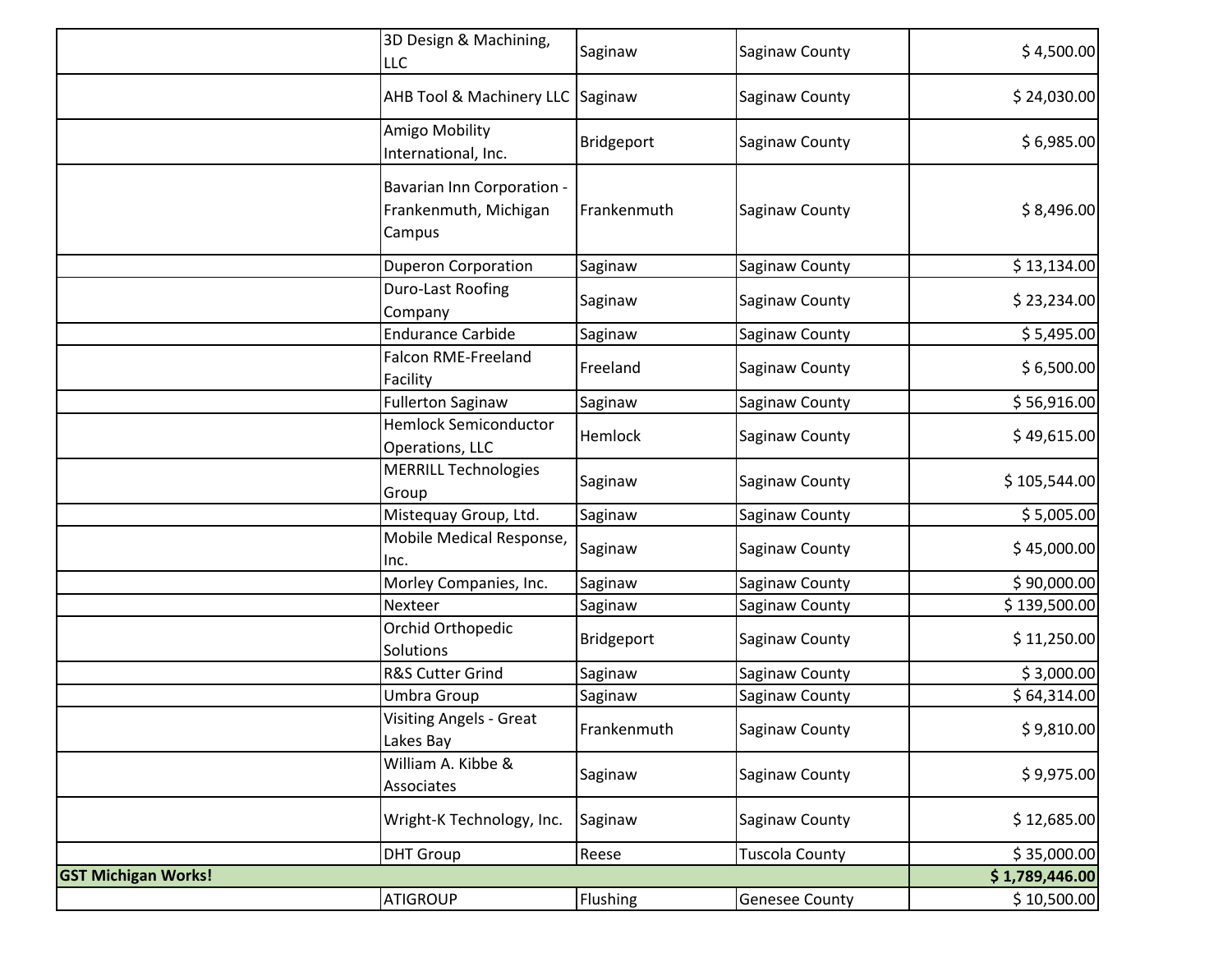| <b>BELL TECH</b>                                           | <b>Swartz Creek</b> | <b>Genesee County</b> | \$5,000.00   |
|------------------------------------------------------------|---------------------|-----------------------|--------------|
| Communications, LLC                                        |                     |                       |              |
| Century Tool & Gage LLC                                    | Fenton              | <b>Genesee County</b> | \$48,000.00  |
| Communities First, Inc.                                    | Flint               | <b>Genesee County</b> | \$7,773.00   |
| Curbco Inc                                                 | Flint               | <b>Genesee County</b> | \$4,575.00   |
| Domico Med-Device                                          | Fenton              | <b>Genesee County</b> | \$39,735.00  |
| Flint/Saginaw/Port Huron<br><b>Odyssey House</b>           | Flint               | <b>Genesee County</b> | \$40,050.00  |
| <b>Food Bank of Eastern</b><br>Michigan                    | Flint               | <b>Genesee County</b> | \$25,500.00  |
| <b>GOYETTE MECHANICAL</b><br>CO., INC.                     | Flint               | <b>Genesee County</b> | \$118,165.00 |
| Halligan Electric Inc                                      | Flint               | <b>Genesee County</b> | \$54,417.00  |
| Keystone Design, Inc.                                      | Clio                | <b>Genesee County</b> | \$13,493.00  |
| MacArthur Corporation,<br><b>Grand Blanc</b>               | <b>Grand Blanc</b>  | <b>Genesee County</b> | \$10,665.00  |
| NILES INDUSTRIAL<br><b>COATINGS LLC</b>                    | Fenton              | <b>Genesee County</b> | \$28,386.00  |
| Rassini Brakes LLC                                         | Flint               | <b>Genesee County</b> | \$37,563.00  |
| <b>Rolls Mechanical</b>                                    | Fenton              | <b>Genesee County</b> | \$99,920.00  |
| Vetcon, Inc.                                               | <b>Burton</b>       | <b>Genesee County</b> | \$15,000.00  |
| Wellspring Lutheran<br>Services - SLC &<br>Frankenmuth SNF | Flint               | <b>Genesee County</b> | \$310,950.00 |
| <b>Wolverine Fire Protection</b><br>Co.                    | <b>Mount Morris</b> | <b>Genesee County</b> | \$19,741.00  |
| WT Stevens Construction,<br>Inc.                           | Flint               | <b>Genesee County</b> | \$20,139.00  |
| <b>Gemini Precision</b><br>Machining, Inc.                 | <b>Bad Axe</b>      | <b>Huron County</b>   | \$4,000.00   |
| <b>Tower International</b>                                 | Elkton              | <b>Huron County</b>   | \$27,000.00  |
| Lapeer Plating & Plastics,<br>Inc.                         | Lapeer              | Lapeer County         | \$26,759.00  |
| LM PRODUCTS INC                                            | Lapeer              | Lapeer County         | \$7,500.00   |
| ValTec, LLC                                                | Imlay City          | Lapeer County         | \$30,501.00  |
| TRILOGY HOME HEALTH<br><b>VENTURE</b>                      | <b>Brighton</b>     | Livingston County     | \$155,550.00 |
| <b>Magna Electronics</b><br>Technology, Inc.               | Holly               | Oakland County        | \$95,425.00  |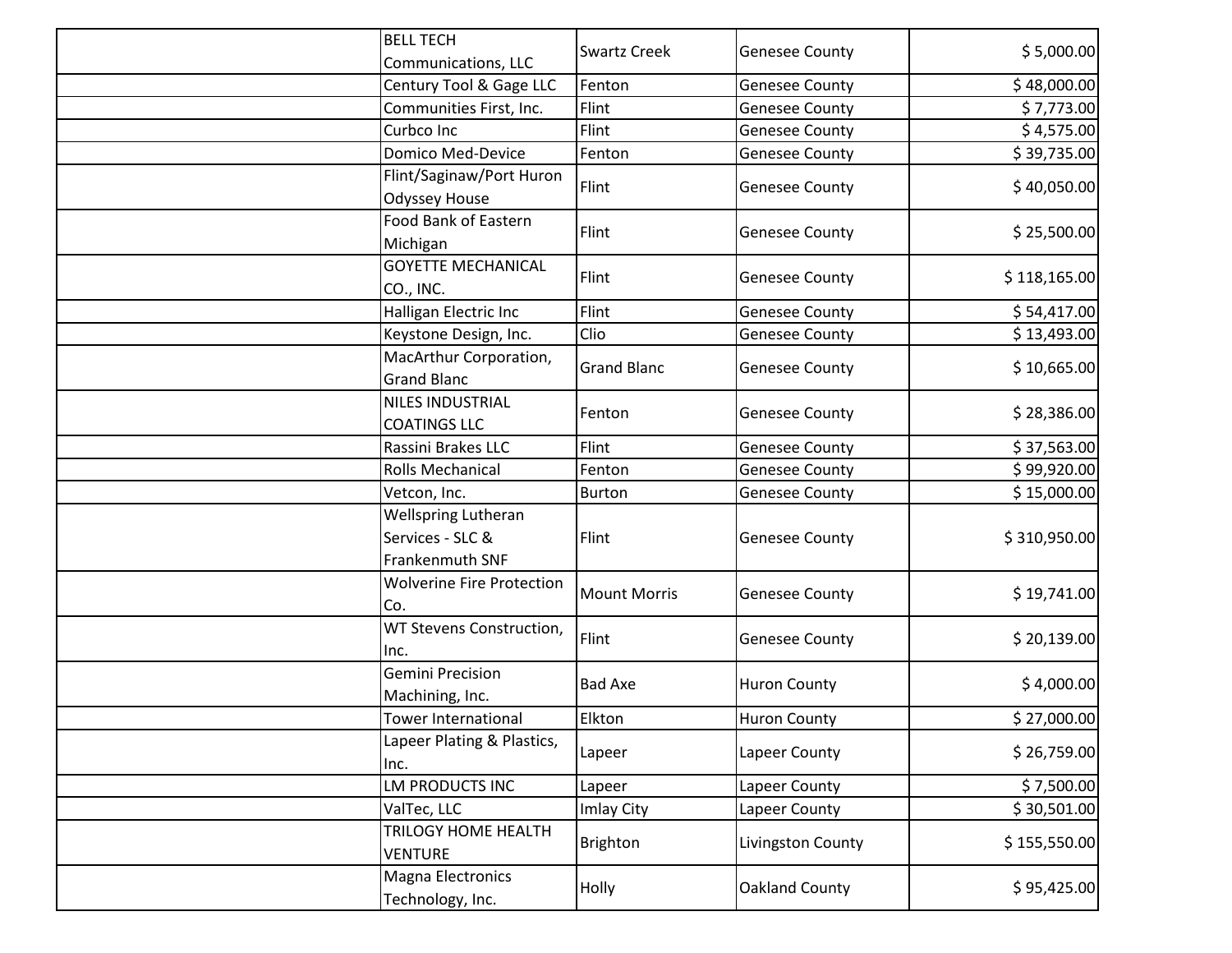|                                  | Lutheran Home Care<br>Personal                       | Frankenmuth             | Saginaw County        | \$82,500.00    |
|----------------------------------|------------------------------------------------------|-------------------------|-----------------------|----------------|
|                                  | ADVANCED AUTO TRENDS<br>INC Plant 3                  | Snover                  | Sanilac County        | \$37,792.00    |
|                                  | <b>HURON INC</b>                                     | Lexington               | Sanilac County        | \$103,890.00   |
|                                  | LLINK TECHNOLOGIES LLC                               | <b>Brown City</b>       | Sanilac County        | \$37,423.00    |
|                                  | Midwest Rubber Company                               | Deckerville             | <b>Sanilac County</b> | \$17,920.00    |
|                                  | <b>VIBRACOUSTIC North</b><br>America                 | Sandusky                | Sanilac County        | \$81,600.00    |
|                                  | Industrial Propane Service,<br>Inc.                  | Byron                   | Shiawassee County     | \$7,200.00     |
|                                  | <b>Midwest Bus Corporation</b>                       | Owosso                  | Shiawassee County     | \$18,460.00    |
|                                  | d/s Services, Inc.                                   | Cass City               | <b>Tuscola County</b> | \$10,872.00    |
|                                  | KAPPEN TREE SERVICE LLC                              | Cass City               | Tuscola County        | \$105,000.00   |
|                                  | <b>Walbro Engine</b><br>Management                   | Cass City               | Tuscola County        | \$30,482.00    |
| Macomb-St. Clair Michigan Works! |                                                      |                         |                       | \$2,216,355.00 |
|                                  | <b>AIM Plastics Inc</b>                              | Clinton Township        | Macomb County         | \$75,750.00    |
|                                  | <b>AIM Systems</b>                                   | Warren                  | Macomb County         | \$92,450.00    |
|                                  | Best Tool & Engineering Co Clinton Township          |                         | Macomb County         | \$3,988.00     |
|                                  | Diamond Die Mold Co                                  | Clinton Township        | Macomb County         | \$4,275.00     |
|                                  | <b>DUGGAN</b><br><b>MANUFACTURING</b>                | Utica                   | Macomb County         | \$117,095.00   |
|                                  | <b>Eckhart Warren</b>                                | Warren                  | Macomb County         | \$19,917.00    |
|                                  | <b>HICKS PLASTICS COMPANY</b><br><b>INC - MACOMB</b> | Macomb                  | <b>Macomb County</b>  | \$119,375.00   |
|                                  | JK&T Wings Inc. Shelby<br>Township                   | Utica                   | Macomb County         | \$40,500.00    |
|                                  | JVIS USA Shelby/Harper                               | Utica                   | Macomb County         | \$142,940.00   |
|                                  | Magna Powertrain Sterling<br>Heights                 | <b>Sterling Heights</b> | Macomb County         | \$44,450.00    |
|                                  | Majestic Industries                                  | Macomb                  | Macomb County         | \$48,900.00    |
|                                  |                                                      |                         |                       |                |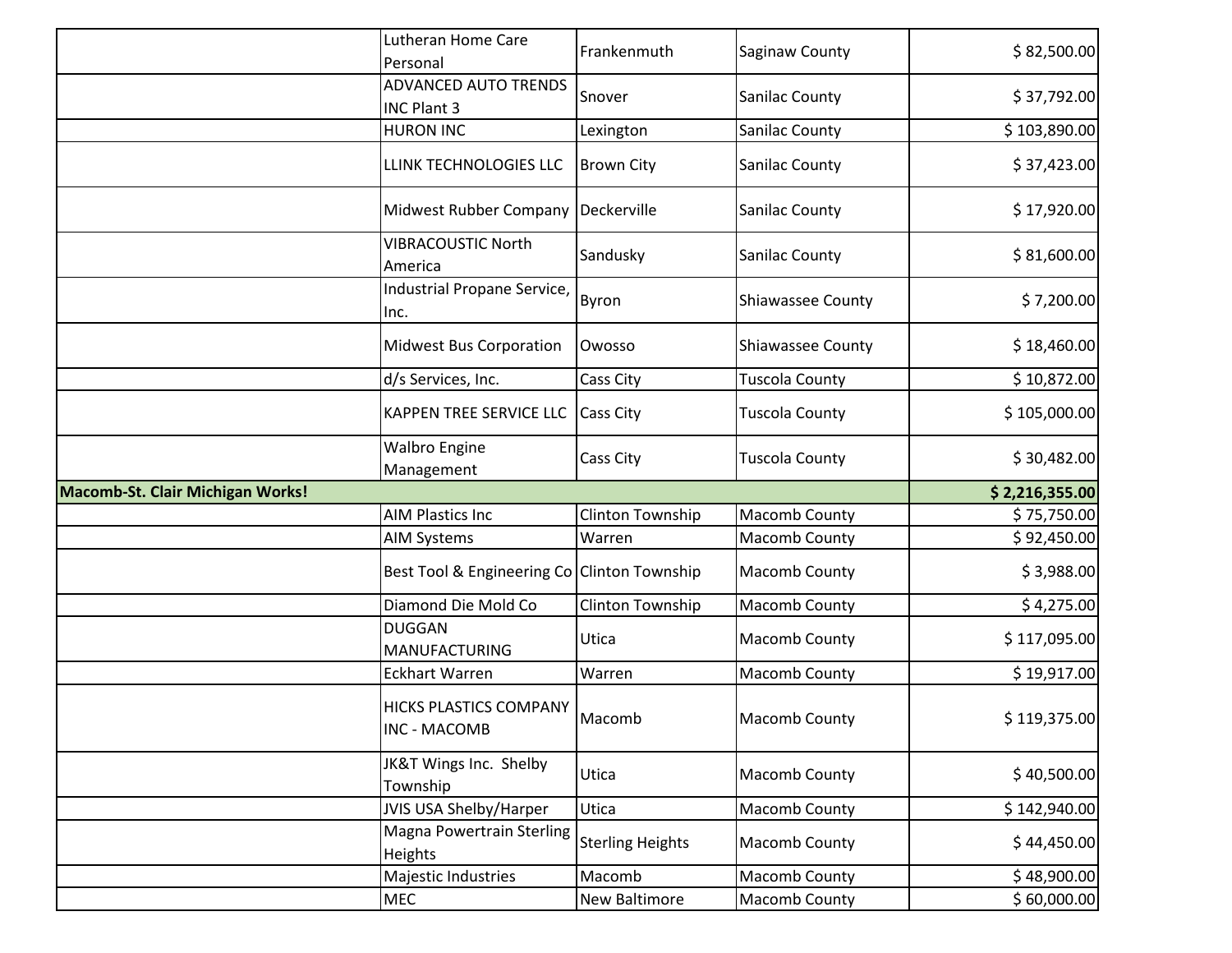|        | Metro Electric                                                                     | Romeo                   | Macomb County | \$90,000.00  |
|--------|------------------------------------------------------------------------------------|-------------------------|---------------|--------------|
|        | <b>Michigan Production</b><br>Machining, Inc.                                      | Macomb                  | Macomb County | \$47,894.00  |
|        | <b>MONARCH WELDING &amp;</b><br><b>ENGINEERING Warren /</b><br>Bay City / Muskegon | Warren                  | Macomb County | \$13,940.00  |
| Shelby | NAPCO Pipe & Fittings :                                                            | Utica                   | Macomb County | \$44,230.00  |
|        | Northern Industrial<br>Manufacturing<br>Corporation                                | Harrison Township       | Macomb County | \$33,620.00  |
|        | PARTNERS in Architecture,<br>PLC - Mount Clemens                                   | <b>Mount Clemens</b>    | Macomb County | \$40,000.00  |
| Paslin |                                                                                    | Warren                  | Macomb County | \$30,000.00  |
|        | PCS Company-Fraser, MI                                                             | Fraser                  | Macomb County | \$19,935.00  |
|        | <b>Polymer Process</b><br>Development                                              | Utica                   | Macomb County | \$21,000.00  |
|        | <b>Precision Boring Company</b>                                                    | Clinton Township        | Macomb County | \$24,700.00  |
|        | Prosper-Tech Machine &<br><b>Tool LLC</b>                                          | Richmond                | Macomb County | \$13,835.00  |
|        | PTI Engineered Plastics -<br>Macomb                                                | Macomb                  | Macomb County | \$15,000.00  |
|        | PTI Quality Containment                                                            | <b>Sterling Heights</b> | Macomb County | \$48,000.00  |
|        | <b>R&amp;E Automated Systems</b>                                                   | Romeo                   | Macomb County | \$261,550.00 |
|        | Safie Foods                                                                        | New Baltimore           | Macomb County | \$86,435.00  |
|        | <b>Shelby Foam Seating</b><br>Systems                                              | Utica                   | Macomb County | \$76,350.00  |
|        | <b>SMT Automation, LLC</b>                                                         | Roseville               | Macomb County | \$45,410.00  |
| Inc.   | <b>Systematic Manufacturing</b>                                                    | <b>Sterling Heights</b> | Macomb County | \$35,250.00  |
| Inc.   | TK Mold & Engineering,                                                             | Romeo                   | Macomb County | \$20,781.00  |
|        | <b>Tool-Craft Industries</b>                                                       | <b>Sterling Heights</b> | Macomb County | \$9,000.00   |
|        | <b>Ultraform Industries</b>                                                        | Romeo                   | Macomb County | \$37,718.00  |
|        | Weingartz                                                                          | Utica                   | Macomb County | \$89,240.00  |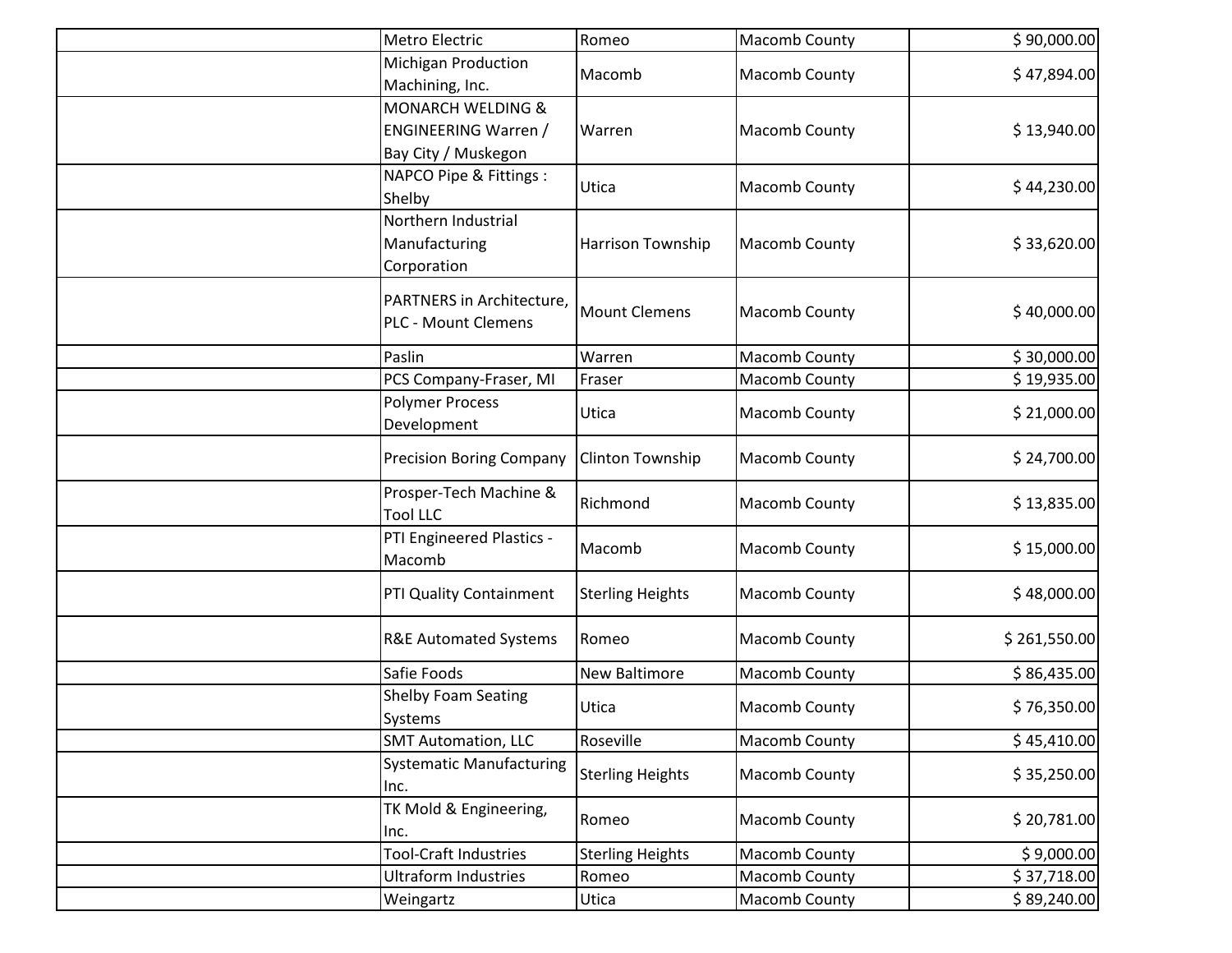|                                          | Whitlam Group                                       | Center Line          | Macomb County         | \$95,555.00    |
|------------------------------------------|-----------------------------------------------------|----------------------|-----------------------|----------------|
|                                          | <b>BioPro Inc</b>                                   | Port Huron           | St. Clair County      | \$8,314.00     |
|                                          | <b>Blue Water Controls</b>                          | North Street         | St. Clair County      | \$7,500.00     |
|                                          | <b>BTM Company-Marysville</b>                       | Marysville           | St. Clair County      | \$35,446.00    |
|                                          | Dunn Paper, Inc.                                    | Port Huron           | St. Clair County      | \$39,938.00    |
|                                          | Eckhart Algonac                                     | Algonac              | St. Clair County      | \$45,301.00    |
|                                          | P.J. Wallbank Springs, Inc.                         | Port Huron           | St. Clair County      | \$45,000.00    |
|                                          | PTM Corporation                                     | <b>Fair Haven</b>    | St. Clair County      | \$40,768.00    |
|                                          | Selective Industries Inc.                           | Marine City          | St. Clair County      | \$12,555.00    |
|                                          | ZF Axle Drives Marysville,<br><b>LLC</b>            | Marysville           | St. Clair County      | \$9,000.00     |
|                                          | <b>NAKEE &amp; CO</b>                               | Detroit              | <b>Wayne County</b>   | \$3,450.00     |
| Michigan Works! Berrien, Cass, Van Buren |                                                     |                      |                       | \$1,996,092.00 |
|                                          | Ausco Products, Inc.                                | <b>Benton Harbor</b> | <b>Berrien County</b> | \$36,271.00    |
|                                          | <b>C&amp;S Machine Products</b>                     | <b>Niles</b>         | <b>Berrien County</b> | \$149,975.00   |
|                                          | Custom Tool & Die Co.                               | Stevensville         | <b>Berrien County</b> | \$27,400.00    |
|                                          | Eagle Technologies                                  | Bridgman             | <b>Berrien County</b> | \$59,674.00    |
|                                          | Flamm Pickle & Packing<br>Co.                       | Eau Claire           | <b>Berrien County</b> | \$1,985.00     |
|                                          | <b>Gast Manufacturing</b>                           | <b>Benton Harbor</b> | <b>Berrien County</b> | \$32,335.00    |
|                                          | Halo Super Cars, Inc.                               | <b>Benton Harbor</b> | <b>Berrien County</b> | \$6,000.00     |
|                                          | Hanson Mold                                         | Saint Joseph         | <b>Berrien County</b> | \$45,327.00    |
|                                          | Hungerford Nichols CPAs +<br>Advisors: Saint Joseph | Saint Joseph         | <b>Berrien County</b> | \$2,864.00     |
|                                          | Indeck Niles Energy Center Niles                    |                      | <b>Berrien County</b> | \$28,500.00    |
|                                          | JohnsonRauhoff                                      | Saint Joseph         | <b>Berrien County</b> | \$36,130.00    |
|                                          | Journeyman Distillery                               | <b>Three Oaks</b>    | <b>Berrien County</b> | \$30,545.00    |
|                                          | JR Automation -<br><b>Stevensville Facility</b>     | Stevensville         | <b>Berrien County</b> | \$18,031.00    |
|                                          | <b>JVIS USA</b>                                     | <b>Benton Harbor</b> | <b>Berrien County</b> | \$40,150.00    |
|                                          | Kay Manufacturing<br>Company LLC                    | Saint Joseph         | <b>Berrien County</b> | \$48,989.00    |
|                                          | Kelm Acubar                                         | <b>Benton Harbor</b> | <b>Berrien County</b> | \$3,000.00     |
|                                          | Lane Automotive                                     | Watervliet           | <b>Berrien County</b> | \$40,563.00    |
|                                          | Liberty 3D Technologies                             | Saint Joseph         | <b>Berrien County</b> | \$52,300.00    |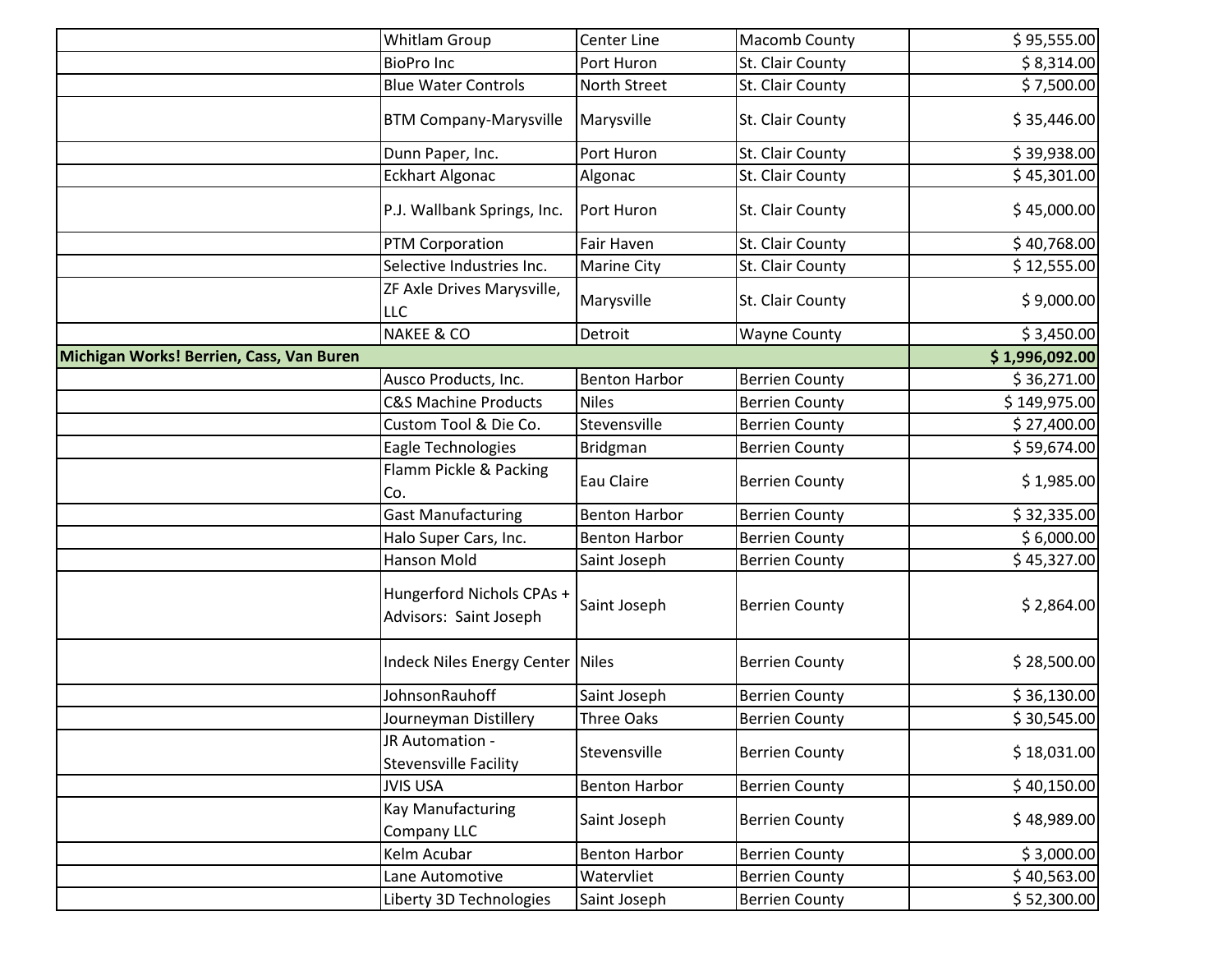| M&I Machine                        |                                                  | Coloma               | <b>Berrien County</b> | \$7,000.00   |
|------------------------------------|--------------------------------------------------|----------------------|-----------------------|--------------|
| <b>DBA Forte' Coffee</b>           | Maynard Hospitality, LLC                         | Saint Joseph         | <b>Berrien County</b> | \$5,500.00   |
| and Preservation                   | <b>McGuire's Maintenance</b>                     | Baroda               | <b>Berrien County</b> | \$11,250.00  |
| Construction                       | McGuire's Professional                           | <b>Benton Harbor</b> | <b>Berrien County</b> | \$30,730.00  |
|                                    | Niles Steel Tank Company                         | <b>Niles</b>         | <b>Berrien County</b> | \$12,000.00  |
| Inc.                               | Pilkington North America,                        | <b>Niles</b>         | <b>Berrien County</b> | \$190,822.00 |
| Rosta USA Corp                     |                                                  | <b>Benton Harbor</b> | <b>Berrien County</b> | \$12,206.00  |
|                                    | Spectrum Health Lakeland                         | Saint Joseph         | <b>Berrien County</b> | \$45,000.00  |
| <b>SPI Blow Molding</b>            |                                                  | Coloma               | <b>Berrien County</b> | \$13,770.00  |
|                                    | The Blackbird Waterhouse                         | Coloma               | <b>Berrien County</b> | \$12,921.00  |
|                                    | Vickers Engineering, Inc.                        | New Troy             | <b>Berrien County</b> | \$33,298.00  |
|                                    | West Michigan Tool & Die,<br>1007 Nickerson Ave. | <b>Benton Harbor</b> | <b>Berrien County</b> | \$27,590.00  |
|                                    | YMCA of Greater Michiana Niles                   |                      | <b>Berrien County</b> | \$29,639.00  |
| Aging                              | Cass County Council on                           | Cassopolis           | Cass County           | \$17,691.00  |
| <b>CHT</b>                         |                                                  | Cassopolis           | <b>Cass County</b>    | \$35,201.00  |
|                                    | <b>JAC Custom Pouches</b>                        | Dowagiac             | Cass County           | \$27,300.00  |
|                                    | Lyons Industries, Inc.                           | Dowagiac             | Cass County           | \$45,000.00  |
|                                    | <b>Marcellus Metalcasters</b>                    | Marcellus            | <b>Cass County</b>    | \$5,985.00   |
|                                    | <b>Michigan Die Casting</b>                      | Dowagiac             | Cass County           | \$58,500.00  |
| Midwest Energy &<br>Communications |                                                  | Cassopolis           | <b>Cass County</b>    | \$22,500.00  |
| Pro Services, Inc.                 |                                                  | Portage              | Kalamazoo County      | \$98,000.00  |
|                                    | <b>Albemarle Corporation</b>                     | South Haven          | Van Buren County      | \$23,696.00  |
| Bangor Plastics, Inc.              |                                                  | Bangor               | Van Buren County      | \$7,340.00   |
| <b>Biggby Mattawan</b>             |                                                  | Mattawan             | Van Buren County      | \$17,760.00  |
| Living                             | <b>Blueberry Hill Assisted</b>                   | Lawton               | Van Buren County      | \$29,400.00  |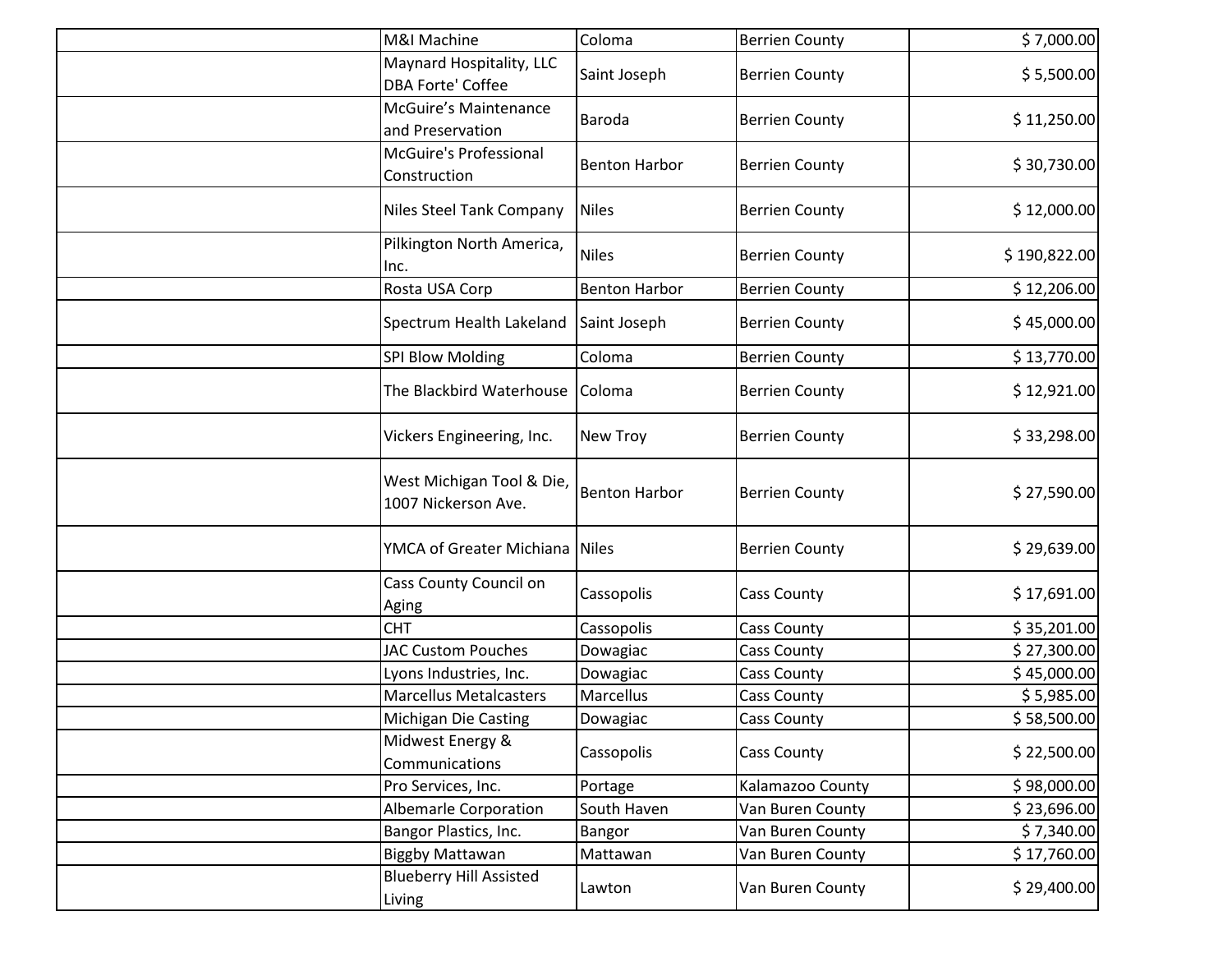|                                      | Coca-Cola North America -<br>Paw Paw            | Paw Paw             | Van Buren County      | \$98,919.00  |
|--------------------------------------|-------------------------------------------------|---------------------|-----------------------|--------------|
|                                      | Compton Inc.                                    | South Haven         | Van Buren County      | \$18,000.00  |
|                                      | GLCC Co.                                        | Paw Paw             | Van Buren County      | \$36,586.00  |
|                                      | <b>Harloff Manufacturing</b><br>Company LLC     | Paw Paw             | Van Buren County      | \$37,500.00  |
|                                      | Lovejoy Inc.                                    | South Haven         | Van Buren County      | \$23,745.00  |
|                                      | <b>Meadow Woods Nursing</b><br>and Rehab Center | Bloomingdale        | Van Buren County      | \$10,500.00  |
|                                      | Pro Powder, Inc.                                | South Haven         | Van Buren County      | \$16,500.00  |
|                                      | Ralph Moyle Inc.                                | Mattawan            | Van Buren County      | \$90,000.00  |
|                                      | Riveer                                          | South Haven         | Van Buren County      | \$62,765.00  |
|                                      | <b>Spencer Manufacturing</b><br>Inc.            | South Haven         | Van Buren County      | \$17,120.00  |
|                                      | St. Julian Wine Company                         | Paw Paw             | Van Buren County      | \$52,274.00  |
|                                      | <b>Tri-Mation Industries</b>                    | Mattawan            | Van Buren County      | \$17,545.00  |
|                                      | White Oaks Assisted Living Lawton               |                     | Van Buren County      | \$34,500.00  |
| Michigan Works! Northeast Consortium |                                                 |                     |                       | \$598,940.00 |
|                                      | <b>DECORATIVE PANELS</b>                        | Alpena              | Alpena County         | \$73,500.00  |
|                                      | LIEBNER ENTERPRISES LLC                         | Cheboygan           | Cheboygan County      | \$1,330.00   |
|                                      | Link Industries                                 | <b>Indian River</b> | Cheboygan County      | \$16,275.00  |
|                                      | Air Way Automation, Inc.                        | Grayling            | Crawford County       | \$7,470.00   |
|                                      | <b>Arauco North America</b>                     | Grayling            | Crawford County       | \$11,599.00  |
|                                      | <b>Crawford County Animal</b><br>Shelter        | Grayling            | Crawford County       | \$2,978.00   |
|                                      | <b>Grayling IMM</b>                             | Grayling            | Crawford County       | \$99,000.00  |
|                                      | <b>WEYERHAEUSER NR</b><br>COMPANY               | Grayling            | Crawford County       | \$122,442.00 |
|                                      | <b>Action Traffic Maintenance</b><br>- Flint    | Flint               | <b>Genesee County</b> | \$35,700.00  |
|                                      | H & S Mold, Inc.                                | Gaylord             | Otsego County         | \$5,350.00   |
|                                      | <b>H&amp;H Tube Vanderbilt</b>                  | Vanderbilt          | <b>Otsego County</b>  | \$20,036.00  |
|                                      | Line 45, LLC                                    | Gaylord             | Otsego County         | \$1,400.00   |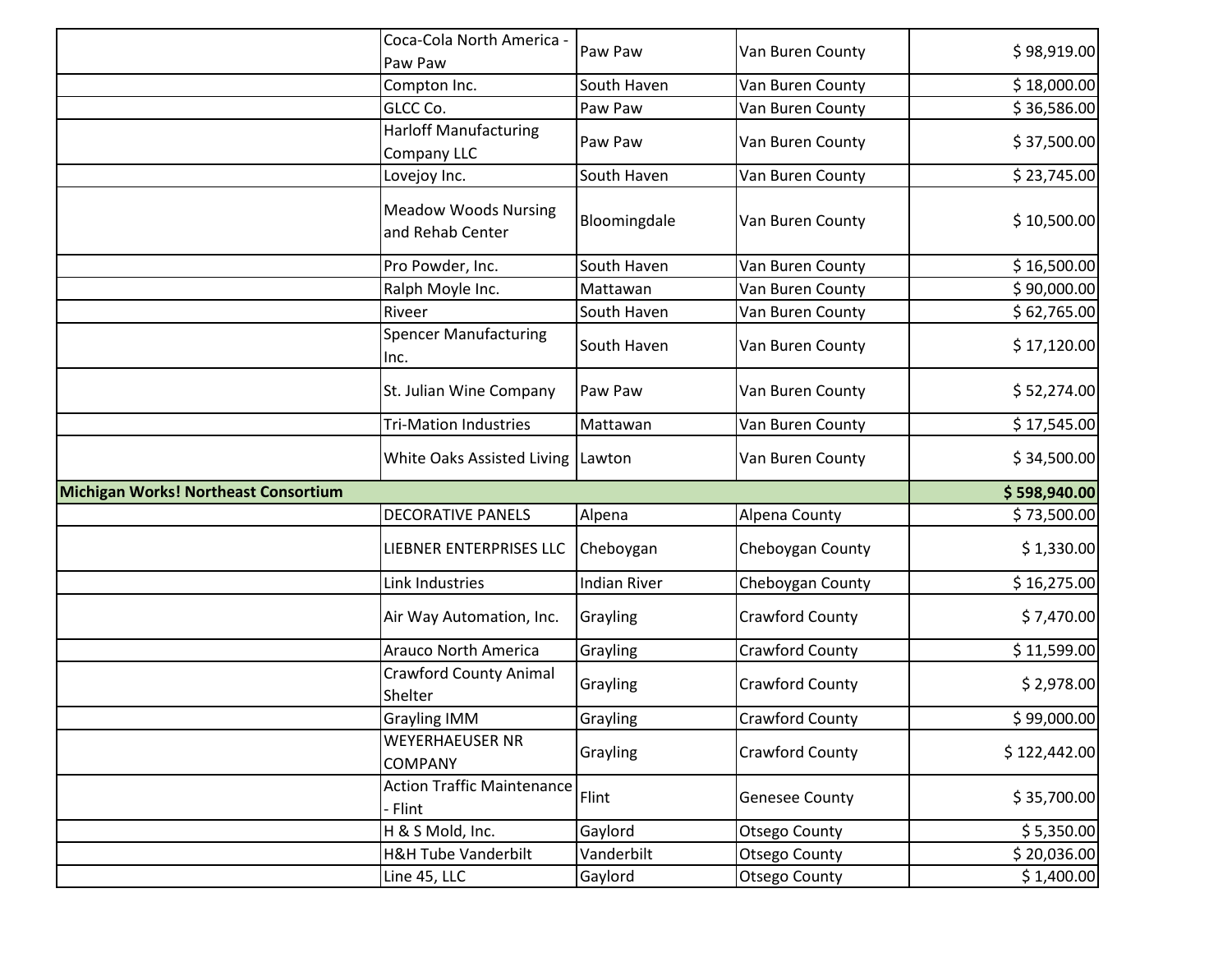|                                      | M&M Leadership, Mindset<br>& Culture Development     | Gaylord               | <b>Otsego County</b>    | \$88,800.00    |
|--------------------------------------|------------------------------------------------------|-----------------------|-------------------------|----------------|
|                                      | North American<br>Interconnect                       | Gaylord               | <b>Otsego County</b>    | \$73,100.00    |
|                                      | Carmeuse                                             | <b>Rogers City</b>    | Presque Isle County     | \$39,960.00    |
| Michigan Works! Region 7B Consortium |                                                      |                       |                         | \$231,750.00   |
|                                      | Bopp-Busch - Au Gres                                 | Au Gres               | <b>Arenac County</b>    | \$13,500.00    |
|                                      | <b>ADVANCED BATTERY</b><br><b>CONCEPTS LLC</b>       | Clare                 | <b>Clare County</b>     | \$28,590.00    |
|                                      | Central Restoration, Inc                             | Clare                 | <b>Clare County</b>     | \$11,470.00    |
|                                      | Four Leaf Brewing                                    | Clare                 | <b>Clare County</b>     | \$3,599.00     |
|                                      | <b>Integrity Printing</b>                            | Clare                 | <b>Clare County</b>     | \$14,497.00    |
|                                      | Brown Machine -<br>Beaverton                         | Beaverton             | <b>Gladwin County</b>   | \$17,500.00    |
|                                      | F.E.D. Corporation -<br>Gladwin, MI                  | Gladwin               | <b>Gladwin County</b>   | \$23,400.00    |
|                                      | Saint-Gobain                                         | Beaverton             | <b>Gladwin County</b>   | \$48,894.00    |
|                                      | Cooper Standard<br><b>Automotive-East Tawas</b>      | East Tawas            | <b>losco County</b>     | \$15,000.00    |
|                                      | MMI                                                  | <b>Mount Pleasant</b> | <b>Isabella County</b>  | \$33,550.00    |
|                                      | Remnation                                            | West Branch           | <b>Ogemaw County</b>    | \$2,250.00     |
|                                      | <b>Roscommon County</b><br>Commission on Aging, Inc. | Prudenville           | <b>Roscommon County</b> | \$19,500.00    |
| <b>Michigan Works! Southeast</b>     |                                                      |                       |                         | \$3,323,520.00 |
|                                      | Brembo North America,<br><b>Homer Operations</b>     | Homer                 | Calhoun County          | \$70,355.00    |
|                                      | Oaks at Northpointe<br>Woods                         | <b>Battle Creek</b>   | Calhoun County          | \$39,000.00    |
|                                      | Paragon @ Oaks at<br>Northpointe Woods               | <b>Battle Creek</b>   | Calhoun County          | \$4,100.00     |
|                                      | Oaks at Woodfield                                    | <b>Grand Blanc</b>    | <b>Genesee County</b>   | \$36,000.00    |
|                                      | Paragon @ Oaks at<br>Woodfield                       | <b>Grand Blanc</b>    | <b>Genesee County</b>   | \$2,640.00     |
|                                      | Hillsdale Hospital                                   | Hillsdale             | <b>Hillsdale County</b> | \$49,236.00    |
|                                      | Jesco Industries, INC                                | Litchfield            | <b>Hillsdale County</b> | \$2,290.00     |
|                                      | Livonia Tool & Laser                                 | Litchfield            | <b>Hillsdale County</b> | \$22,345.00    |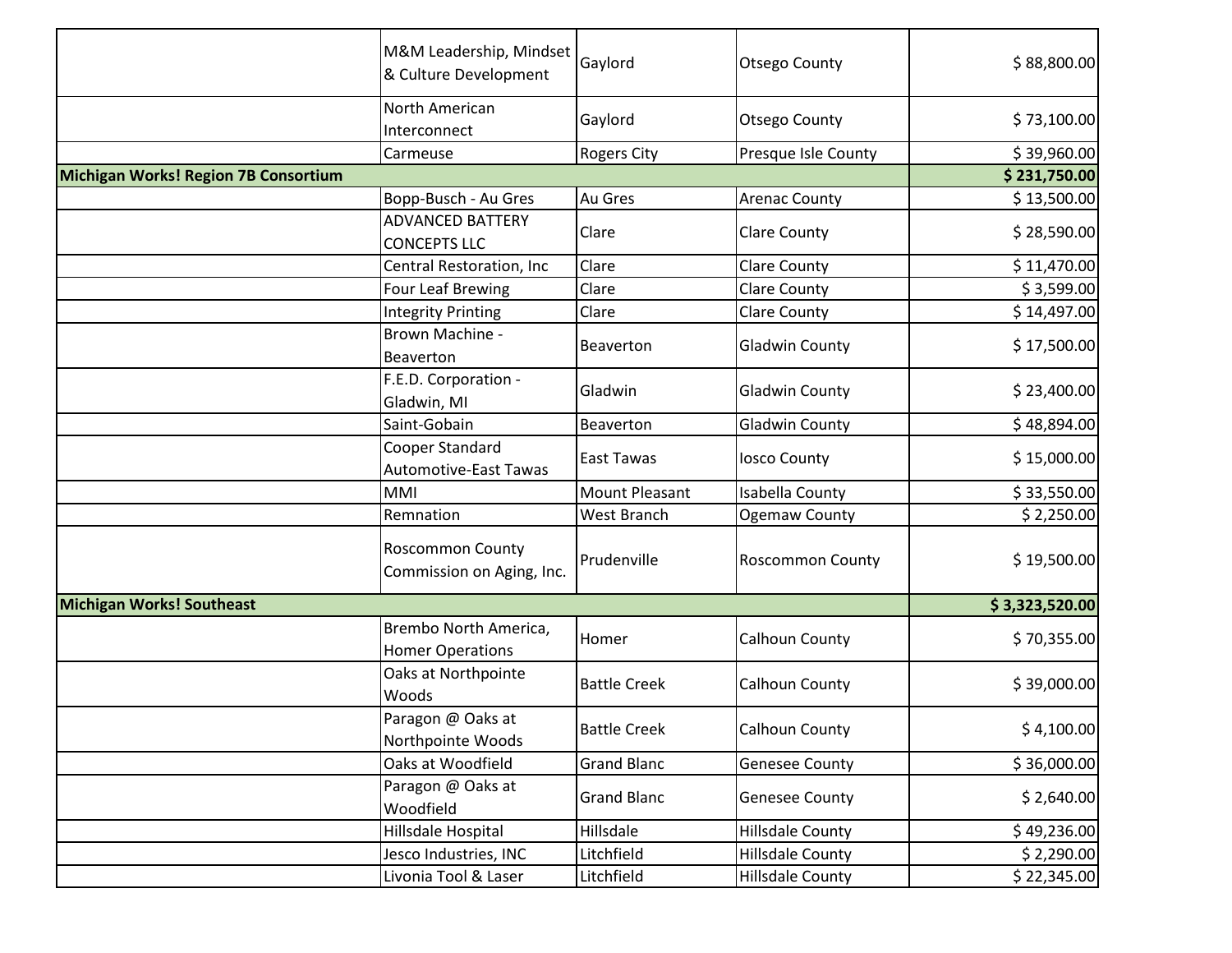| Precision Gage, Hillsdale                           | Hillsdale           | <b>Hillsdale County</b> | \$18,000.00  |
|-----------------------------------------------------|---------------------|-------------------------|--------------|
| Paragon @ Willows at East<br>Lansing                | <b>East Lansing</b> | Ingham County           | \$3,520.00   |
| Paragon @ Willows at<br>Okemos                      | Okemos              | Ingham County           | \$2,340.00   |
| <b>Willows at East Lansing</b>                      | <b>East Lansing</b> | Ingham County           | \$37,500.00  |
| <b>Willows at Okemos</b>                            | Okemos              | Ingham County           | \$37,500.00  |
| A Plus Electric Inc.                                | Clarklake           | Jackson County          | \$11,000.00  |
| <b>Accubilt Automated</b><br>Systems, LLC           | Jackson             | Jackson County          | \$8,100.00   |
| <b>Advance Turning &amp;</b><br>Manufacturing, Inc. | Jackson             | Jackson County          | \$48,220.00  |
| Aladdin                                             | Jackson             | Jackson County          | \$9,950.00   |
| <b>American Tooling Center</b>                      | Grass Lake          | Jackson County          | \$77,897.00  |
| America's Preferred Home<br>Warranty                | Jackson             | Jackson County          | \$79,125.00  |
| <b>Automated Logistics</b><br>Systems               | Jackson             | Jackson County          | \$35,090.00  |
| Consumers Energy Jackson Jackson                    |                     | Jackson County          | \$408,000.00 |
| Diversified Engineering and<br>Plastics             | Jackson             | Jackson County          | \$11,675.00  |
| ELCO Enterprises, Inc.                              | Jackson             | Jackson County          | \$10,400.00  |
| HENRY FORD ALLEGIANCE<br><b>HEALTH</b>              | Jackson             | Jackson County          | \$112,500.00 |
| <b>Industrial Steel Treating</b><br>Co.             | Jackson             | Jackson County          | \$22,500.00  |
| Lomar Machine & Tool CO                             | Horton              | Jackson County          | \$42,970.00  |
| Paragon @<br>Ridgecrest/Mission Point               | Jackson             | Jackson County          | \$2,940.00   |
| Technique, Inc                                      | Jackson             | Jackson County          | \$53,198.00  |
| Oaks at Byron Center                                | <b>Byron Center</b> | Kent County             | \$33,000.00  |
| Paragon @ Oaks at Byron<br>Center                   | <b>Byron Center</b> | Kent County             | \$880.00     |
| PCA Curo Pharmacy                                   | <b>Grand Rapids</b> | Kent County             | \$36,000.00  |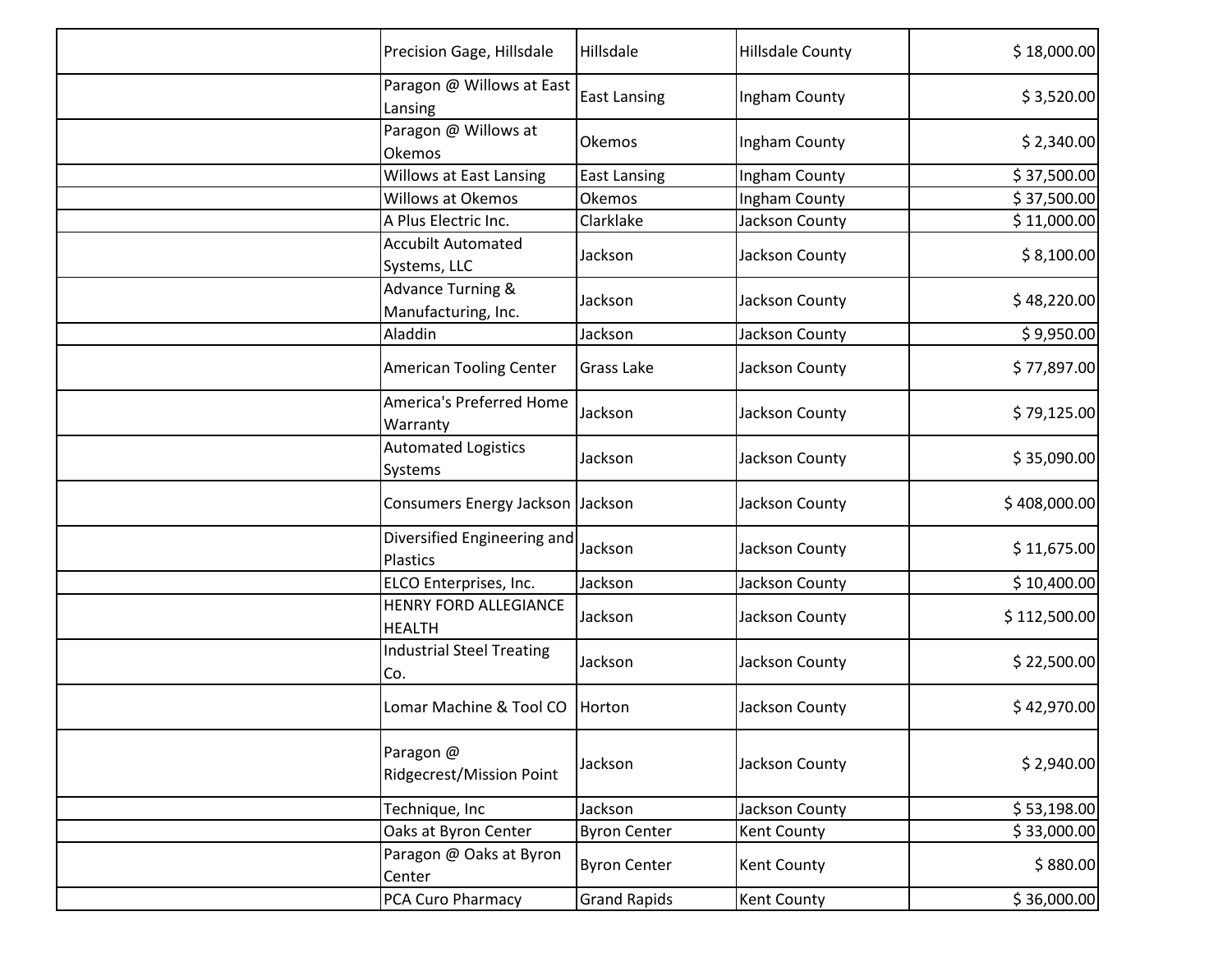| Paragon @ Stonegate                     | Lapeer                  | Lapeer County     | \$5,280.00   |
|-----------------------------------------|-------------------------|-------------------|--------------|
| <b>Stonegate Health Campus</b>          | Lapeer                  | Lapeer County     | \$49,500.00  |
| <b>AGET Manufacturing</b><br>Company    | Adrian                  | Lenawee County    | \$3,500.00   |
| <b>Axis Engineering</b>                 | <b>Britton</b>          | Lenawee County    | \$15,263.00  |
| David Giles-Solved                      | Clinton                 | Lenawee County    | \$1,500.00   |
| Kirchoff Automotive USA,<br>Inc.        | Tecumseh                | Lenawee County    | \$50,440.00  |
| L & W Engineering                       | <b>Blissfield</b>       | Lenawee County    | \$8,350.00   |
| <b>Wacker Chemical</b><br>Corporation   | Adrian                  | Lenawee County    | \$175,234.00 |
| Aludyne North America,<br>Inc.          | Howell                  | Livingston County | \$7,895.00   |
| <b>Boss Engineering</b>                 | Howell                  | Livingston County | \$7,900.00   |
| <b>Brighton NC Machine</b>              | <b>Brighton</b>         | Livingston County | \$39,510.00  |
| CAE Inc.                                | <b>Hamburg</b>          | Livingston County | \$10,990.00  |
| Innovated Energy Controls   Howell      |                         | Livingston County | \$3,000.00   |
| Paragon @ Willows at<br>Howell          | Howell                  | Livingston County | \$2,060.00   |
| <b>TG Fluid Systems</b>                 | Brighton                | Livingston County | \$59,206.00  |
| Thai Summit America<br>Corporation      | Howell                  | Livingston County | \$114,677.00 |
| Ultra Aluminum<br>Manufacturing         | Howell                  | Livingston County | \$11,940.00  |
| Ventra Fowlerville                      | Fowlerville             | Livingston County | \$40,500.00  |
| Vista Springs Astounding<br>Joy         | Howell                  | Livingston County | \$36,400.00  |
| Willows at Howell                       | Howell                  | Livingston County | \$39,000.00  |
| <b>Orchard Grove Health</b><br>Campus   | Romeo                   | Macomb County     | \$46,500.00  |
| Paragon @ Orchard Grove                 | Romeo                   | Macomb County     | \$2,340.00   |
| Paragon @ Shelby Crossing Utica         |                         | Macomb County     | \$8,200.00   |
| <b>Shelby Crossing Health</b><br>Campus | Utica                   | Macomb County     | \$49,500.00  |
| Acme Mills LLC                          | <b>Bloomfield Hills</b> | Oakland County    | \$35,555.00  |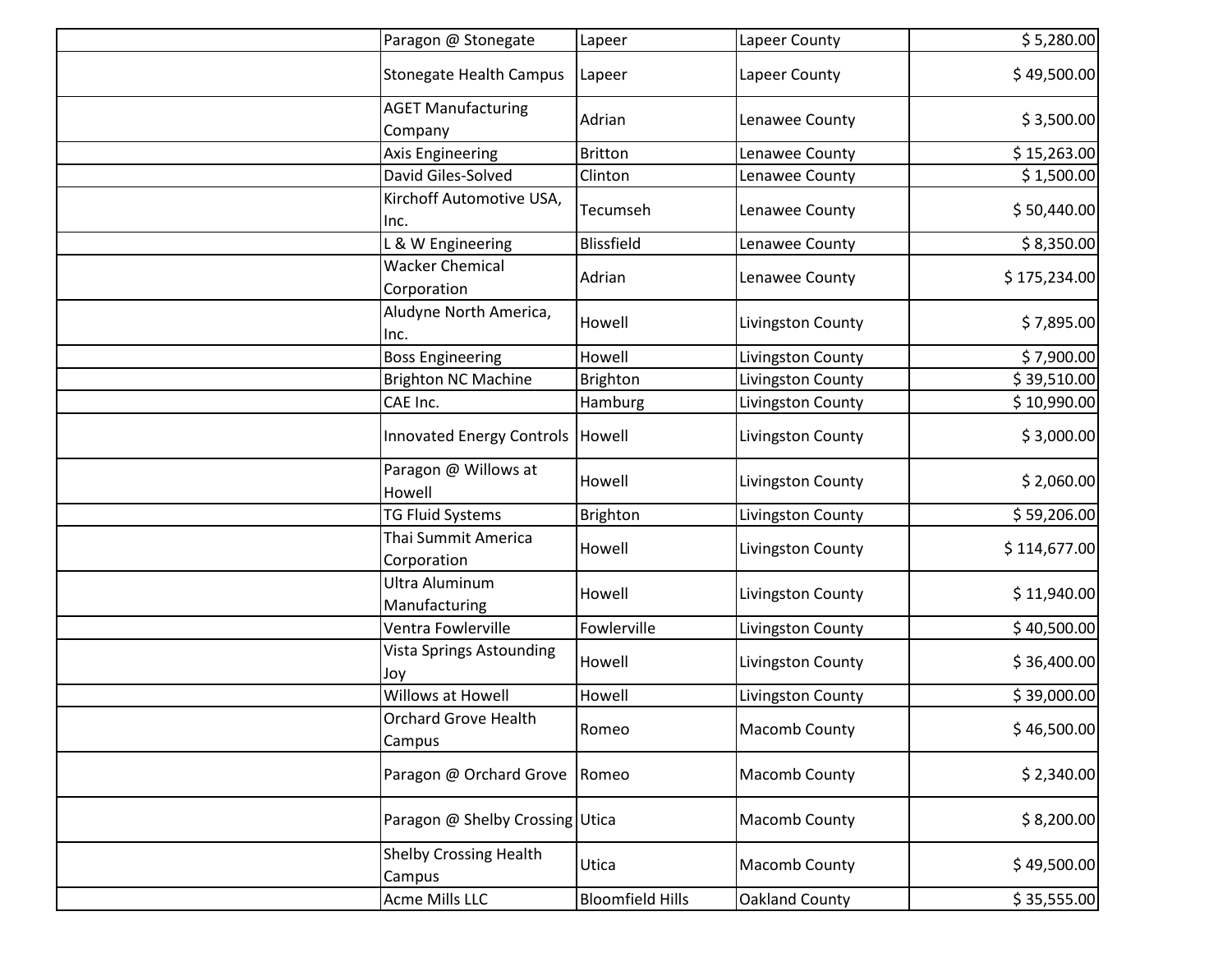| Lakes of Novi                                                                        | Novi                     | <b>Oakland County</b>   | \$39,000.00  |
|--------------------------------------------------------------------------------------|--------------------------|-------------------------|--------------|
| Paragon @ Novi Lakes                                                                 | Novi                     | <b>Oakland County</b>   | \$5,280.00   |
| Paragon @ Westlake                                                                   | <b>Commerce Township</b> | <b>Oakland County</b>   | \$4,100.00   |
| <b>Westlake Health Campus</b>                                                        | <b>Commerce Township</b> | <b>Oakland County</b>   | \$49,500.00  |
| A & N Electric                                                                       | Ann Arbor                | <b>Washtenaw County</b> | \$1,500.00   |
| <b>AF Smith Electric</b>                                                             | Ypsilanti                | <b>Washtenaw County</b> | \$3,000.00   |
| <b>American Soy Products</b>                                                         | Saline                   | <b>Washtenaw County</b> | \$27,290.00  |
| <b>Ashcott Electrical</b>                                                            | <b>Whitmore Lake</b>     | <b>Washtenaw County</b> | \$1,500.00   |
| <b>Brentwood Electric</b>                                                            | Dexter                   | <b>Washtenaw County</b> | \$1,500.00   |
| ComForCare Home Care<br>Washtenaw                                                    | Ypsilanti                | <b>Washtenaw County</b> | \$51,830.00  |
| Dan's Electric                                                                       | Ann Arbor                | <b>Washtenaw County</b> | \$1,500.00   |
| <b>Epic Races</b>                                                                    | Ann Arbor                | <b>Washtenaw County</b> | \$999.00     |
| <b>Gerber Collision &amp; Glass</b>                                                  | Ann Arbor                | Washtenaw County        | \$138,000.00 |
| <b>GESTAMP WASHTENAW</b><br><b>LLC</b>                                               | Chelsea                  | <b>Washtenaw County</b> | \$22,705.00  |
| <b>Haley Mechanical</b>                                                              | Dexter                   | <b>Washtenaw County</b> | \$22,813.00  |
| <b>Hatch Stamping Company</b>                                                        | Chelsea                  | <b>Washtenaw County</b> | \$14,949.00  |
| <b>Hopp Electric</b>                                                                 | Chelsea                  | <b>Washtenaw County</b> | \$30,000.00  |
| Human Element, Inc                                                                   | Ann Arbor                | <b>Washtenaw County</b> | \$60,000.00  |
| <b>Huron Valley Electric</b>                                                         | Ann Arbor                | <b>Washtenaw County</b> | \$21,000.00  |
| Kyocera Unimerco Tooling,<br>Inc                                                     | Saline                   | <b>Washtenaw County</b> | \$43,500.00  |
| Leon Speakers                                                                        | Ann Arbor                | <b>Washtenaw County</b> | \$32,375.00  |
| Logic Solutions, Inc.                                                                | Ann Arbor                | <b>Washtenaw County</b> | \$19,717.00  |
| MC3 Cardiopulmonary                                                                  | Dexter                   | <b>Washtenaw County</b> | \$1,500.00   |
| MedImage, Inc.                                                                       | Ann Arbor                | <b>Washtenaw County</b> | \$3,495.00   |
| Michigan Medicine -<br><b>Health Information</b><br><b>Technology &amp; Services</b> | Ann Arbor                | <b>Washtenaw County</b> | \$58,776.00  |
| <b>MMI Engineered Solutions</b>                                                      | Saline                   | <b>Washtenaw County</b> | \$46,495.00  |
| Modular Elements Design                                                              | Ann Arbor                | <b>Washtenaw County</b> | \$9,000.00   |
| <b>National Fiber</b><br>Construction                                                | Dexter                   | <b>Washtenaw County</b> | \$68,325.00  |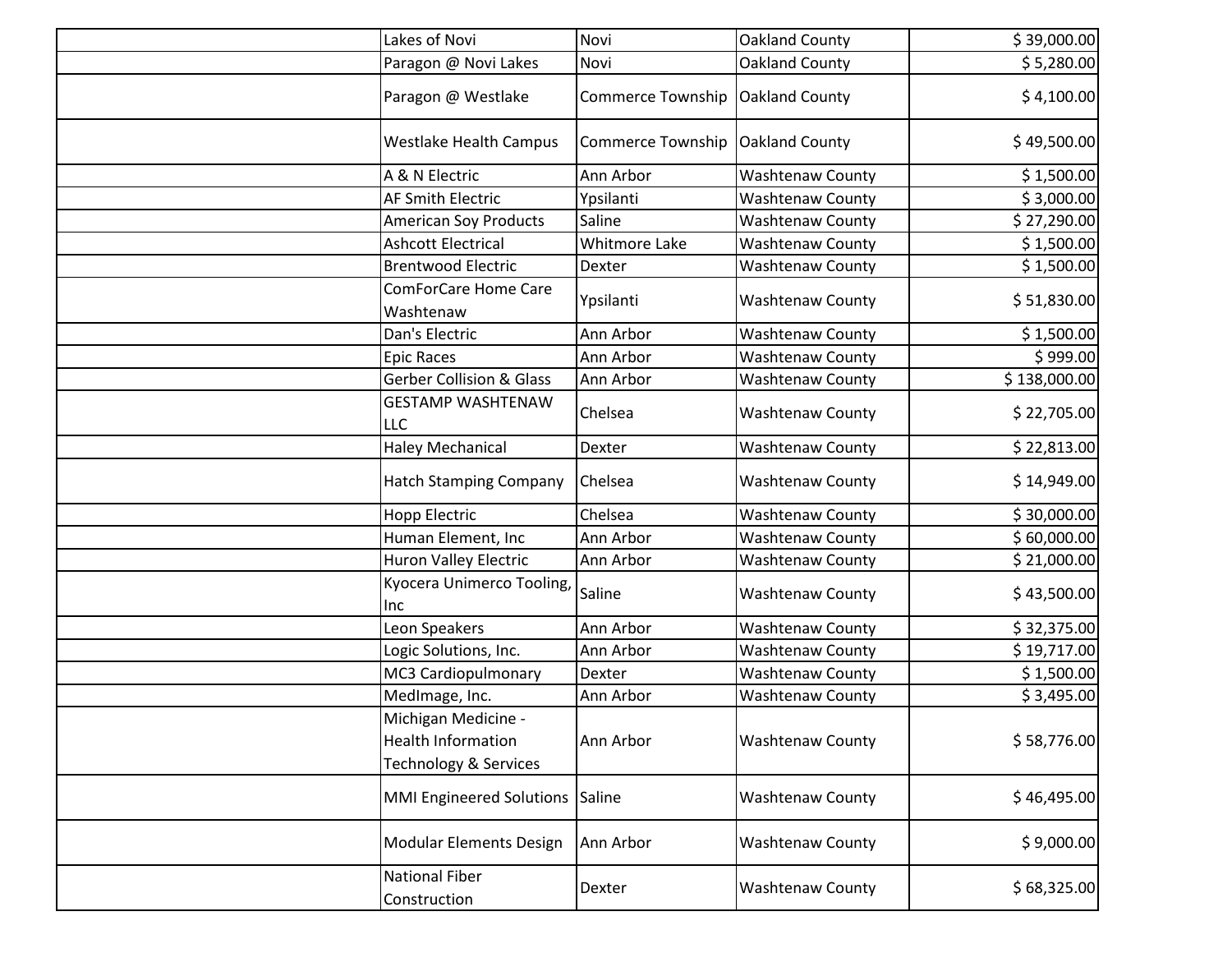|                                  | Nativas Systems-Jackson                                   | Ann Arbor           | <b>Washtenaw County</b> | \$46,980.00    |
|----------------------------------|-----------------------------------------------------------|---------------------|-------------------------|----------------|
|                                  | Nativas Systems-Venture                                   | Ann Arbor           | <b>Washtenaw County</b> | \$72,050.00    |
|                                  | Nostrum Energy LLC                                        | Ann Arbor           | <b>Washtenaw County</b> | \$16,723.00    |
|                                  | <b>QED ENVIRONMENTAL</b><br><b>SYSTEMS INC</b>            | Dexter              | <b>Washtenaw County</b> | \$13,585.00    |
|                                  | <b>Shaw Electric</b>                                      | Ann Arbor           | <b>Washtenaw County</b> | \$9,000.00     |
|                                  | TorranceLearning                                          | Chelsea             | <b>Washtenaw County</b> | \$20,400.00    |
|                                  | Toyota Motor North<br>America Research and<br>Development | Saline              | <b>Washtenaw County</b> | \$73,500.00    |
|                                  | <b>Tri-County Electric</b>                                | Saline              | <b>Washtenaw County</b> | \$19,500.00    |
|                                  | <b>UIS SCADA</b>                                          | Dexter              | <b>Washtenaw County</b> | \$65,915.00    |
|                                  | <b>WORKIT HEALTH, INC</b>                                 | Ann Arbor           | <b>Washtenaw County</b> | \$11,027.00    |
|                                  | Zero Hour Parts                                           | Ann Arbor           | <b>Washtenaw County</b> | \$42,680.00    |
| <b>Michigan Works! Southwest</b> |                                                           |                     |                         | \$2,793,738.00 |
|                                  | Parker Hannifin - HPS<br>Otsego                           | Otsego              | <b>Allegan County</b>   | \$27,900.00    |
|                                  | Parker-Hannifin - Otsego                                  | Otsego              | Allegan County          | \$40,500.00    |
|                                  | Modineer - Niles                                          | <b>Niles</b>        | <b>Berrien County</b>   | \$187,500.00   |
|                                  | Douglas Autotech<br><b>Corporation Bronson</b>            | <b>Bronson</b>      | <b>Branch County</b>    | \$16,500.00    |
|                                  | Envirolite LLC - Coldwater                                | Coldwater           | <b>Branch County</b>    | \$33,307.00    |
|                                  | H.C. Starck- Coldwater, MI                                | Coldwater           | <b>Branch County</b>    | \$35,593.00    |
|                                  | <b>Bleistahl - Battle Creek</b>                           | <b>Battle Creek</b> | Calhoun County          | \$38,740.00    |
|                                  | <b>Cosma Casting Michigan</b>                             | <b>Battle Creek</b> | Calhoun County          | \$91,284.00    |
|                                  | <b>Duncan Aviation - Battle</b><br>Creek                  | <b>Battle Creek</b> | Calhoun County          | \$90,000.00    |
|                                  | I I Stanley, Battle Creek                                 | <b>Battle Creek</b> | Calhoun County          | \$110,215.00   |
|                                  | Marshall: Marshall<br><b>Excelsior Company</b>            | Marshall            | Calhoun County          | \$23,175.00    |
|                                  | Post Consumer Brands -<br><b>Battle Creek</b>             | <b>Battle Creek</b> | <b>Calhoun County</b>   | \$68,096.00    |
|                                  | Prairie Farms Dairy, Inc -<br><b>Battle Creek</b>         | <b>Battle Creek</b> | Calhoun County          | \$36,384.00    |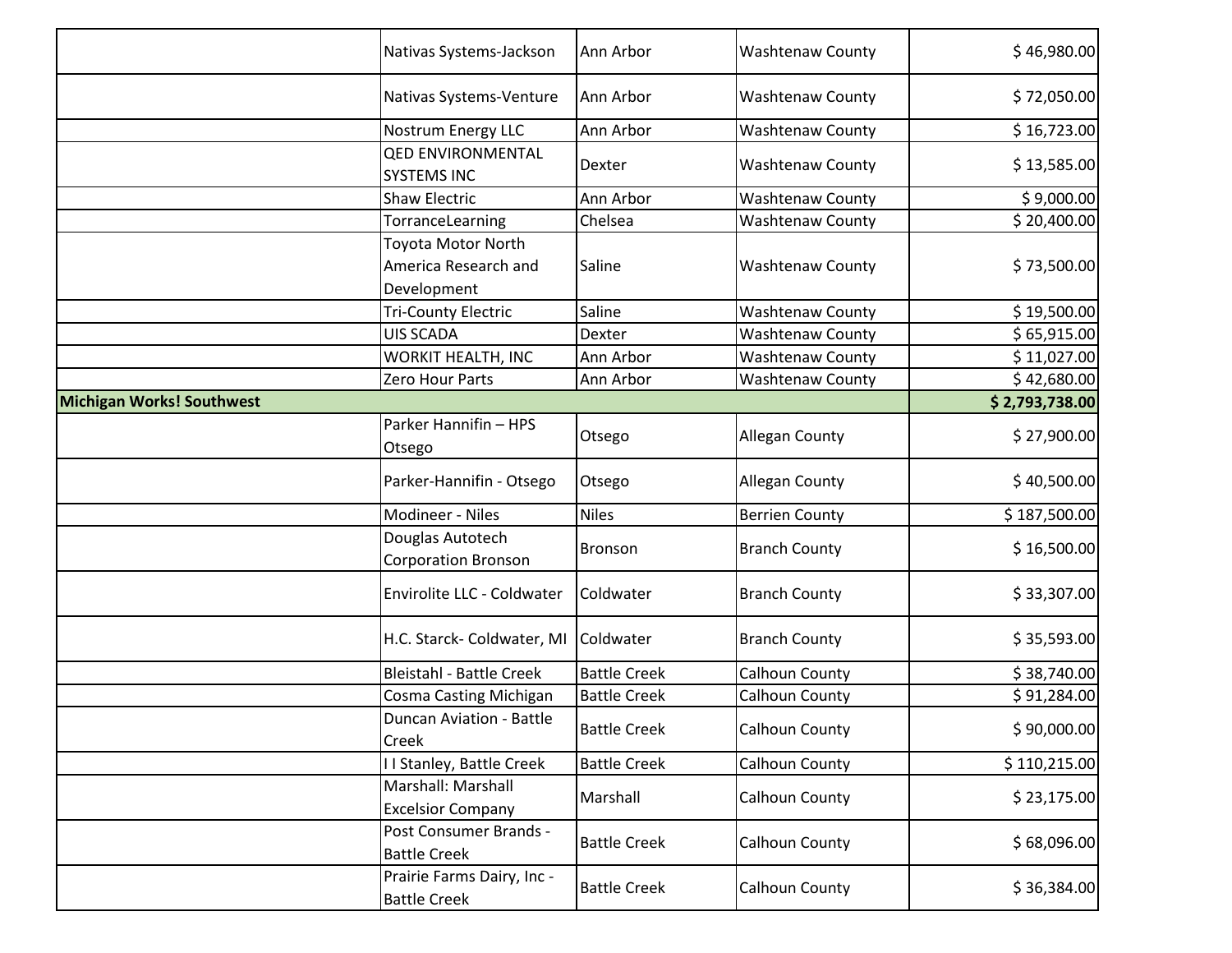| <b>Senior Care Partners</b><br>P.A.C.E. - Battle Creek | <b>Battle Creek</b> | Calhoun County   | \$40,500.00  |
|--------------------------------------------------------|---------------------|------------------|--------------|
| <b>TC Transcontinental</b>                             | <b>Battle Creek</b> | Calhoun County   | \$3,000.00   |
| Team 1 Plastics                                        | Albion              | Calhoun County   | \$6,365.00   |
| Triple J Inc, dba J & J Sheet<br>Metal of Michigan     | East Leroy          | Calhoun County   | \$15,000.00  |
| Parker - Hannifin - Mason                              | Mason               | Ingham County    | \$15,000.00  |
| <b>Benteler Industries</b>                             | Galesburg           | Kalamazoo County | \$223,710.00 |
| <b>Bronson Methodist</b><br>Hospital (and affiliates)  | Kalamazoo           | Kalamazoo County | \$408,000.00 |
| Concept Molds -<br>Schoolcraft                         | Schoolcraft         | Kalamazoo County | \$16,545.00  |
| <b>Consumers Credit Union -</b><br>Corporate           | Kalamazoo           | Kalamazoo County | \$151,244.00 |
| Erbsloeh Aluminum<br>Solutions, Inc.                   | Portage             | Kalamazoo County | \$125,193.00 |
| <b>GMK SERVICES INC-</b><br>Portage                    | Portage             | Kalamazoo County | \$81,500.00  |
| Hi-Tech Electric Company                               | Portage             | Kalamazoo County | \$69,000.00  |
| Mall City Mechanical -<br>Kalamazoo                    | Kalamazoo           | Kalamazoo County | \$129,295.00 |
| Micro-LAM, Inc                                         | Portage             | Kalamazoo County | \$3,000.00   |
| <b>National Flavors</b>                                | Kalamazoo           | Kalamazoo County | \$15,900.00  |
| Parker - Hannifin -<br>Kalamazoo                       | Kalamazoo           | Kalamazoo County | \$25,050.00  |
| PFIZER PLAN                                            | Kalamazoo           | Kalamazoo County | \$43,485.00  |
| Right at Home - Kalamazoo Kalamazoo                    |                     | Kalamazoo County | \$30,000.00  |
| Schley Nelson Architects -<br>Oshtemo Office           | Oshtemo             | Kalamazoo County | \$5,035.00   |
| Schupan Aluminum and<br><b>Plastic Sales</b>           | Kalamazoo           | Kalamazoo County | \$16,770.00  |
| Sigma, Kalamazoo                                       | Kalamazoo           | Kalamazoo County | \$26,845.00  |
| <b>WL Molding</b>                                      | Portage             | Kalamazoo County | \$40,692.00  |
| YWCA Kalamazoo                                         | Kalamazoo           | Kalamazoo County | \$15,135.00  |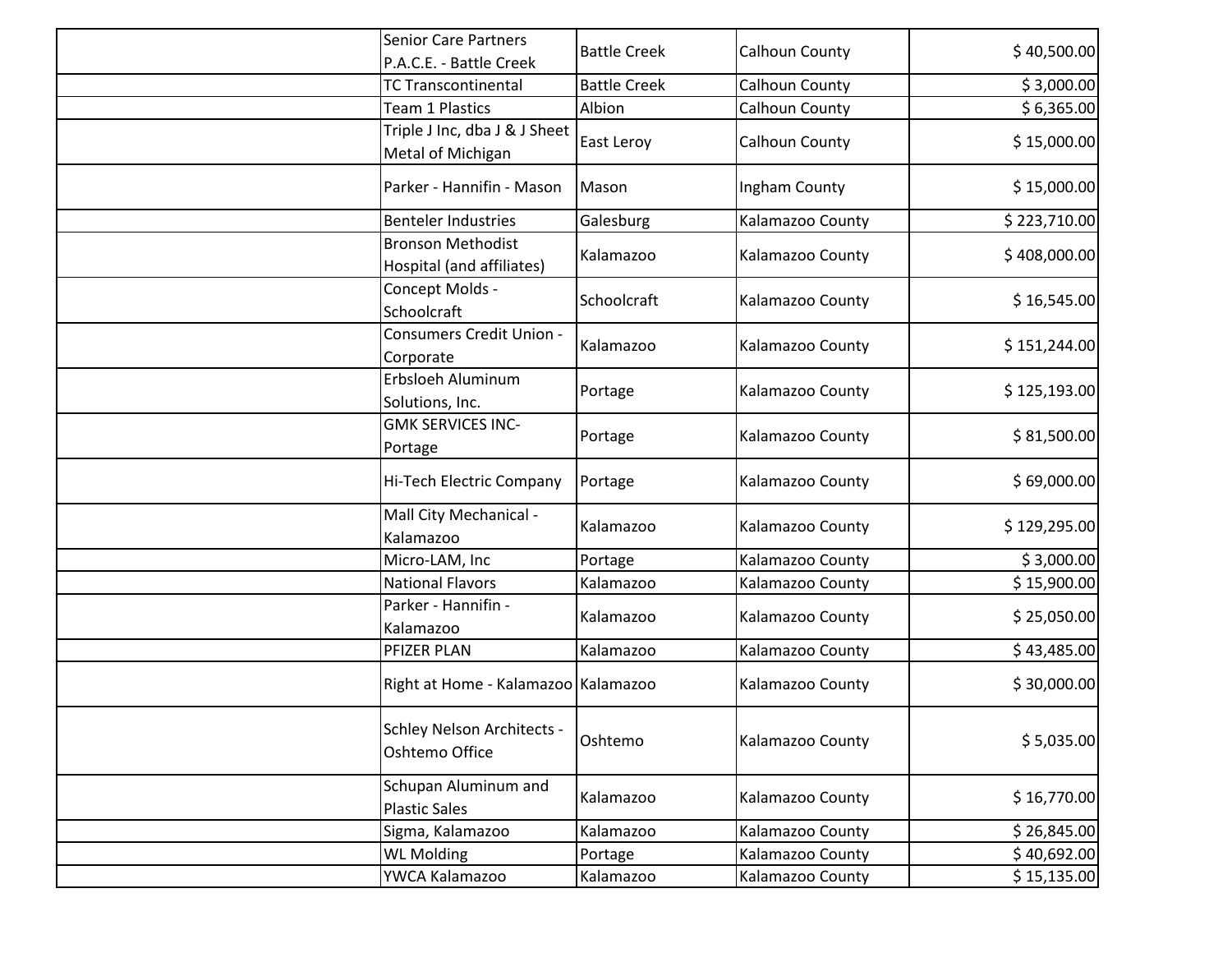|                              | <b>AAM Three Rivers</b><br><b>Manufacturing Facility</b>    | <b>Three Rivers</b> | St. Joseph County      | \$149,058.00 |
|------------------------------|-------------------------------------------------------------|---------------------|------------------------|--------------|
|                              | Darkhorse Cargo, Inc                                        | White Pigeon        | St. Joseph County      | \$82,500.00  |
|                              | Kadant Johnson LLC                                          | <b>Three Rivers</b> | St. Joseph County      | \$8,320.00   |
|                              | Ox Engineered Products -<br>Constantine                     | Constantine         | St. Joseph County      | \$21,000.00  |
|                              | Ox Industries                                               | White Pigeon        | St. Joseph County      | \$5,115.00   |
|                              | Sturgis, MI / Morgan Olson<br><b>Manufacturing Facility</b> | <b>Sturgis</b>      | St. Joseph County      | \$126,360.00 |
|                              | Sturgis/AN/Abbott<br>Nutrition                              | <b>Sturgis</b>      | St. Joseph County      | \$57,607.00  |
|                              | XL Machine Company                                          | <b>Three Rivers</b> | St. Joseph County      | \$38,320.00  |
| Michigan Works! West Central |                                                             |                     |                        | \$628,108.00 |
|                              | COLD RIVER LLC                                              | Baldwin             | Lake County            | \$7,178.00   |
|                              | Fab Lite                                                    | Manistee            | <b>Manistee County</b> | \$9,000.00   |
|                              | Change Parts Ludington                                      | Ludington           | <b>Mason County</b>    | \$12,375.00  |
|                              | Cottage Works - Ludington Ludington                         |                     | <b>Mason County</b>    | \$18,200.00  |
|                              | <b>Great Lakes Castings LLC</b>                             | Ludington           | <b>Mason County</b>    | \$28,500.00  |
|                              | <b>HARDMAN</b><br><b>CONSTRUCTION INC</b>                   | Ludington           | <b>Mason County</b>    | \$41,145.00  |
|                              | House of Flavors<br>Manufacturing                           | Ludington           | <b>Mason County</b>    | \$17,465.00  |
|                              | Lake FX Media LLC                                           | Ludington           | <b>Mason County</b>    | \$7,500.00   |
|                              | MediLodge of Ludington                                      | Ludington           | <b>Mason County</b>    | \$6,000.00   |
|                              | Metalworks Ludington                                        | Ludington           | <b>Mason County</b>    | \$49,400.00  |
|                              | Tye's, Inc.                                                 | Ludington           | <b>Mason County</b>    | \$22,500.00  |
|                              | <b>UACJ AUTOMOTIVE</b><br><b>WHITEHALL INDUSTRIES</b>       | Ludington           | <b>Mason County</b>    | \$79,170.00  |
|                              | <b>Fremont Lanes</b>                                        | Fremont             | Newaygo County         | \$12,000.00  |
|                              | <b>GERBER PRODUCTS CO</b>                                   | Fremont             | Newaygo County         | \$13,500.00  |
|                              | GM Wood Products, Inc.                                      | Newaygo             | Newaygo County         | \$78,775.00  |
|                              | HarbisonWalker<br>International                             | White Cloud         | Newaygo County         | \$3,000.00   |
|                              | Magna Mirrors Newaygo                                       | Newaygo             | Newaygo County         | \$83,745.00  |
|                              | <b>Arbre Farms and Willow</b><br><b>Cold Storage</b>        | Walkerville         | Oceana County          | \$10,440.00  |
|                              | <b>GHSP INC</b>                                             | Hart                | Oceana County          | \$25,152.00  |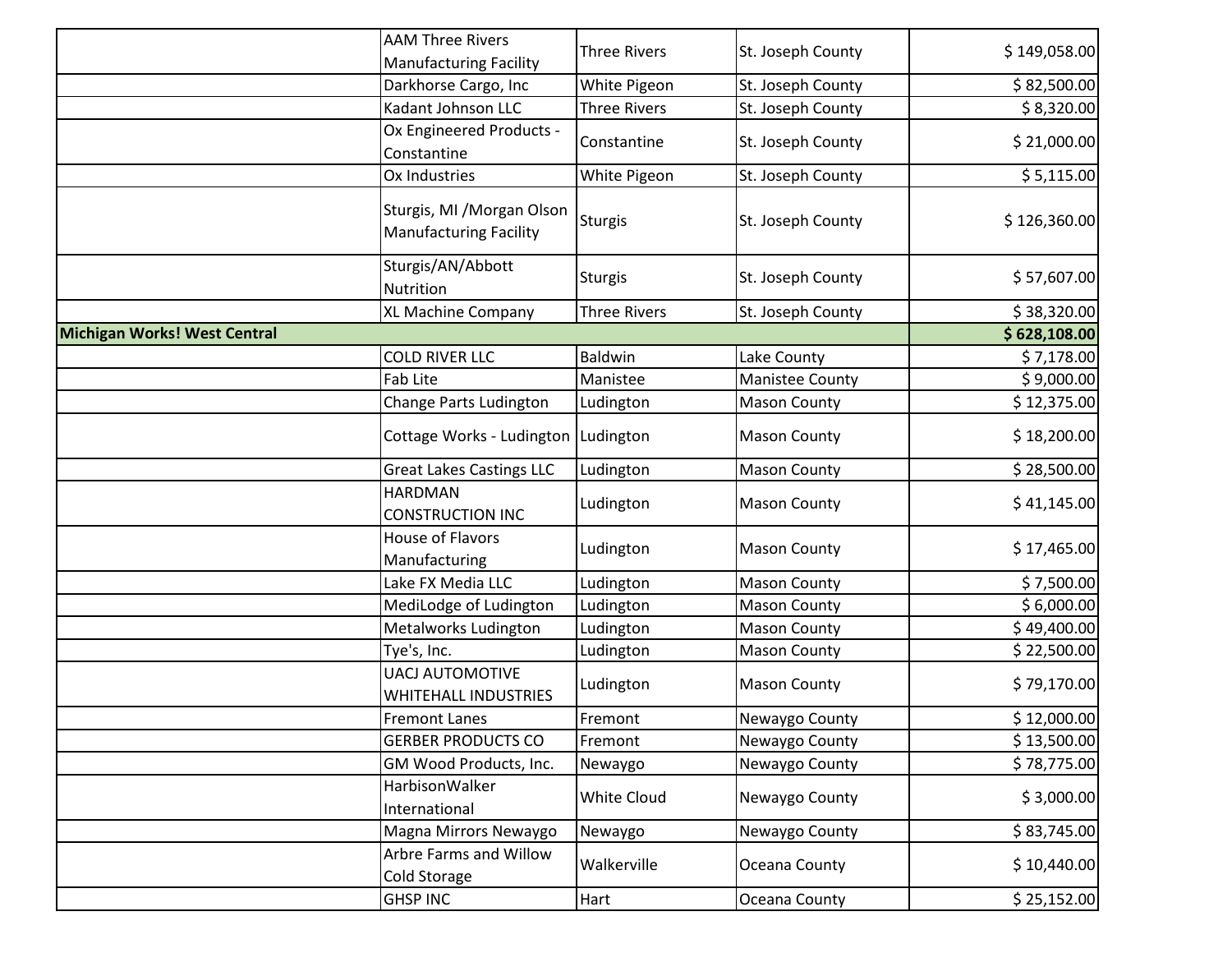|                                  | <b>Mears</b>                                                   | <b>Mears</b>          | Oceana County                | \$1,400.00     |
|----------------------------------|----------------------------------------------------------------|-----------------------|------------------------------|----------------|
|                                  | MICHIGAN FREEZE PACK                                           | Hart                  | Oceana County                | \$17,273.00    |
|                                  | <b>Peterson Farms</b><br>Maintenance                           | Shelby                | Oceana County                | \$23,730.00    |
|                                  | Leroy Tool and Die                                             | Leroy                 | Osceola County               | \$9,000.00     |
|                                  | <b>Reed City Group</b>                                         | <b>Reed City</b>      | Osceola County               | \$28,160.00    |
|                                  | Yoplait, Reed City                                             | <b>Reed City</b>      | Osceola County               | \$23,500.00    |
| <b>Northwest Michigan Works!</b> |                                                                |                       |                              | \$1,288,698.00 |
|                                  | Biotech Agronomics, Inc.                                       | Beulah                | <b>Benzie County</b>         | \$10,500.00    |
|                                  | Crystal Mountain -<br>Thompsonville                            | Thompsonville         | <b>Benzie County</b>         | \$26,952.00    |
|                                  | Honor Bank- Honor, MI                                          | Honor                 | <b>Benzie County</b>         | \$9,290.00     |
|                                  | <b>Beards Brewery</b>                                          | Charlevoix            | Charlevoix County            | \$4,925.00     |
|                                  | <b>Boyne Mountain Resort</b>                                   | <b>Boyne Falls</b>    | Charlevoix County            | \$13,900.00    |
|                                  | East Jordan Ironworks                                          | East Jordan           | Charlevoix County            | \$75,380.00    |
|                                  | <b>Great Lakes Energy</b><br>Cooperative, Inc. - Boyne<br>City | <b>Boyne City</b>     | Charlevoix County            | \$22,500.00    |
|                                  | <b>MDC Contracting Concrete</b><br><b>Block</b>                | Charlevoix            | Charlevoix County            | \$44,550.00    |
|                                  | <b>MDC Contracting Field</b><br>Division                       | Charlevoix            | Charlevoix County            | \$34,155.00    |
|                                  | <b>MDC Contracting-Redi Mix</b>                                | Charlevoix            | Charlevoix County            | \$49,005.00    |
|                                  | <b>St Marys Cement</b>                                         | Charlevoix            | Charlevoix County            | \$31,732.00    |
|                                  | <b>Wolfline Construction-</b><br><b>Boyne City</b>             | <b>Boyne City</b>     | Charlevoix County            | \$88,500.00    |
|                                  | <b>Bear River Electric</b>                                     | Petoskey              | <b>Emmet County</b>          | \$7,500.00     |
|                                  | <b>Boyne Highlands Resort</b>                                  | <b>Harbor Springs</b> | <b>Emmet County</b>          | \$13,995.00    |
|                                  | JERVIS B WEBB CO                                               | <b>Harbor Springs</b> | <b>Emmet County</b>          | \$75,720.00    |
|                                  | OHM Advisors - Petoskey                                        | Petoskey              | <b>Emmet County</b>          | \$12,565.00    |
|                                  | Petoskey Plastics                                              | Petoskey              | <b>Emmet County</b>          | \$53,100.00    |
|                                  | White & Liebler Architects                                     | Petoskey              | <b>Emmet County</b>          | \$7,500.00     |
|                                  | <b>Century Specialties</b>                                     | <b>Traverse City</b>  | <b>Grand Traverse County</b> | \$16,500.00    |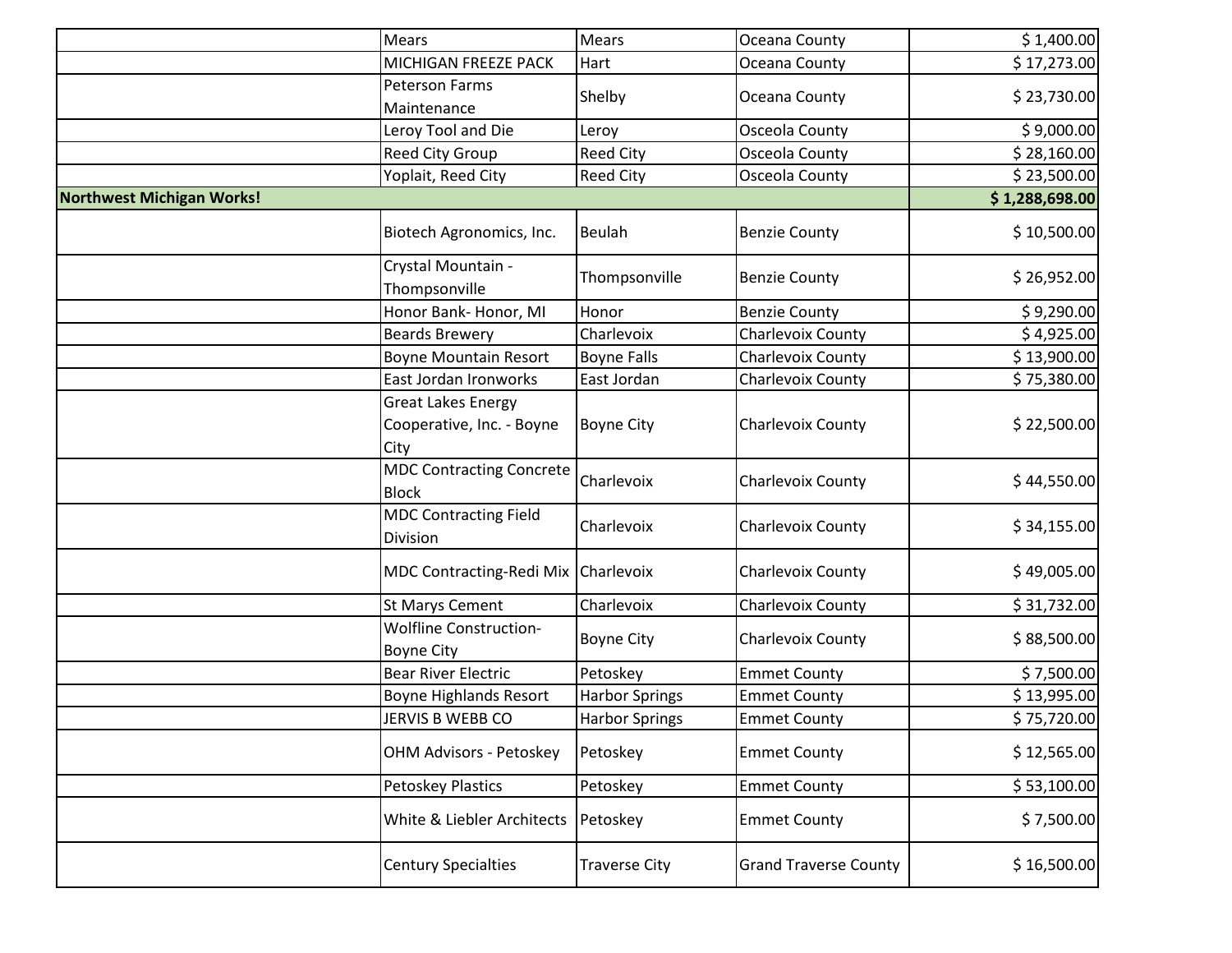| Cordia Senior Living at<br><b>Grand Traverse Commons</b>                | <b>Traverse City</b> | <b>Grand Traverse County</b> | \$6,000.00  |
|-------------------------------------------------------------------------|----------------------|------------------------------|-------------|
| Dan Brady Painting -<br><b>Traverse City</b>                            | <b>Traverse City</b> | <b>Grand Traverse County</b> | \$25,500.00 |
| Grand Traverse Industries,<br>Inc                                       | <b>Traverse City</b> | <b>Grand Traverse County</b> | \$2,405.00  |
| <b>Great Lakes Children's</b><br>Museum                                 | <b>Traverse City</b> | <b>Grand Traverse County</b> | \$990.00    |
| Lear Corporation -<br><b>Traverse City</b>                              | <b>Traverse City</b> | <b>Grand Traverse County</b> | \$42,000.00 |
| Monarch Home Health<br>Services - Traverse City                         | <b>Traverse City</b> | <b>Grand Traverse County</b> | \$10,275.00 |
| <b>PACE North</b>                                                       | <b>Traverse City</b> | <b>Grand Traverse County</b> | \$9,000.00  |
| Photodon - Traverse City                                                | <b>Traverse City</b> | <b>Grand Traverse County</b> | \$7,500.00  |
| Precision Plumbing &<br>Heating Systems, Inc. -<br><b>Traverse City</b> | <b>Traverse City</b> | <b>Grand Traverse County</b> | \$24,000.00 |
| Safety Net-Traverse City                                                | <b>Traverse City</b> | <b>Grand Traverse County</b> | \$1,500.00  |
| <b>Shoreline Fruit</b>                                                  | Williamsburg         | <b>Grand Traverse County</b> | \$22,500.00 |
| Skilled Manufacturing, Inc.                                             | <b>Traverse City</b> | <b>Grand Traverse County</b> | \$26,025.00 |
| UNITED ENGINEERED<br><b>TECHNOLOGIES -</b><br><b>TRAVERSE CITY</b>      | <b>Traverse City</b> | <b>Grand Traverse County</b> | \$33,000.00 |
| Venturi                                                                 | <b>Traverse City</b> | <b>Grand Traverse County</b> | \$24,050.00 |
| Kalkaska Memorial Health<br>Center                                      | Kalkaska             | Kalkaska County              | \$30,000.00 |
| M R Products                                                            | Copemish             | <b>Manistee County</b>       | \$36,134.00 |
| <b>AAR Mobility Systems</b>                                             | Cadillac             | <b>Wexford County</b>        | \$67,424.00 |
| <b>Cadillac Fabrication:</b><br>Cadillac                                | Cadillac             | <b>Wexford County</b>        | \$24,225.00 |
| <b>Cadillac Family Physicians</b><br>PC                                 | Cadillac             | <b>Wexford County</b>        | \$13,953.00 |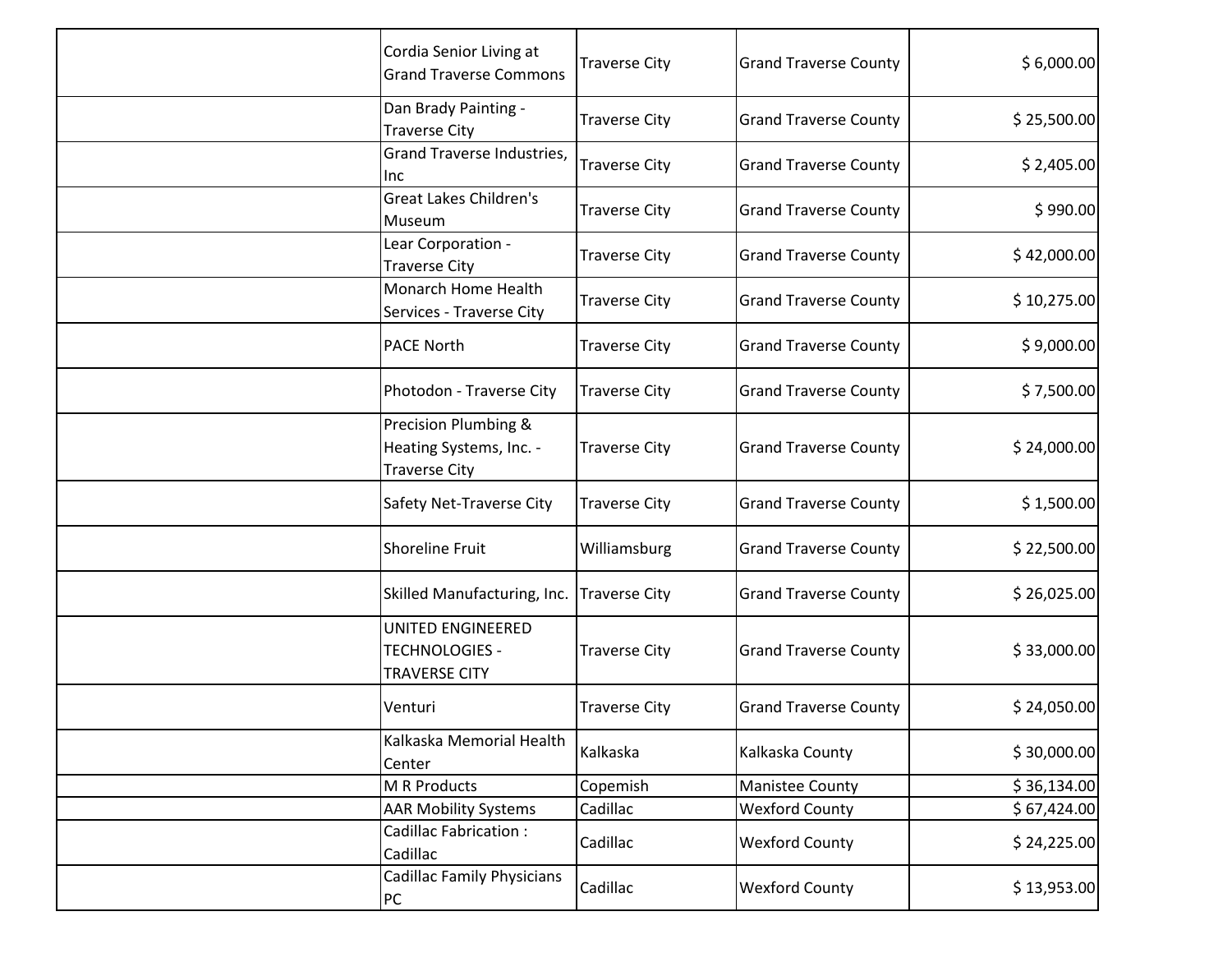|                                       | FIAMM Technologies -                                  | Cadillac             | <b>Wexford County</b> | \$13,248.00    |
|---------------------------------------|-------------------------------------------------------|----------------------|-----------------------|----------------|
|                                       | Cadillac<br>Rec Boat Holdings, LLC                    | Cadillac             | <b>Wexford County</b> | \$160,800.00   |
|                                       | Rexair LLC - Cadillac                                 | Cadillac             | <b>Wexford County</b> | \$60,925.00    |
|                                       | Spencer Plastics, Inc.                                | Cadillac             | <b>Wexford County</b> | \$48,975.00    |
| <b>Oakland County Michigan Works!</b> |                                                       |                      |                       | \$1,996,596.00 |
|                                       | PLASTIC TRIM<br><b>INTERNATIONAL INC</b>              | East Tawas           | <b>losco County</b>   | \$19,749.00    |
|                                       | <b>Urgent Design and</b><br>Manufacturing             | Lapeer               | Lapeer County         | \$22,702.00    |
|                                       | <b>SUPERIOR MATERIALS LLC</b>                         | Brighton             | Livingston County     | \$1,500.00     |
|                                       | <b>SUPERIOR MATERIALS LLC</b>                         | <b>Mount Clemens</b> | Macomb County         | \$1,500.00     |
|                                       | 2777 Product Drive                                    | Rochester            | <b>Oakland County</b> | \$10,034.00    |
|                                       | 3-Dimensional Services                                | Rochester            | <b>Oakland County</b> | \$18,011.00    |
|                                       | <b>Acme Manufacturing</b><br>Company                  | <b>Auburn Hills</b>  | Oakland County        | \$24,900.00    |
|                                       | <b>AirBoss Flexible Products</b>                      | <b>Auburn Hills</b>  | Oakland County        | \$37,008.00    |
|                                       | <b>Applied Manufacturing</b><br>Technologies          | Lake Orion           | <b>Oakland County</b> | \$14,235.00    |
|                                       | <b>Auburn Hills</b>                                   | <b>Auburn Hills</b>  | Oakland County        | \$28,695.00    |
|                                       | <b>Barron Industries</b>                              | Oxford               | Oakland County        | \$64,635.00    |
|                                       | <b>Becker Orthopedic</b><br>Appliance Company         | Troy                 | Oakland County        | \$9,232.00     |
|                                       | <b>BorgWarner PTC</b>                                 | <b>Auburn Hills</b>  | <b>Oakland County</b> | \$128,974.00   |
|                                       | <b>Brose: Auburn Hills</b>                            | <b>Auburn Hills</b>  | <b>Oakland County</b> | \$51,885.00    |
|                                       | <b>Cadillac Products</b><br><b>Automotive Company</b> | Troy                 | <b>Oakland County</b> | \$15,000.00    |
|                                       | <b>Caliber Autism Care</b>                            | Oakland              | Oakland County        | \$28,040.00    |
|                                       | <b>CASEMER TOOL &amp;</b><br><b>MACHINE</b>           | Oxford               | <b>Oakland County</b> | \$42,232.00    |
|                                       | <b>COVENTRY INDUSTRIES LLC Holly</b>                  |                      | <b>Oakland County</b> | \$15,673.00    |
|                                       | Dataspeed Inc.                                        | Rochester            | Oakland County        | \$11,690.00    |
|                                       | Dearborn Group, Inc.                                  | Farmington           | <b>Oakland County</b> | \$2,974.00     |
|                                       | <b>DENSO International</b><br>America                 | Southfield           | <b>Oakland County</b> | \$31,050.00    |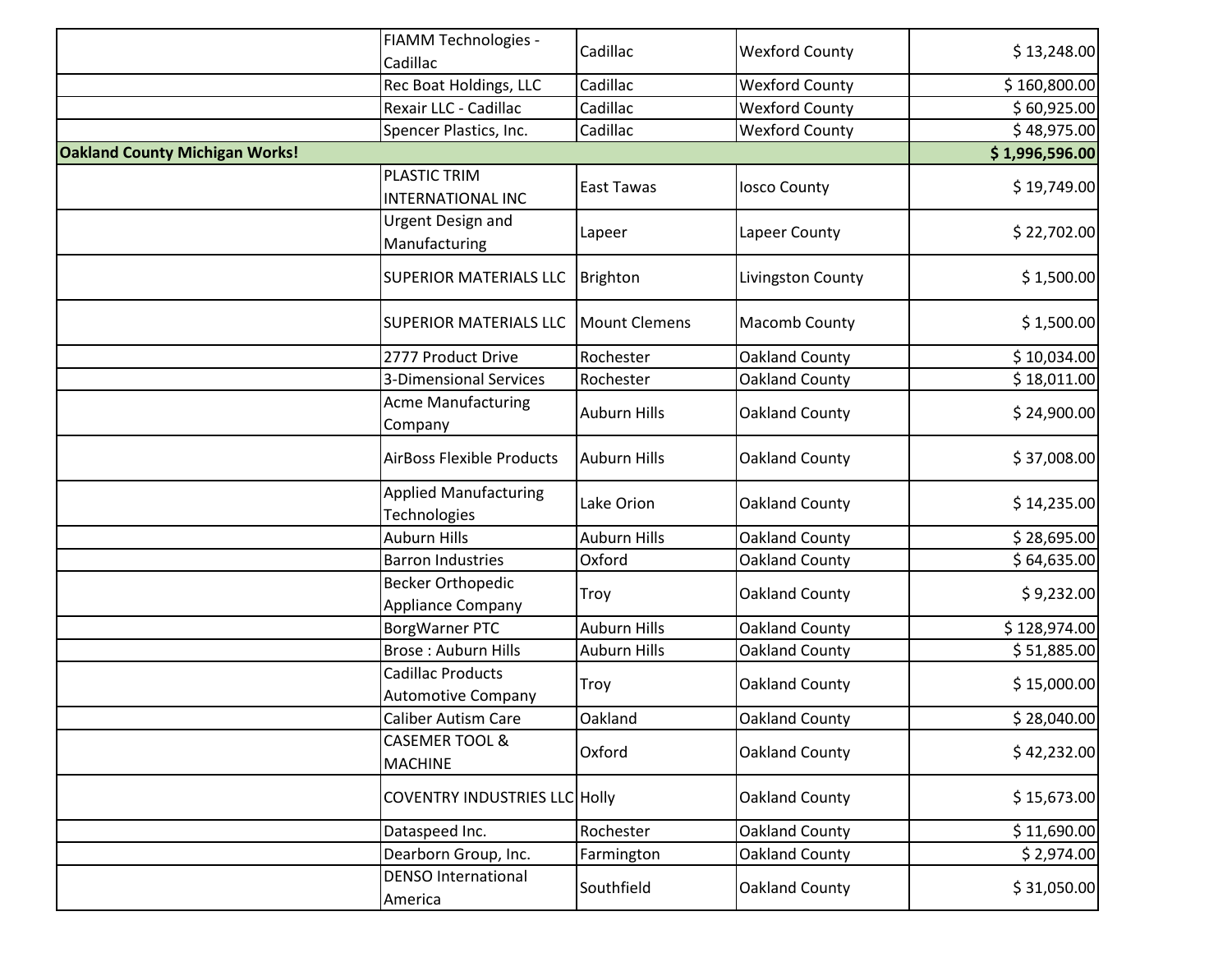| DS Architects, Inc.                                                | Clarkston           | <b>Oakland County</b> | \$3,850.00   |
|--------------------------------------------------------------------|---------------------|-----------------------|--------------|
| Dunning Honda of<br>Ferndale                                       | Ferndale            | <b>Oakland County</b> | \$7,500.00   |
| Dura Automotive Systems -<br>Corporate Office, Auburn<br>Hills, MI | <b>Auburn Hills</b> | Oakland County        | \$66,919.00  |
| Durr Systems - Southfield                                          | Southfield          | <b>Oakland County</b> | \$21,000.00  |
| <b>Dynamic Computer</b><br>Corporation - Farmington<br>Hills       | Farmington          | Oakland County        | \$6,995.00   |
| <b>EATON STEEL BAR</b><br><b>COMPANY INC</b>                       | Oak Park            | Oakland County        | \$3,000.00   |
| <b>Eidemiller Precision</b><br>Machining                           | Milford             | <b>Oakland County</b> | \$1,500.00   |
| <b>ENERGY SCIENCES</b><br><b>RESOURCE</b>                          | <b>Berkley</b>      | <b>Oakland County</b> | \$34,200.00  |
| FEV North America                                                  | <b>Auburn Hills</b> | <b>Oakland County</b> | \$107,609.00 |
| Gabletek HQ                                                        | Troy                | Oakland County        | \$15,000.00  |
| Grupo Antolin North<br>America                                     | <b>Auburn Hills</b> | Oakland County        | \$12,000.00  |
| <b>Henrob Corporation</b>                                          | New Hudson          | Oakland County        | \$27,406.00  |
| Henry Ford Medical Group<br>Waterford                              | Waterford           | <b>Oakland County</b> | \$24,000.00  |
| HMS Mfg. Co.                                                       | Troy                | <b>Oakland County</b> | \$23,087.00  |
| Irvin - Pontiac                                                    | Pontiac             | <b>Oakland County</b> | \$21,397.00  |
| <b>ITT</b>                                                         | Novi                | <b>Oakland County</b> | \$27,940.00  |
| <b>Lawrence Plastics</b>                                           | Clarkston           | Oakland County        | \$58,500.00  |
| MAHLE BEHR USA INC.                                                | Troy                | Oakland County        | \$42,375.00  |
| MAHLE Filter Systems,<br>North America, Inc. - Troy                | Troy                | Oakland County        | \$68,658.00  |
| Marada Industries Inc.                                             | New Hudson          | <b>Oakland County</b> | \$79,909.00  |
| Marquardt Switches Inc. -<br>Rochester Hills                       | Rochester           | <b>Oakland County</b> | \$29,750.00  |
| Marriott Walker<br>Corporation                                     | Birmingham          | Oakland County        | \$7,500.00   |
| MCLAREN-OAKLAND                                                    | Pontiac             | <b>Oakland County</b> | \$4,500.00   |
| Merlo Construction Co.                                             | Milford             | Oakland County        | \$61,935.00  |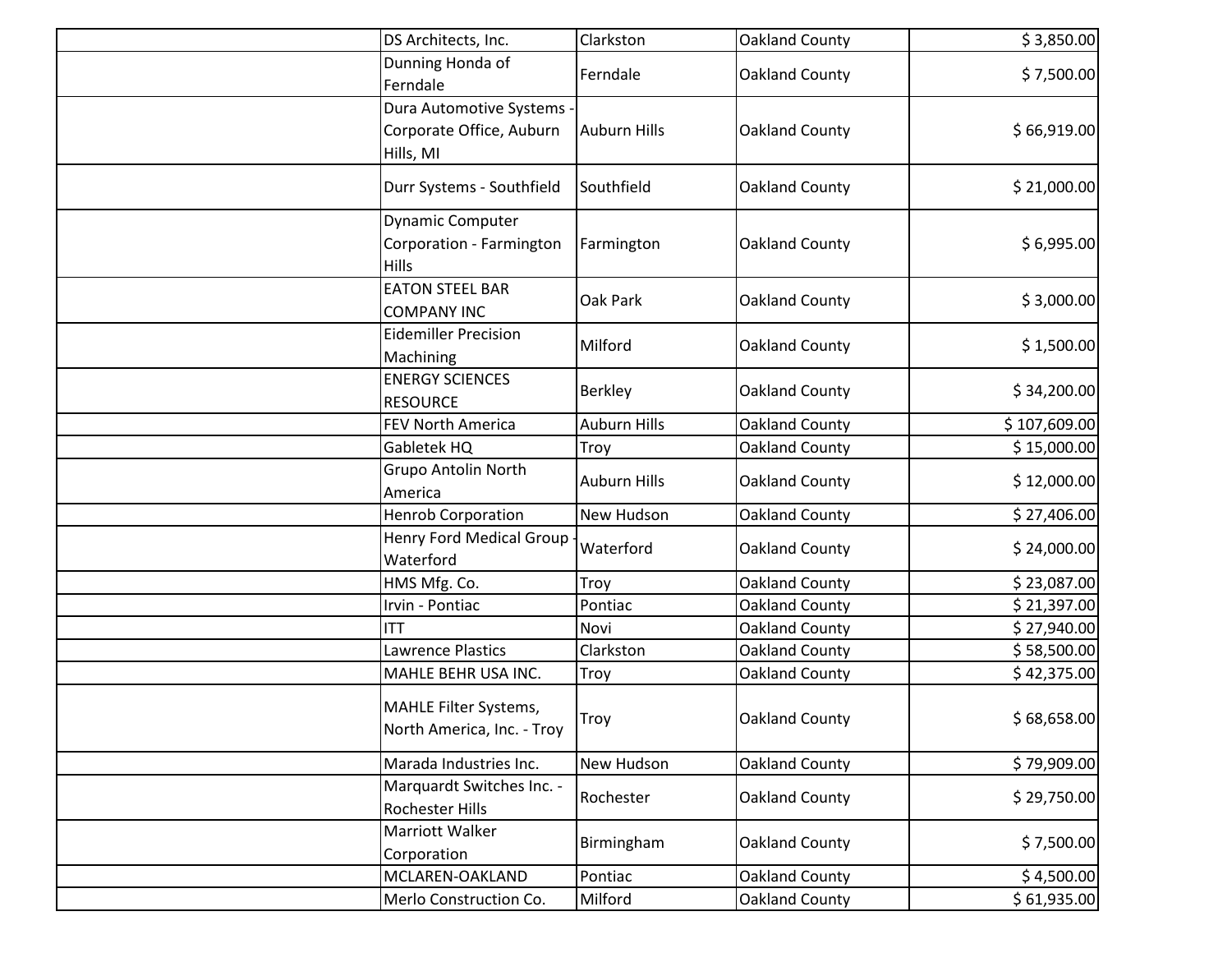| Michigan Crossroads                                             |                        |                       |             |
|-----------------------------------------------------------------|------------------------|-----------------------|-------------|
| Council, Boy Scouts of                                          | Troy                   | Oakland County        | \$40,075.00 |
| America                                                         |                        |                       |             |
| Michigan Peer Review                                            | Farmington             | Oakland County        | \$22,582.00 |
| Organization<br>Minth North America -                           |                        |                       |             |
| Wixom                                                           | Wixom                  | Oakland County        | \$32,970.00 |
| <b>MPI</b>                                                      | Highland               | Oakland County        | \$5,435.00  |
| <b>Orion Measurement</b>                                        |                        |                       |             |
| Solutions, Inc.                                                 | <b>Auburn Hills</b>    | Oakland County        | \$4,500.00  |
| <b>OVERHEAD CONVEYOR CO Ferndale</b>                            |                        | Oakland County        | \$24,000.00 |
| Parry Precision : Madison                                       | <b>Madison Heights</b> | <b>Oakland County</b> | \$22,500.00 |
| Heights                                                         |                        |                       |             |
| <b>QUALITY STEEL PRODUCTS,</b><br>INC.                          | Milford                | Oakland County        | \$7,500.00  |
| Retail Bloom - Rochester<br>Hills                               | Rochester              | Oakland County        | \$42,114.00 |
| <b>RUBY &amp; ASSOCIATES P C</b>                                | Franklin               | Oakland County        | \$21,395.00 |
| Safety Net - Farmington<br>Hills                                | Farmington             | Oakland County        | \$4,500.00  |
| <b>SOUTHFIELD</b>                                               | Southfield             | <b>Oakland County</b> | \$15,782.00 |
| <b>Spalding DeDecker</b><br>Associates Inc.                     | Rochester              | Oakland County        | \$35,370.00 |
| <b>SUPERIOR MATERIALS LLC</b>                                   | Southfield             | Oakland County        | \$4,500.00  |
| <b>SUPERIOR MATERIALS LLC</b>                                   | Novi                   | Oakland County        | \$6,000.00  |
| SW North America                                                | New Hudson             | Oakland County        | \$22,325.00 |
| <b>Terminal Supply Co</b>                                       | Troy                   | <b>Oakland County</b> | \$82,500.00 |
| The Ovation Point Suite B -<br><b>Farmington Hills Location</b> | Farmington             | Oakland County        | \$6,000.00  |
| Three M - Commerce                                              | <b>Walled Lake</b>     | Oakland County        | \$18,920.00 |
| TITAN METALLURGY LLC                                            | Oak Park               | Oakland County        | \$6,750.00  |
| Troy                                                            | Troy                   | Oakland County        | \$49,500.00 |
| Ultra-Grip International,<br>Inc.                               | <b>Walled Lake</b>     | Oakland County        | \$5,995.00  |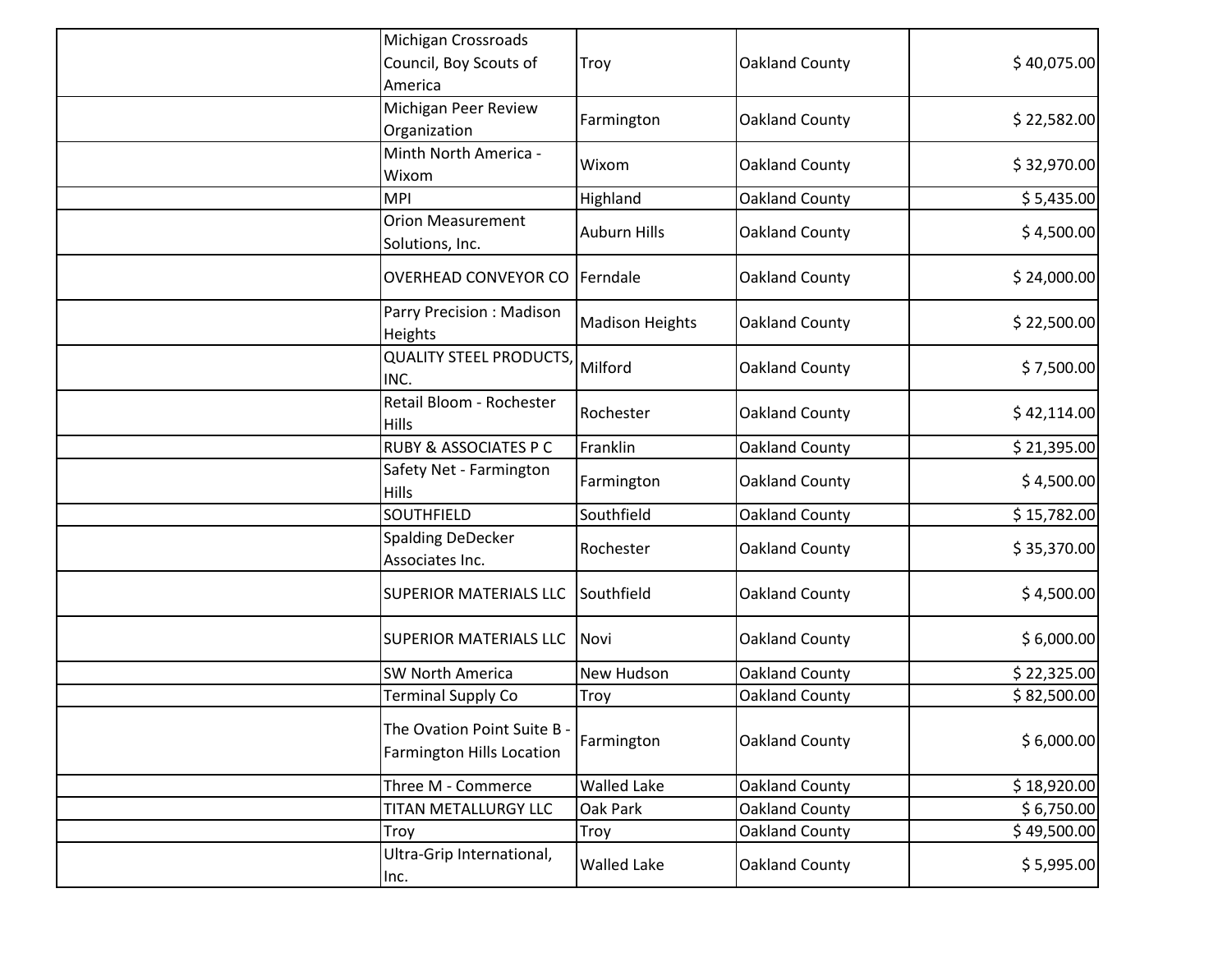|                                              | UMICORE AUTOCAT USA<br><b>INC</b>                               | <b>Auburn Hills</b>     | <b>Oakland County</b> | \$20,555.00    |
|----------------------------------------------|-----------------------------------------------------------------|-------------------------|-----------------------|----------------|
|                                              | Webasto Roof Systems Inc.<br>Group Office & Plant               | Rochester               | Oakland County        | \$32,244.00    |
|                                              | Weber Automotive<br>Corporation                                 | <b>Auburn Hills</b>     | <b>Oakland County</b> | \$17,995.00    |
|                                              | <b>Welding Technology Corp</b>                                  | Farmington              | Oakland County        | \$7,933.00     |
|                                              | <b>Williams International</b>                                   | Pontiac                 | Oakland County        | \$6,000.00     |
|                                              | <b>WOLVERINE MACHINE</b>                                        | Holly                   | <b>Oakland County</b> | \$3,000.00     |
|                                              | BorgWarner PDS Livonia                                          | Livonia                 | <b>Wayne County</b>   | \$30,000.00    |
|                                              | <b>Hercules Drawn Steel</b><br>Corporation                      | Livonia                 | <b>Wayne County</b>   | \$4,470.00     |
|                                              | <b>SUPERIOR MATERIALS LLC</b>                                   | Detroit                 | <b>Wayne County</b>   | \$6,000.00     |
|                                              | <b>SUPERIOR MATERIALS LLC</b>                                   | Romulus                 | <b>Wayne County</b>   | \$3,000.00     |
|                                              | Webasto Roof Systems Inc.<br>Detroit Plant                      | Plymouth                | <b>Wayne County</b>   | \$34,732.00    |
|                                              | <b>WOLVERINE ADVANCED</b><br>MATERIALS,                         | Dearborn                | <b>Wayne County</b>   | \$13,205.00    |
| <b>Southeast Michigan Community Alliance</b> |                                                                 |                         |                       | \$2,917,649.00 |
|                                              | Lansing Regional Stamping                                       | Lansing                 | <b>Eaton County</b>   | \$16,500.00    |
|                                              | <b>GM Lansing Grand River</b><br>Assembly                       | Lansing                 | Ingham County         | \$47,368.00    |
|                                              | Lansing Delta Township<br>Assembly                              | Lansing                 | Ingham County         | \$63,324.00    |
|                                              | Lansing Grand River<br>Stamping                                 | Lansing                 | Ingham County         | \$13,500.00    |
|                                              | Pomeroy Living Sterling<br>Assisted                             | <b>Sterling Heights</b> | Macomb County         | \$8,050.00     |
|                                              | <b>Pomeroy Living Sterling</b><br><b>Skilled Rehabilitation</b> | <b>Sterling Heights</b> | Macomb County         | \$8,050.00     |
|                                              | <b>Autokiniton Global Group</b><br>Axis Engineering             | Dundee                  | Monroe County         | \$6,500.00     |
|                                              | Dundee, Michigan                                                | Dundee                  | Monroe County         | \$3,025.00     |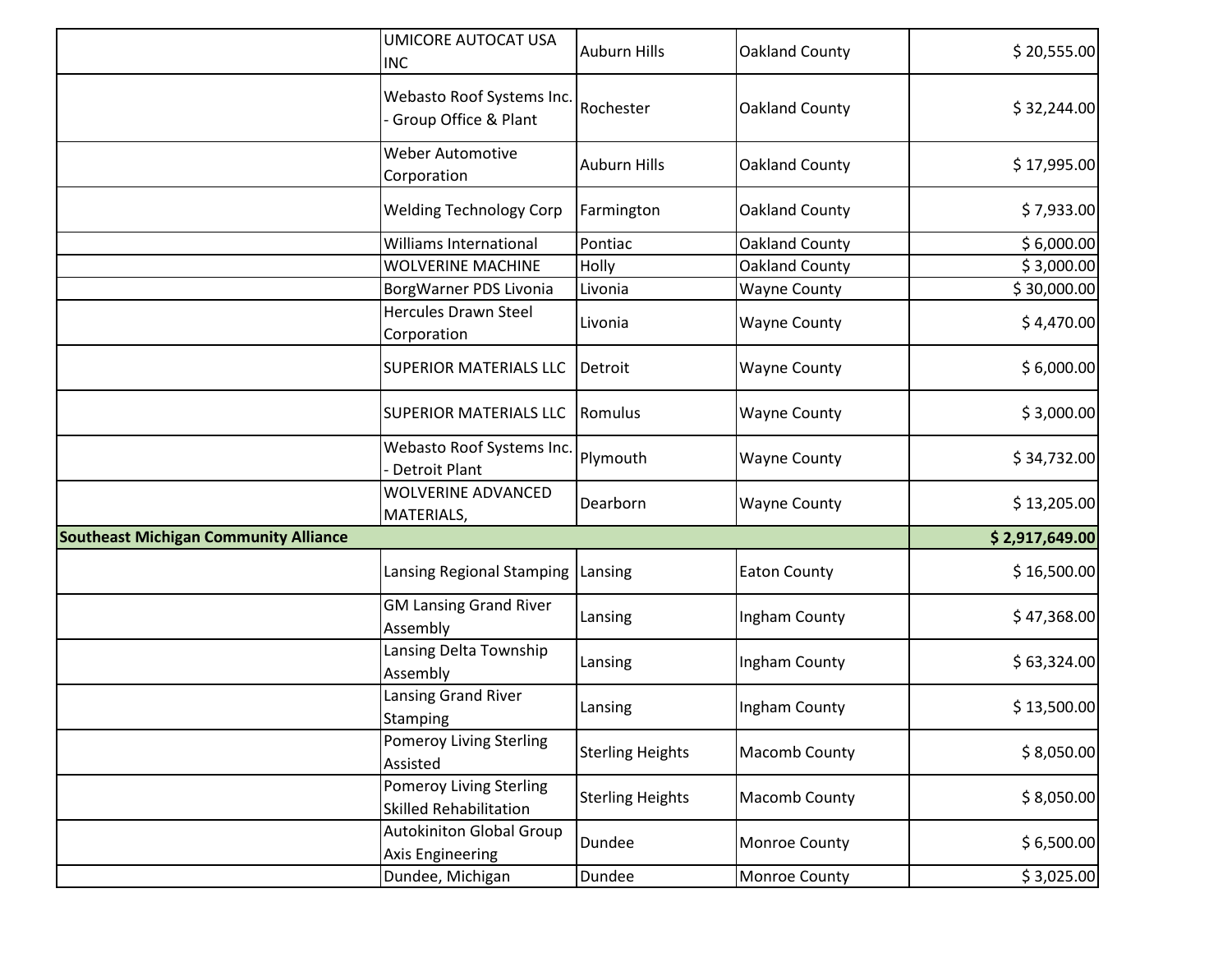| <b>Fluid Equipment</b><br>Development Company                  | Monroe            | Monroe County           | \$28,749.00 |
|----------------------------------------------------------------|-------------------|-------------------------|-------------|
| Premier Industries<br>Corporation                              | Monroe            | Monroe County           | \$3,950.00  |
| <b>TTG Automation LLC</b>                                      | Temperance        | Monroe County           | \$49,500.00 |
| TWB Company LLC :<br>Monroe                                    | Monroe            | Monroe County           | \$9,999.00  |
| Pomeroy Living Northville<br><b>Assisted &amp; Memory Care</b> | Northville        | <b>Oakland County</b>   | \$6,750.00  |
| Pomeroy Living Orion<br><b>Assisted &amp; Memory Care</b>      | Lake Orion        | <b>Oakland County</b>   | \$7,514.00  |
| Pomeroy Living Rochester<br>Assisted                           | Rochester         | <b>Oakland County</b>   | \$8,622.00  |
| Pomeroy Living Rochester<br>Independent                        | Rochester         | <b>Oakland County</b>   | \$7,000.00  |
| Pomeroy Living Rochester<br><b>Skilled Rehabilitation</b>      | Rochester         | <b>Oakland County</b>   | \$8,050.00  |
| Jaytec                                                         | Milan             | <b>Washtenaw County</b> | \$28,425.00 |
| Ackroyd's Scottish Bakery<br><b>LLC</b>                        | Redford           | <b>Wayne County</b>     | \$16,500.00 |
| Aerostar Manufacturing -<br>Romulus Office                     | Romulus           | <b>Wayne County</b>     | \$45,495.00 |
| <b>AK Steel Dearborn Works</b>                                 | Dearborn          | <b>Wayne County</b>     | \$39,600.00 |
| AlphaUSA East Campus                                           | Livonia           | <b>Wayne County</b>     | \$5,690.00  |
| AlphaUSA West Campus                                           | Livonia           | <b>Wayne County</b>     | \$27,128.00 |
| Argent Tape and Label -<br>Plymouth                            | Plymouth          | <b>Wayne County</b>     | \$11,541.00 |
| <b>Autokiniton Global Group</b><br>L&W Engineering Plant 1     | <b>Belleville</b> | <b>Wayne County</b>     | \$13,998.00 |
| <b>Autokiniton Global Group</b><br>New Boston Office           | New Boston        | <b>Wayne County</b>     | \$9,000.00  |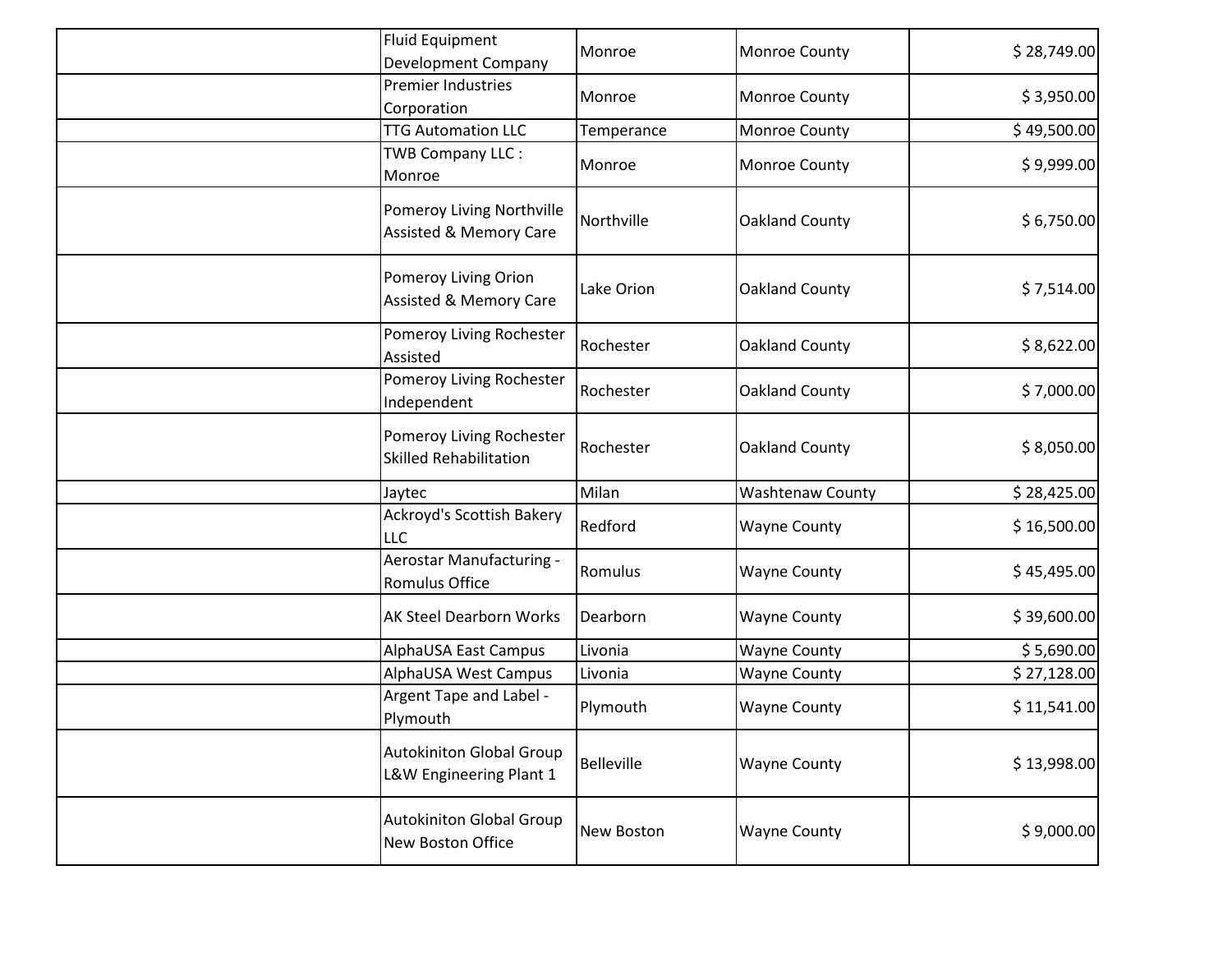| <b>Autokiniton Global Group</b><br>Oakland Stamping | Detroit           | <b>Wayne County</b> | \$40,460.00  |
|-----------------------------------------------------|-------------------|---------------------|--------------|
| <b>Aztec Manufacturing</b><br>Corporation           | Romulus           | <b>Wayne County</b> | \$11,030.00  |
| <b>BASF CORPORATION</b>                             | Wyandotte         | <b>Wayne County</b> | \$60,000.00  |
| <b>Bayloff Stamped Products</b>                     | <b>Belleville</b> | <b>Wayne County</b> | \$4,240.00   |
| Beaver Aerospace and<br>Defense                     | Livonia           | <b>Wayne County</b> | \$19,319.00  |
| <b>BRUGOLA OEB</b><br><b>INDUSTRIALE USA</b>        | Plymouth          | <b>Wayne County</b> | \$54,411.00  |
| <b>CHRYSAN INDUSTRIES INC</b>                       | Plymouth          | <b>Wayne County</b> | \$12,466.00  |
| David DeLuca - State Farm<br>Agency                 | Livonia           | <b>Wayne County</b> | \$2,781.00   |
| <b>Detroit Diesel</b>                               | Redford           | <b>Wayne County</b> | \$112,000.00 |
| Detroit Edge Tool<br>Company                        | Detroit           | <b>Wayne County</b> | \$18,623.00  |
| Dolphin Manufacturing, Inc Taylor                   |                   | <b>Wayne County</b> | \$1,400.00   |
| <b>DTE Headquarters</b>                             | Detroit           | <b>Wayne County</b> | \$499,500.00 |
| E&E Manufacturing /<br>Plymouth                     | Plymouth          | <b>Wayne County</b> | \$94,404.00  |
| <b>Eberbach Corporation</b>                         | <b>Belleville</b> | <b>Wayne County</b> | \$1,500.00   |
| EDP Company- Livonia                                | Livonia           | <b>Wayne County</b> | \$9,630.00   |
| <b>ETC Romulus</b>                                  | Romulus           | <b>Wayne County</b> | \$43,272.00  |
| Ford Motor Company<br>Livonia Transmission Plant    | Livonia           | <b>Wayne County</b> | \$76,113.00  |
| Franklin Fastener Co                                | Redford           | <b>Wayne County</b> | \$28,000.00  |
| Gil-Mar Manufacturing Co.                           | Canton            | <b>Wayne County</b> | \$14,985.00  |
| Globe Tech LLC                                      | Plymouth          | <b>Wayne County</b> | \$44,390.00  |
| <b>GNS Canton</b>                                   | Canton            | <b>Wayne County</b> | \$21,000.00  |
| Hyundai MOBIS North<br>America-Detroit              | Detroit           | <b>Wayne County</b> | \$78,605.00  |
| JCGibbons - Livonia                                 | Livonia           | <b>Wayne County</b> | \$18,015.00  |
| JMJ Consultants, Inc                                | Detroit           | <b>Wayne County</b> | \$3,000.00   |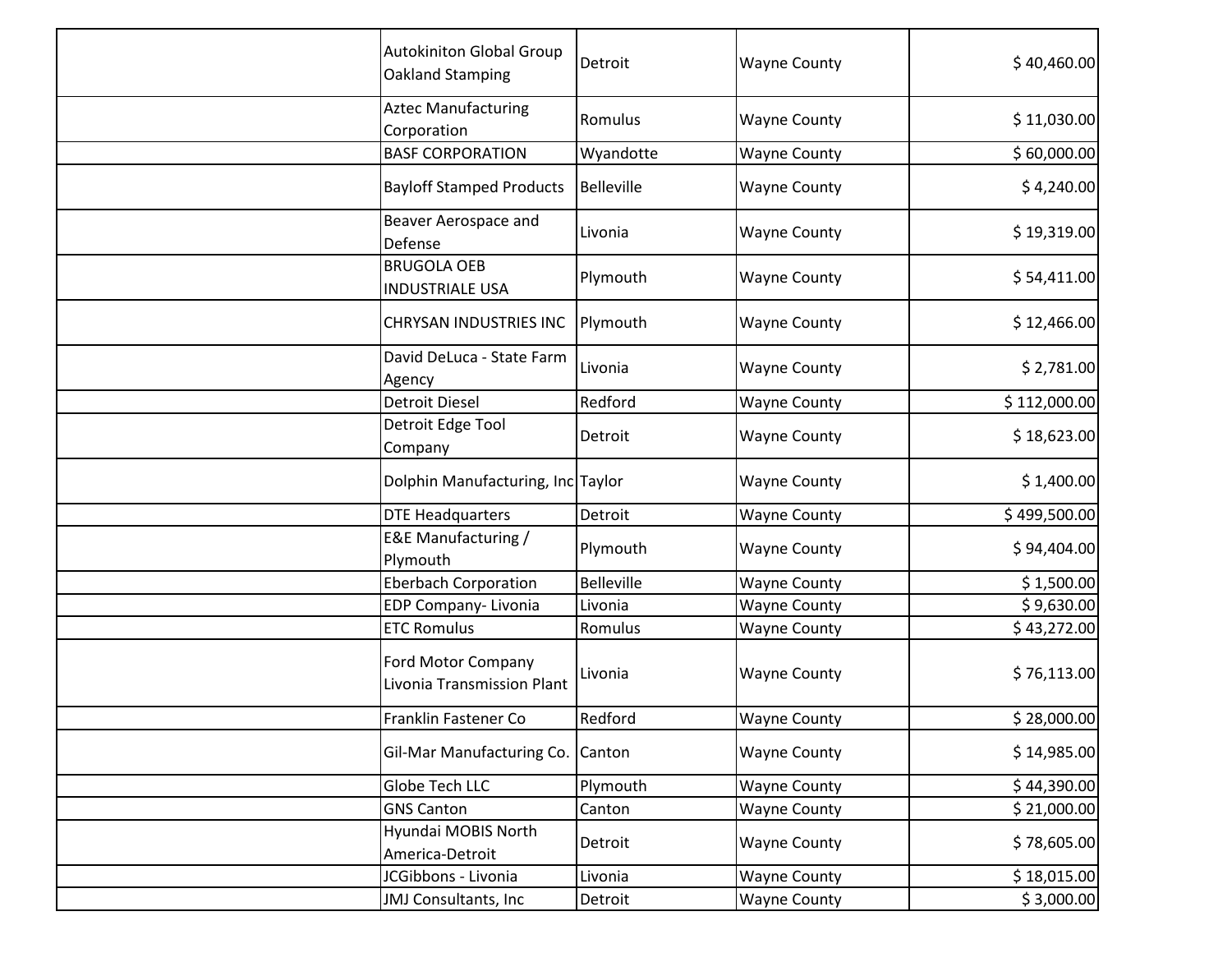| L&W Engineering Plant 2                           | <b>Belleville</b>    | <b>Wayne County</b> | \$9,644.00   |
|---------------------------------------------------|----------------------|---------------------|--------------|
| Lincoln Forge -<br>Brownstown                     | Riverview            | <b>Wayne County</b> | \$7,824.00   |
| Magna Lighting                                    | Plymouth             | <b>Wayne County</b> | \$40,500.00  |
| Marimba Auto LLC                                  | Canton               | <b>Wayne County</b> | \$30,000.00  |
| McLaren Engineering -<br>Livonia                  | Livonia              | <b>Wayne County</b> | \$60,238.00  |
| <b>Metro Machine Works</b>                        | Romulus              | <b>Wayne County</b> | \$2,385.00   |
| MHS-Head Start-Detroit                            | Detroit              | <b>Wayne County</b> | \$19,050.00  |
| <b>NYX INC</b>                                    | Livonia              | <b>Wayne County</b> | \$20,513.00  |
| Passion For People, LLC.                          | Dearborn             | <b>Wayne County</b> | \$40,500.00  |
| Performance Driven<br>Workforce                   | Dearborn             | <b>Wayne County</b> | \$19,650.00  |
| Piston Automotive LLC :<br>Van Buren Township     | <b>Belleville</b>    | <b>Wayne County</b> | \$7,585.00   |
| <b>Ringmasters Mfg LLC</b>                        | Wayne                | <b>Wayne County</b> | \$3,000.00   |
| Roush Industries - Livonia                        | Livonia              | <b>Wayne County</b> | \$62,424.00  |
| Roush Industries Prototype Allen Park             |                      | <b>Wayne County</b> | \$57,800.00  |
| RTI Laboratories, Inc.<br>Livonia                 | Livonia              | <b>Wayne County</b> | \$67,795.00  |
| <b>SAMES KREMLIN Inc.</b>                         | Plymouth             | <b>Wayne County</b> | \$49,695.00  |
| Sigma International                               | Livonia              | <b>Wayne County</b> | \$16,797.00  |
| <b>Sterling Services Ltd</b>                      | Hamtramck            | <b>Wayne County</b> | \$5,500.00   |
| Talent Industries Inc.                            | Redford              | <b>Wayne County</b> | \$4,500.00   |
| The Armored Group, LLC                            | Dearborn Heights     | <b>Wayne County</b> | \$7,730.00   |
| Trilogiq USA, Livonia, MI                         | Livonia              | <b>Wayne County</b> | \$20,542.00  |
| Verita<br>Telecommunications -<br>Plymouth        | Plymouth             | <b>Wayne County</b> | \$43,500.00  |
| VITEC, LLC                                        | Detroit              | <b>Wayne County</b> | \$9,435.00   |
| Wallside Windows                                  | Taylor               | <b>Wayne County</b> | \$21,475.00  |
| Yanfeng USA Automotive<br><b>Interior Systems</b> | <b>Highland Park</b> | <b>Wayne County</b> | \$499,200.00 |
| YAPP USA AUTOMOTIVE<br><b>SYSTEM ROMULUS</b>      | Romulus              | <b>Wayne County</b> | \$27,395.00  |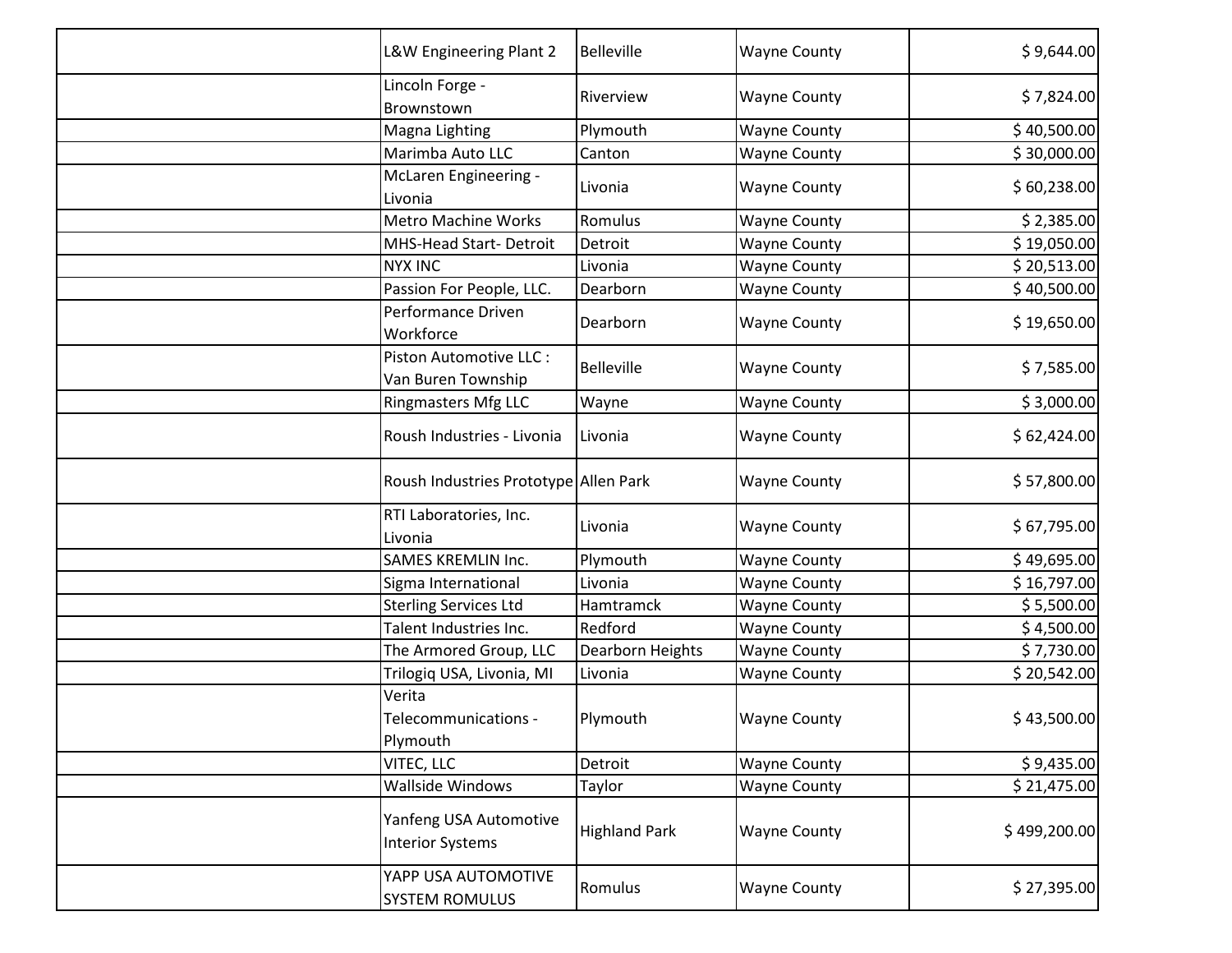| <b>Upper Peninsula Michigan Works!</b>       | \$1,376,236.00     |                         |              |
|----------------------------------------------|--------------------|-------------------------|--------------|
| Neenah Inc                                   | Munising           | <b>Alger County</b>     | \$21,000.00  |
| L'Anse Manufacturing -<br>L'Anse             | Lanse              | <b>Baraga County</b>    | \$16,125.00  |
| Pettibone Traverse Lift -<br><b>Baraga</b>   | <b>Baraga</b>      | <b>Baraga County</b>    | \$9,895.00   |
| Anytime Fitness - Sault Ste<br>Marie         | Sault Sainte Marie | Chippewa County         | \$15,000.00  |
| Precision Edge Surgical -<br>Sault Ste Marie | Sault Sainte Marie | Chippewa County         | \$16,090.00  |
| <b>Superior Fabrication</b><br>Company       | Kincheloe          | Chippewa County         | \$24,192.00  |
| <b>Tipping Point Solutions</b>               | Sault Sainte Marie | Chippewa County         | \$12,687.00  |
| Anytime Fitness-Escanaba                     | Escanaba           | Delta County            | \$18,000.00  |
| <b>Creative Composites Inc</b>               | Rapid River        | Delta County            | \$25,460.00  |
| Delta Force P.I., LLC                        | Gladstone          | Delta County            | \$62,820.00  |
| Delta Wheel Truing<br>Solutions              | Escanaba           | Delta County            | \$3,000.00   |
| <b>EMP Advanced - Escanaba</b>               | Escanaba           | Delta County            | \$105,000.00 |
| Independent Machine Co.<br>Escanaba          | Escanaba           | Delta County            | \$17,100.00  |
| LAKEVIEW ASSISTED<br>LIVING LLC              | Gladstone          | Delta County            | \$41,174.00  |
| Marbles Gun Sights, Inc -<br>Gladstone       | Gladstone          | Delta County            | \$59,600.00  |
| Mr. Tire, Escanaba location Escanaba         |                    | Delta County            | \$5,280.00   |
| Race Ramps                                   | Escanaba           | Delta County            | \$31,500.00  |
| Verso Escanaba LLC                           | Escanaba           | Delta County            | \$47,628.00  |
| Anytime Fitness - Iron<br>Mountain           | Iron Mountain      | <b>Dickinson County</b> | \$10,500.00  |
| CCI Systems-Iron Mountain Iron Mountain      |                    | <b>Dickinson County</b> | \$90,000.00  |
| M. J. Electric - Iron<br>Mountain            | Iron Mountain      | <b>Dickinson County</b> | \$49,500.00  |
| <b>Smith Castings Kingsford</b>              | Kingsford          | <b>Dickinson County</b> | \$59,121.00  |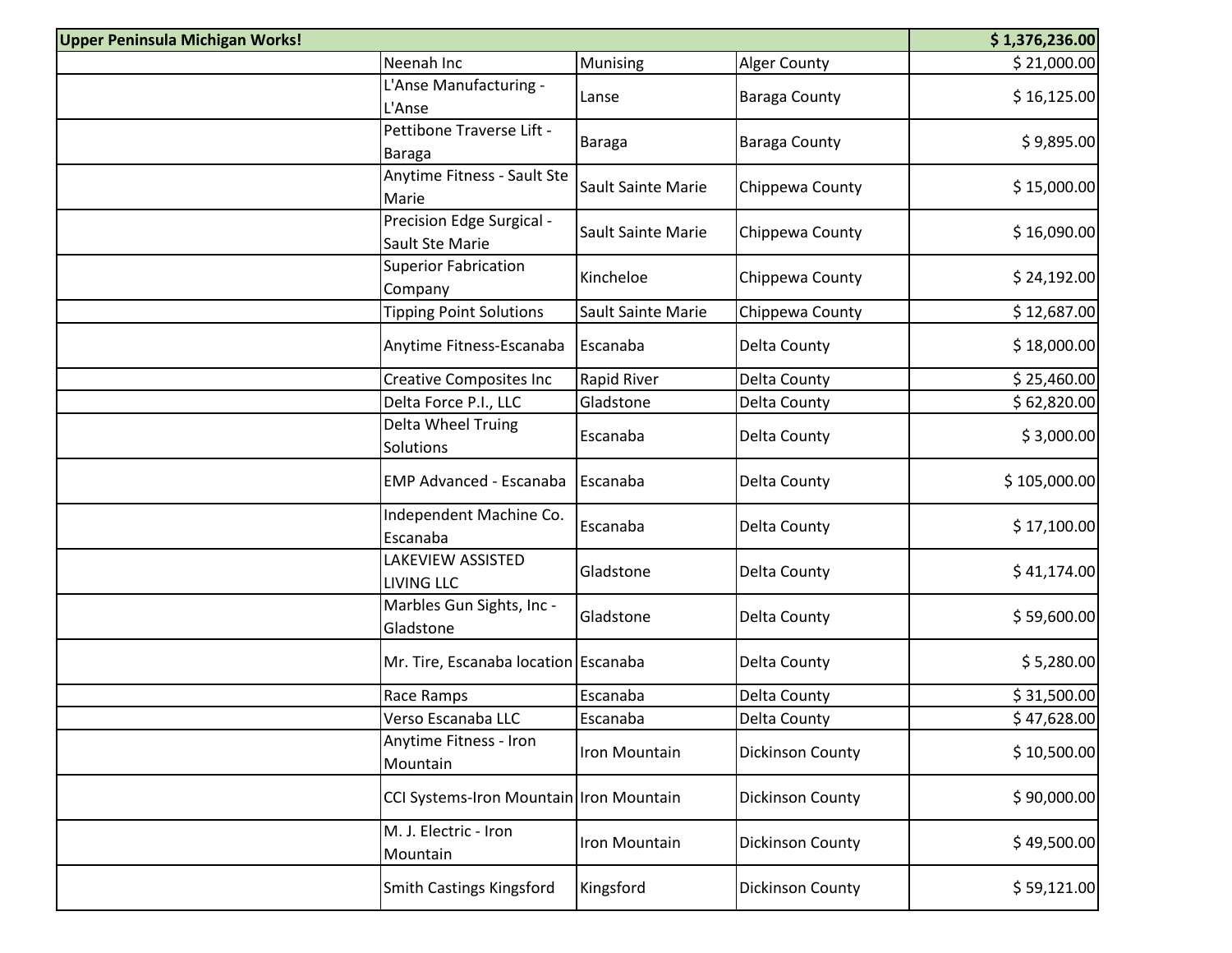| Systems Control - Iron<br>Mountain                 | Iron Mountain        | <b>Dickinson County</b> | \$99,636.00 |
|----------------------------------------------------|----------------------|-------------------------|-------------|
| The John Fornetti Dental<br>Center - Iron Mountain | Iron Mountain        | Dickinson County        | \$3,265.00  |
| Verso Quinnesec                                    | Quinnesec            | Dickinson County        | \$15,000.00 |
| <b>Burton Industries</b><br>Ironwood               | Ironwood             | Gogebic County          | \$65,122.00 |
| <b>GLSV Main Office</b>                            | Houghton             | Houghton County         | \$33,505.00 |
| GS Engineering - Houghton   Houghton               |                      | <b>Houghton County</b>  | \$6,597.00  |
| Jim's Pizza Calumet                                | Calumet              | <b>Houghton County</b>  | \$14,705.00 |
| Northern Hardwoods                                 | <b>Atlantic Mine</b> | <b>Houghton County</b>  | \$62,680.00 |
| Portage Lake Construction<br><b>CHASSELL</b>       | Chassell             | <b>Houghton County</b>  | \$8,322.00  |
| <b>Stang Decisions -</b><br>Houghton               | Houghton             | <b>Houghton County</b>  | \$1,500.00  |
| NEPCO - Caspian                                    | Caspian              | Iron County             | \$3,000.00  |
| <b>Tahqua-Tots Learning</b><br>Center              | Newberry             | Luce County             | \$12,896.00 |
| Carmeuse - Cedarville<br>Operation                 | Cedarville           | <b>Mackinac County</b>  | \$22,450.00 |
| <b>Able Medical Devices</b>                        | Gwinn                | Marquette County        | \$28,388.00 |
| Anytime Fitness -<br>Marquette                     | Marquette            | <b>Marquette County</b> | \$13,500.00 |
| JM Longyear                                        | Marquette            | Marquette County        | \$8,222.00  |
| Longyear Harvesting and<br>Transportation          | Marquette            | <b>Marquette County</b> | \$25,669.00 |
| PotlatchDeltic Land and<br>Lumber, LLC             | Gwinn                | <b>Marquette County</b> | \$45,752.00 |
| <b>RTI Surgical - Marquette</b>                    | Marquette            | Marquette County        | \$18,600.00 |
| Superior Extrusion - Gwinn Gwinn                   |                      | Marquette County        | \$45,000.00 |
| Northern Fab & Machine<br>LLC Menominee Michigan   | Menominee            | <b>Menominee County</b> | \$10,855.00 |
| White Pine Copper<br>Refinery, Inc.                | <b>White Pine</b>    | <b>Ontonagon County</b> | \$13,500.00 |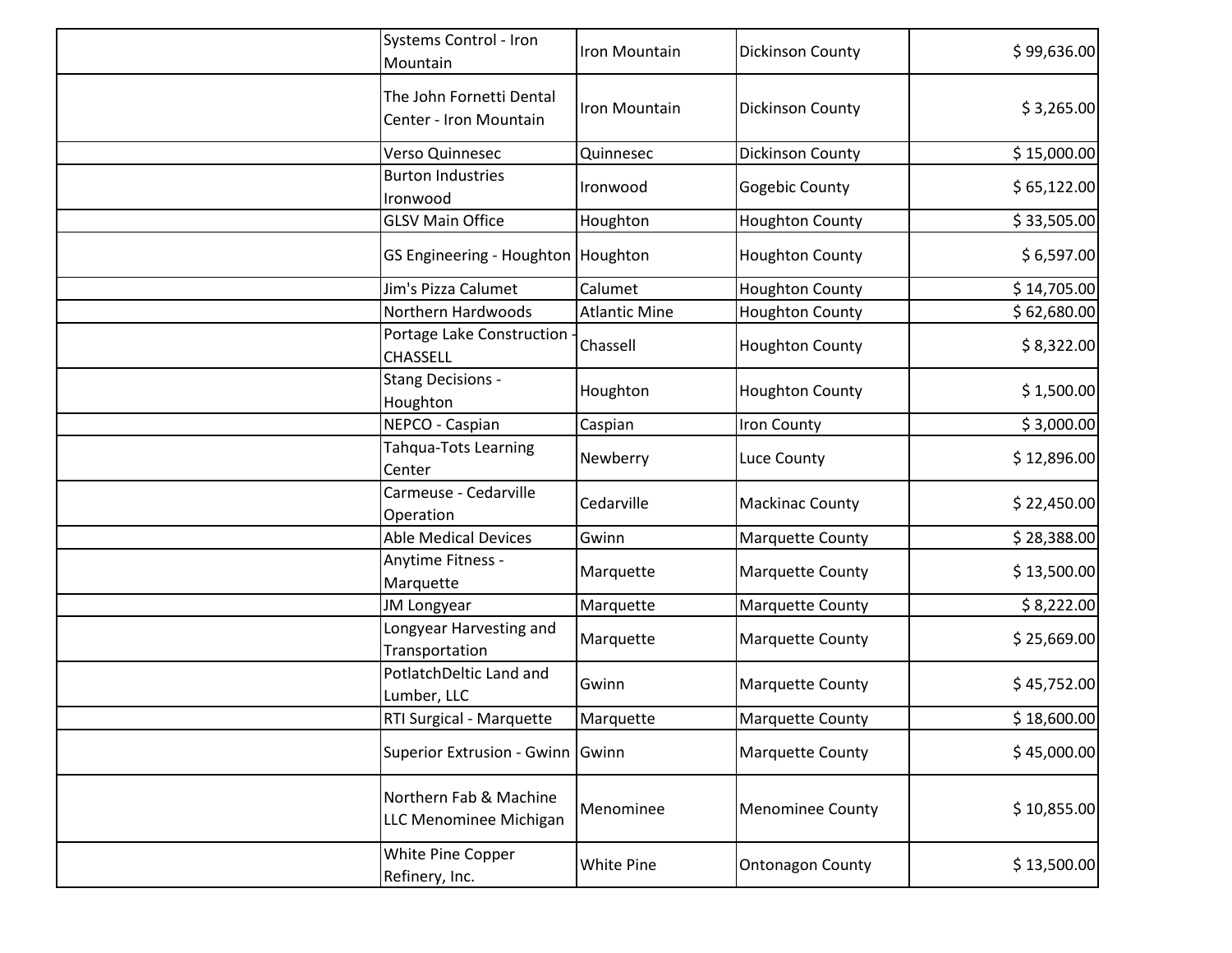|                             | Carmeuse Lime & Stone -                             | Gulliver             |                              |                 |
|-----------------------------|-----------------------------------------------------|----------------------|------------------------------|-----------------|
|                             | <b>Port Inland Operations</b>                       |                      | <b>Schoolcraft County</b>    | \$17,400.00     |
|                             | <b>UP Paper LLC</b>                                 | Manistique           | <b>Schoolcraft County</b>    | \$60,000.00     |
| <b>West Michigan Works!</b> |                                                     |                      |                              | \$12,288,914.00 |
|                             | <b>Brenner Excavating</b>                           | Hopkins              | Allegan County               | \$12,000.00     |
|                             | Ely Manor Nursing &<br>Rehabilitation               | Allegan              | Allegan County               | \$10,500.00     |
|                             | Parker Hannifin -<br>Pneumatic Division -<br>Otsego | Otsego               | Allegan County               | \$31,500.00     |
|                             | Perrigo - Allegan                                   | Allegan              | Allegan County               | \$498,284.00    |
|                             | Stampede Die &<br>Engineering                       | Wayland              | Allegan County               | \$45,812.00     |
|                             | USF Holland - Grand Rapids Wayland                  |                      | Allegan County               | \$30,000.00     |
|                             | <b>Windemuller Electric</b>                         | Wayland              | Allegan County               | \$71,329.00     |
|                             | <b>Bayside Village</b>                              | Lanse                | <b>Baraga County</b>         | \$9,000.00      |
|                             | <b>FlexFab Horizons</b><br>International            | Hastings             | <b>Barry County</b>          | \$57,180.00     |
|                             | Middleville Tool & Die                              | Middleville          | <b>Barry County</b>          | \$6,000.00      |
|                             | Bay Ridge Assisted Living<br>Center                 | <b>Traverse City</b> | <b>Grand Traverse County</b> | \$4,000.00      |
|                             | Feyen Zylstra - Traverse<br>City                    | <b>Traverse City</b> | <b>Grand Traverse County</b> | \$31,500.00     |
|                             | Ritsema Associates -<br><b>Traverse City</b>        | <b>Traverse City</b> | <b>Grand Traverse County</b> | \$22,227.00     |
|                             | Town & Country Group -<br>Ithaca                    | Ithaca               | <b>Gratiot County</b>        | \$13,785.00     |
|                             | <b>Mission Point of Hancock</b>                     | Hancock              | <b>Houghton County</b>       | \$15,000.00     |
|                             | ADAC Automotive -<br>Saranac                        | Saranac              | Ionia County                 | \$15,500.00     |
|                             | <b>Architectural Metals Inc</b>                     | Portland             | Ionia County                 | \$37,490.00     |
|                             | <b>Automated Process</b><br><b>Equipment Corp</b>   | Lake Odessa          | Ionia County                 | \$9,000.00      |
|                             | Carbon Green Bioenergy                              | Lake Odessa          | Ionia County                 | \$26,048.00     |
|                             | <b>Herbrucks Poultry Ranch</b>                      | Saranac              | Ionia County                 | \$218,684.00    |
|                             | Jordan Manufacturing                                | <b>Belding</b>       | Ionia County                 | \$27,675.00     |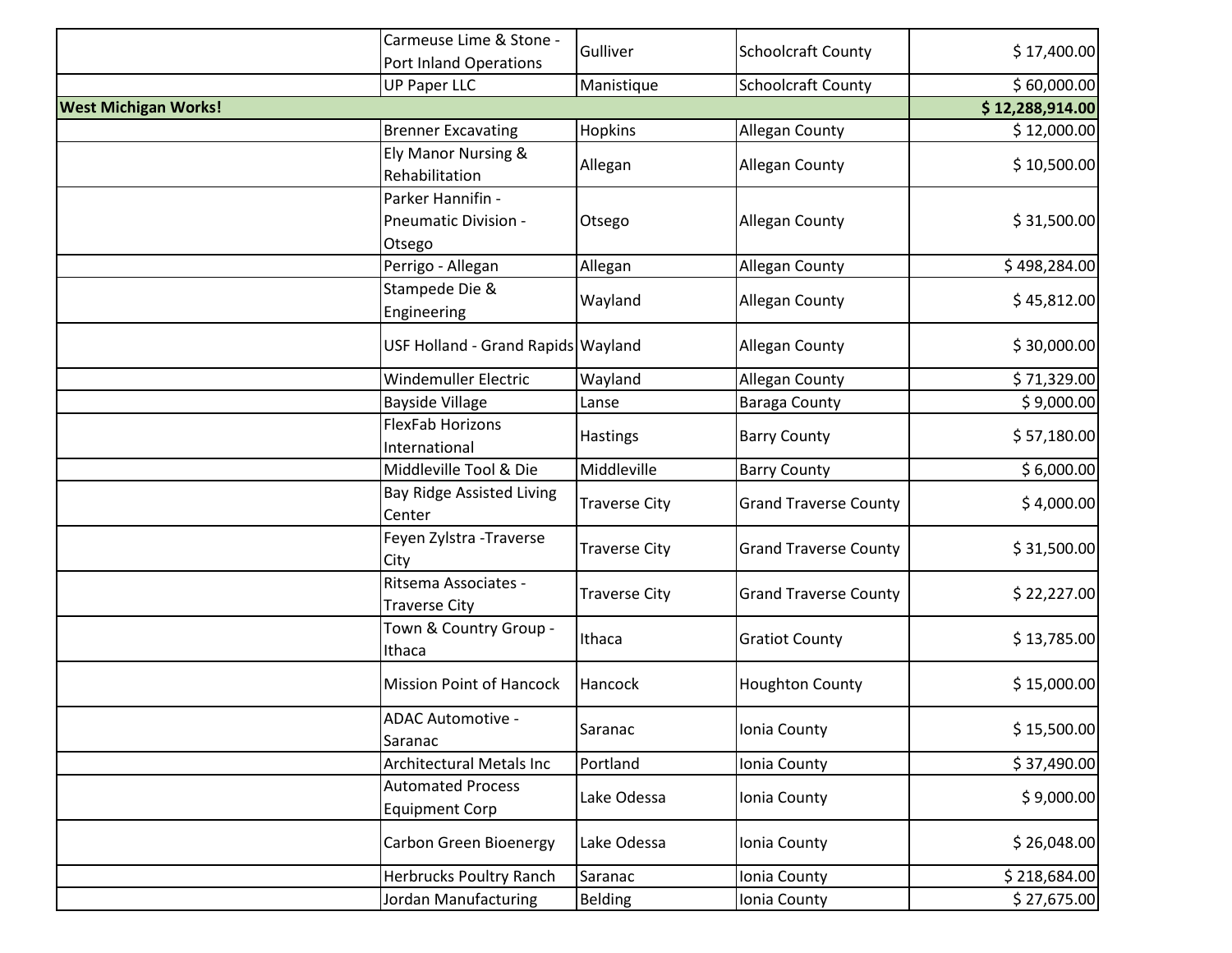| <b>Mission Point of Belding</b>                       | <b>Belding</b>       | Ionia County       | \$22,500.00 |
|-------------------------------------------------------|----------------------|--------------------|-------------|
| THK Rhythm Automotive                                 | Portland             | Ionia County       | \$86,209.00 |
| <b>Mission Point Health</b><br>Campus of Jackson      | Jackson              | Jackson County     | \$15,000.00 |
| All Green Corporation -<br>Kalamazoo, MI              | Kalamazoo            | Kalamazoo County   | \$10,500.00 |
| <b>CSM Group</b>                                      | Kalamazoo            | Kalamazoo County   | \$20,790.00 |
| Feyen Zylstra - Kalamazoo                             | Kalamazoo            | Kalamazoo County   | \$28,500.00 |
| <b>KSS Enterprises</b>                                | Kalamazoo            | Kalamazoo County   | \$19,500.00 |
| Parker Hannifin -<br>Pneumatic Division -<br>Richland | Richland             | Kalamazoo County   | \$24,000.00 |
| Ritsema Associates -<br>Kalamazoo                     | Kalamazoo            | Kalamazoo County   | \$43,618.00 |
| <b>SPARK Business Works</b>                           | Kalamazoo            | Kalamazoo County   | \$46,196.00 |
| <b>Action Mold and</b><br>Machining                   | <b>Grand Rapids</b>  | Kent County        | \$50,925.00 |
| <b>Advanced Tooling Systems</b>                       | <b>Comstock Park</b> | Kent County        | \$41,100.00 |
| Agape Plastics Inc Grand<br>Rapids                    | <b>Grand Rapids</b>  | Kent County        | \$30,000.00 |
| <b>Allied Mechanical Services</b><br>Inc              | <b>Grand Rapids</b>  | Kent County        | \$33,000.00 |
| Amphenol Borisch<br>Technologies                      | <b>Grand Rapids</b>  | Kent County        | \$52,260.00 |
| <b>Arbor Circle</b>                                   | <b>Grand Rapids</b>  | Kent County        | \$6,000.00  |
| Array of Engineers                                    | <b>Grand Rapids</b>  | Kent County        | \$24,990.00 |
| <b>ArtiFlex Manufacturing</b>                         | <b>Grand Rapids</b>  | Kent County        | \$94,771.00 |
| <b>Aspen Surgical Products</b><br>Caledonia           | Caledonia            | <b>Kent County</b> | \$88,755.00 |
| <b>Augusto Digital</b>                                | <b>Grand Rapids</b>  | Kent County        | \$13,500.00 |
| Autocam                                               | <b>Grand Rapids</b>  | Kent County        | \$54,000.00 |
| <b>Autocam Medical</b>                                | <b>Grand Rapids</b>  | Kent County        | \$99,000.00 |
| Autodie LLC                                           | <b>Grand Rapids</b>  | Kent County        | \$49,774.00 |
| AvaSure LLC                                           | Belmont              | Kent County        | \$49,925.00 |
| Bata Plastics, Inc.                                   | <b>Grand Rapids</b>  | Kent County        | \$43,151.00 |
| <b>BBC Distributing</b>                               | <b>Grand Rapids</b>  | Kent County        | \$10,500.00 |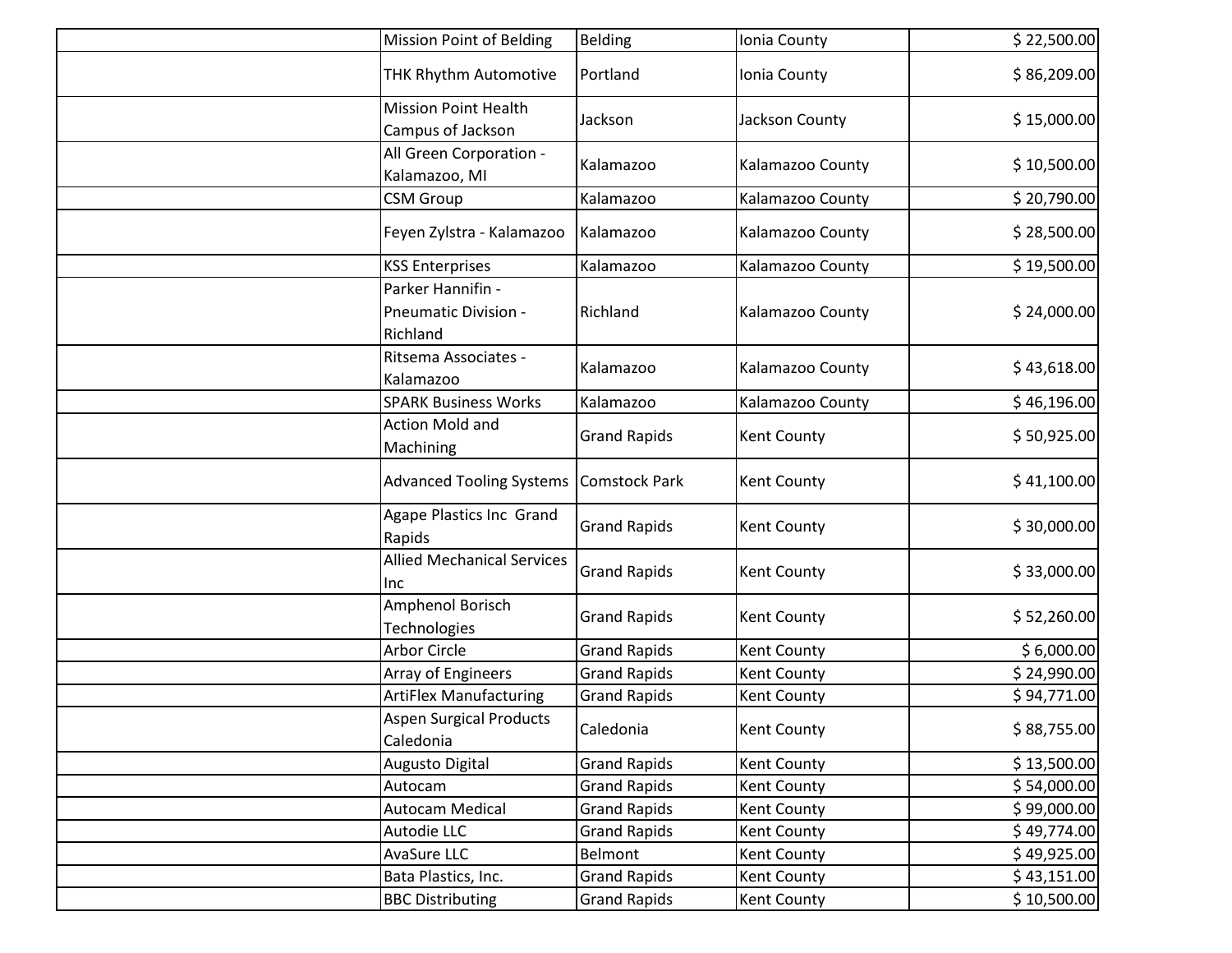| <b>Beene Garter LLP</b>                       | <b>Grand Rapids</b>  | <b>Kent County</b> | \$16,500.00  |
|-----------------------------------------------|----------------------|--------------------|--------------|
| <b>Belmont Engineered</b><br><b>Plastics</b>  | Belmont              | Kent County        | \$64,500.00  |
| <b>Best Metal Products</b>                    | <b>Grand Rapids</b>  | Kent County        | \$56,370.00  |
| <b>Blough Inc</b>                             | Lowell               | Kent County        | \$48,745.00  |
| <b>BPV Environmental</b>                      | <b>Byron Center</b>  | Kent County        | \$70,125.00  |
| <b>Buist Electric</b>                         | <b>Byron Center</b>  | Kent County        | \$99,745.00  |
| <b>Butterball Farms</b>                       | <b>Grand Rapids</b>  | Kent County        | \$47,775.00  |
| Care Plus TLC, LLC                            | Sparta               | Kent County        | \$12,000.00  |
| CG Automation & Fixture,<br>Inc.              | <b>Comstock Park</b> | <b>Kent County</b> | \$27,642.00  |
| CG Plastics, Inc.                             | <b>Comstock Park</b> | Kent County        | \$5,758.00   |
| <b>Challenge Manufacturing</b>                | <b>Grand Rapids</b>  | <b>Kent County</b> | \$138,000.00 |
| <b>Comfort Research</b>                       | <b>Grand Rapids</b>  | Kent County        | \$35,760.00  |
| Commercial Tool & Die,<br>Inc.                | <b>Comstock Park</b> | Kent County        | \$14,655.00  |
| <b>Concept Tooling Systems</b>                | <b>Grand Rapids</b>  | Kent County        | \$3,000.00   |
| Convivial Brands ELC Inc,<br>Grand Rapids, MI | <b>Grand Rapids</b>  | <b>Kent County</b> | \$49,500.00  |
| CQL, Inc                                      | <b>Grand Rapids</b>  | Kent County        | \$45,539.00  |
| <b>Custom Profile</b>                         | <b>Grand Rapids</b>  | Kent County        | \$17,340.00  |
| DealerOn                                      | <b>Grand Rapids</b>  | Kent County        | \$46,645.00  |
| <b>DHE Plumbing and</b><br>Mechanical         | Grandville           | Kent County        | \$27,500.00  |
| Die Cad Group Offices                         | <b>Grand Rapids</b>  | Kent County        | \$42,000.00  |
| Die-Tech and Engineering,<br>Inc.             | Wyoming              | <b>Kent County</b> | \$21,000.00  |
| Digital Tool and Die                          | Grandville           | Kent County        | \$25,500.00  |
| DornerWorks, Ltd.                             | <b>Grand Rapids</b>  | <b>Kent County</b> | \$22,500.00  |
| DOVER PUMPS & PROCESS Grand Rapids            |                      | <b>Kent County</b> | \$37,440.00  |
| Eagle Industrial Group                        | <b>Comstock Park</b> | Kent County        | \$4,500.00   |
| Eikenhout Inc                                 | <b>Grand Rapids</b>  | Kent County        | \$25,500.00  |
| <b>Element Four</b>                           | <b>Grand Rapids</b>  | Kent County        | \$4,500.00   |
| Elevate Studio                                | <b>Grand Rapids</b>  | Kent County        | \$7,500.00   |
| <b>Emerald Corporation</b>                    | <b>Grand Rapids</b>  | Kent County        | \$29,048.00  |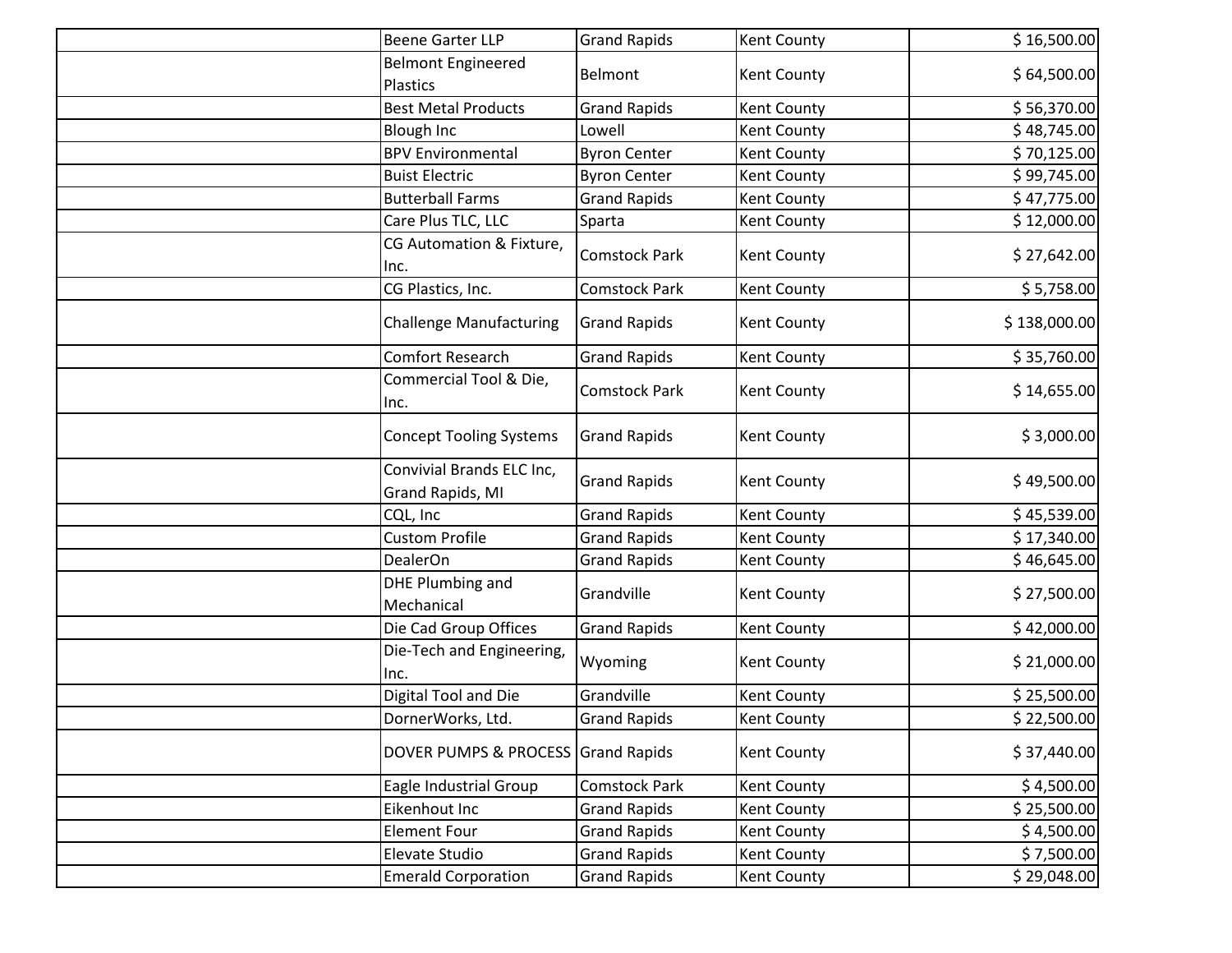| <b>Engineered Tooling</b><br>Systems               | <b>Grand Rapids</b>  | Kent County        | \$6,100.00   |
|----------------------------------------------------|----------------------|--------------------|--------------|
| <b>EPS Security - Grand</b><br>Rapids              | <b>Grand Rapids</b>  | Kent County        | \$90,000.00  |
| F&V Companies, Inc.                                | <b>Grand Rapids</b>  | Kent County        | \$44,865.00  |
| Ferris Coffee & Nut Co.<br>Headquarters            | <b>Grand Rapids</b>  | Kent County        | \$26,561.00  |
| Feyen Zylstra - Grand<br>Rapids                    | <b>Grand Rapids</b>  | Kent County        | \$99,000.00  |
| Firstronic LLC - Grand<br>Rapids                   | <b>Grand Rapids</b>  | Kent County        | \$111,000.00 |
| <b>Founders Brewing</b><br>Company                 | <b>Grand Rapids</b>  | Kent County        | \$15,000.00  |
| Frederik Meijer Gardens                            | <b>Grand Rapids</b>  | Kent County        | \$44,551.00  |
| Gen3 Defense and<br>Aerospace, LLC.                | <b>Comstock Park</b> | Kent County        | \$18,995.00  |
| General Die & Engineering                          | <b>Grand Rapids</b>  | Kent County        | \$6,000.00   |
| GlobalTec                                          | <b>Grand Rapids</b>  | Kent County        | \$23,750.00  |
| <b>Gordon Food Service</b>                         | Wyoming              | Kent County        | \$99,000.00  |
| Grand Rapids Kids' Food<br><b>Basket</b>           | <b>Grand Rapids</b>  | Kent County        | \$16,666.00  |
| <b>Guo Ji Tooling Systems</b>                      | <b>Grand Rapids</b>  | Kent County        | \$3,000.00   |
| Health Net of West<br>Michigan                     | <b>Grand Rapids</b>  | Kent County        | \$11,700.00  |
| <b>HealthBridge Post Acute</b><br>Rehab            | Wyoming              | Kent County        | \$12,000.00  |
| <b>Hearthside Food Solutions</b><br>H <sub>5</sub> | <b>Grand Rapids</b>  | Kent County        | \$33,400.00  |
| <b>Hearthside Food Solutions</b><br>H <sub>2</sub> | <b>Grand Rapids</b>  | Kent County        | \$42,717.00  |
| Hearthside Food Solutions,<br>LLC - H4 Facility    | <b>Grand Rapids</b>  | Kent County        | \$13,100.00  |
| Heathside Food Solutions,<br>LLC, Facility H1      | <b>Grand Rapids</b>  | <b>Kent County</b> | \$46,100.00  |
| <b>HighPoint Electric</b>                          | Belmont              | Kent County        | \$49,984.00  |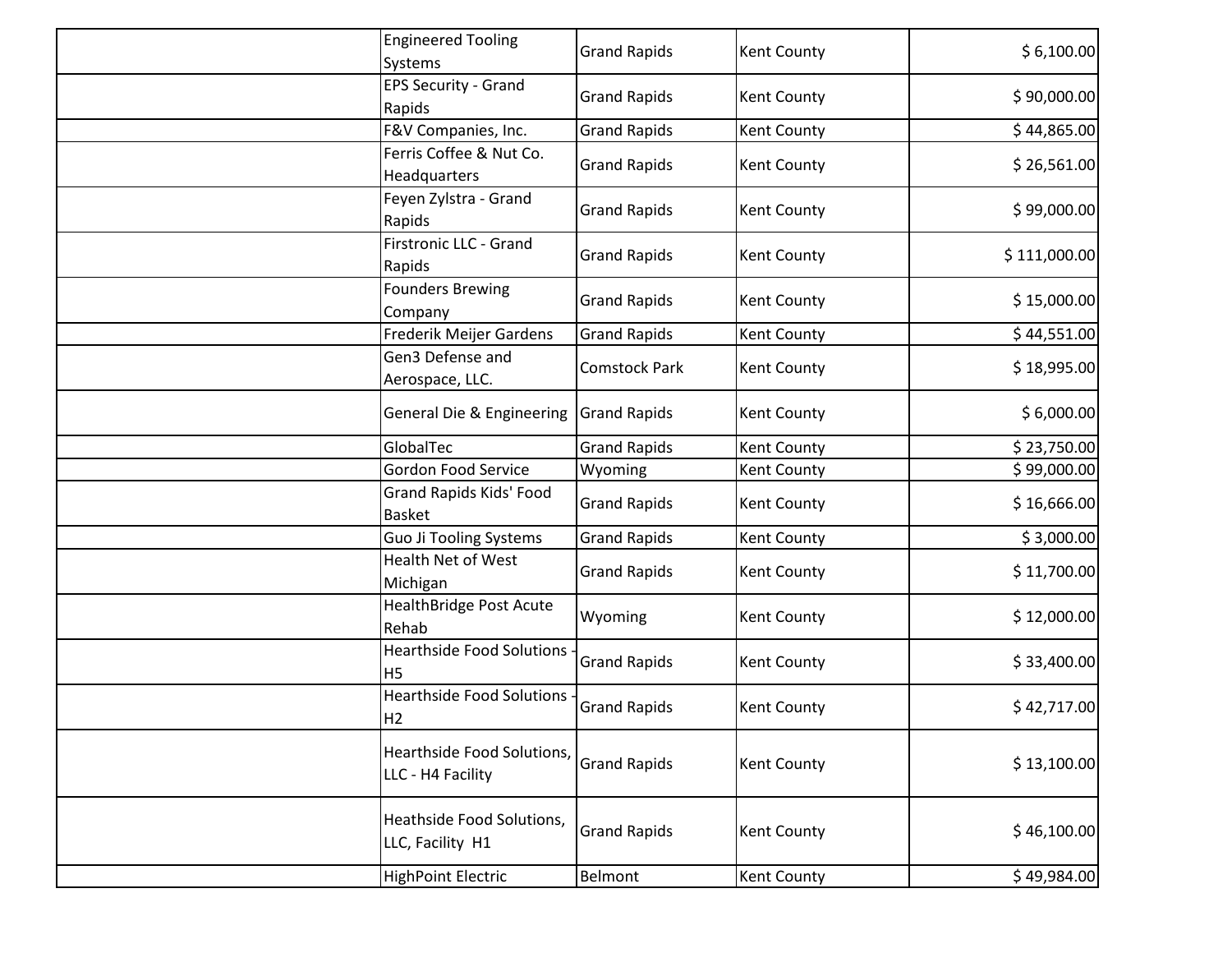| <b>Hulst Jepsen Physical</b><br>Therapy, Inc. | <b>Grand Rapids</b>  | <b>Kent County</b> | \$67,606.00  |
|-----------------------------------------------|----------------------|--------------------|--------------|
| Hungerford Nichols -<br><b>Grand Rapids</b>   | <b>Grand Rapids</b>  | Kent County        | \$13,740.00  |
| <b>Hungerford Technologies</b>                | <b>Grand Rapids</b>  | Kent County        | \$6,000.00   |
| <b>Hurst Mechanical</b>                       | Belmont              | Kent County        | \$51,000.00  |
| <b>Imperial Metal Products</b><br>Company     | <b>Grand Rapids</b>  | <b>Kent County</b> | \$49,964.00  |
| Irwin Seating Grand Rapids Grand Rapids       |                      | <b>Kent County</b> | \$27,000.00  |
| JetCo Solutions LLC                           | <b>Grand Rapids</b>  | Kent County        | \$10,500.00  |
| Jireh Metal Products, Inc.                    | Grandville           | Kent County        | \$38,955.00  |
| JStar Motion                                  | <b>Cedar Springs</b> | Kent County        | \$98,550.00  |
| Kaiser IT Group                               | <b>Grand Rapids</b>  | Kent County        | \$3,395.00   |
| Kawasaki Motors<br>Corporation                | <b>Grand Rapids</b>  | Kent County        | \$20,849.00  |
| Kennari Consulting                            | <b>Grand Rapids</b>  | Kent County        | \$6,265.00   |
| <b>Kent Companies</b>                         | <b>Grand Rapids</b>  | Kent County        | \$75,600.00  |
| Kent Power Inc.                               | Rockford             | Kent County        | \$178,500.00 |
| Kessebohmer Ergonomie<br>of America           | <b>Grand Rapids</b>  | Kent County        | \$13,500.00  |
| Lakeland Electrical Services Comstock Park    |                      | Kent County        | \$25,086.00  |
| Lakeland Monroe Group                         | <b>Grand Rapids</b>  | Kent County        | \$77,163.00  |
| Legacy Precision Molds,<br>Inc.               | Grandville           | <b>Kent County</b> | \$14,050.00  |
| Litehouse Inc.                                | Lowell               | Kent County        | \$37,500.00  |
| M Industries                                  | Ada                  | Kent County        | \$13,660.00  |
| Mark-Mark Company                             | <b>Grand Rapids</b>  | <b>Kent County</b> | \$40,500.00  |
| Mar-Med Inc.                                  | <b>Grand Rapids</b>  | <b>Kent County</b> | \$9,097.00   |
| Mary Free Bed                                 | <b>Grand Rapids</b>  | Kent County        | \$97,553.00  |
| <b>Mayville Engineering</b><br>Company        | <b>Byron Center</b>  | <b>Kent County</b> | \$45,000.00  |
| Medbio                                        | <b>Grand Rapids</b>  | Kent County        | \$61,390.00  |
| <b>Mel Trotter Ministries</b>                 | <b>Grand Rapids</b>  | Kent County        | \$39,450.00  |
| Mercy Health Saint Mary's                     | <b>Grand Rapids</b>  | <b>Kent County</b> | \$99,000.00  |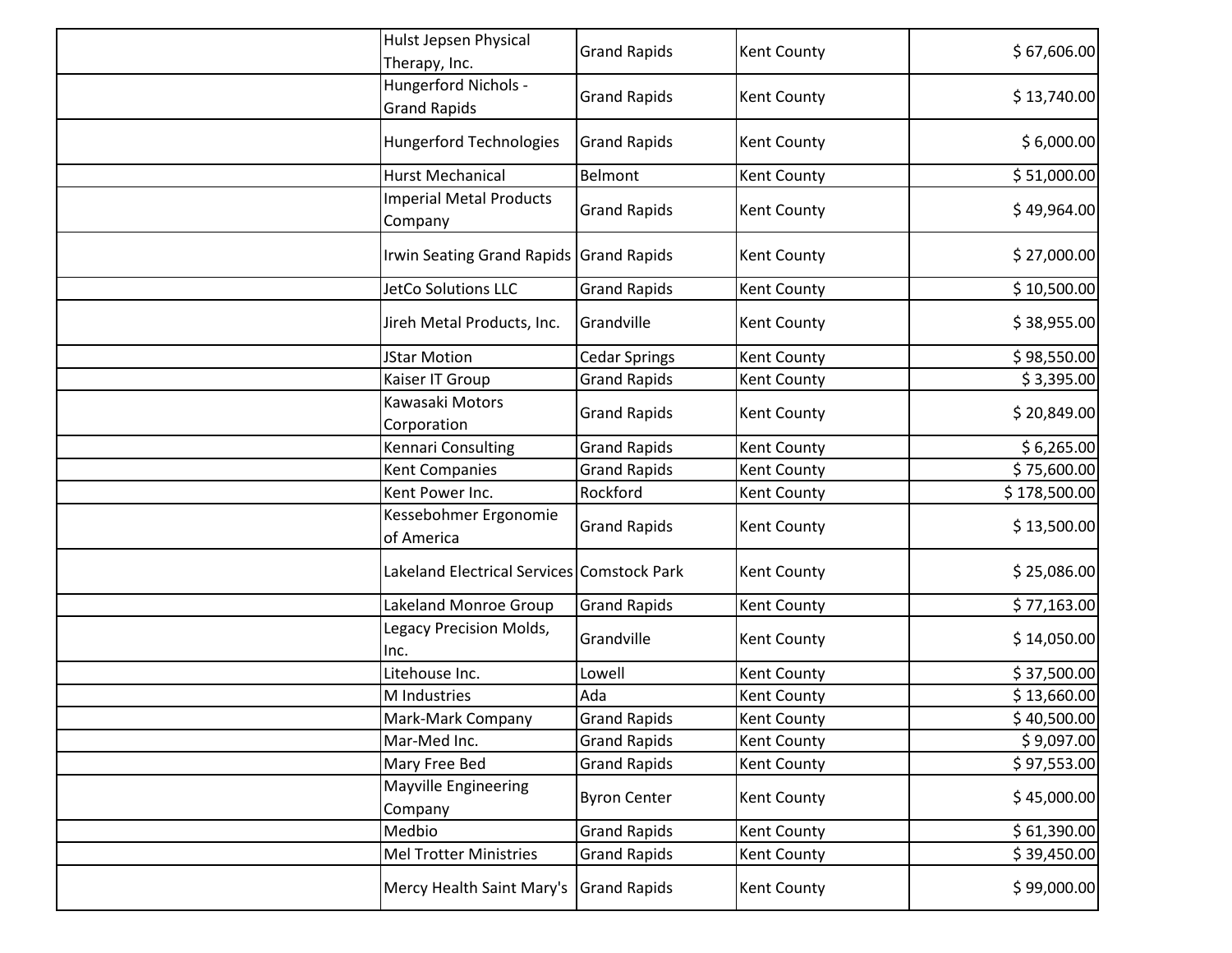| Metro Health - University<br>of Michigan Health | Wyoming              | Kent County        | \$99,000.00  |
|-------------------------------------------------|----------------------|--------------------|--------------|
| Michigan Foam Products                          | Wyoming              | Kent County        | \$49,950.00  |
| Michigan Turkey Producers Grand Rapids          |                      | Kent County        | \$146,082.00 |
| Michigan Wheel                                  | <b>Grand Rapids</b>  | Kent County        | \$46,500.00  |
| <b>MICO Industries</b>                          | <b>Grand Rapids</b>  | Kent County        | \$35,272.00  |
| <b>Mission Point of Forest</b><br><b>Hills</b>  | <b>Grand Rapids</b>  | Kent County        | \$16,500.00  |
| <b>Mobile Defenders</b>                         | <b>Grand Rapids</b>  | Kent County        | \$29,300.00  |
| Morrison Industrial<br>Equipment                | <b>Grand Rapids</b>  | Kent County        | \$30,000.00  |
| MudPenny                                        | <b>Grand Rapids</b>  | Kent County        | \$24,000.00  |
| Northern Logistics Inc.                         | <b>Grand Rapids</b>  | Kent County        | \$75,000.00  |
| <b>Nucraft Furniture</b>                        | <b>Comstock Park</b> | Kent County        | \$98,134.00  |
| Oliver Health Care                              | <b>Grand Rapids</b>  | Kent County        | \$37,500.00  |
| <b>OnSite Wellness LLC</b>                      | <b>Grand Rapids</b>  | Kent County        | \$2,395.00   |
| Open Systems<br>Technologies                    | <b>Grand Rapids</b>  | Kent County        | \$199,500.00 |
| Owen-Ames-Kimball Co                            | <b>Grand Rapids</b>  | Kent County        | \$9,000.00   |
| PDR of West Michigan                            | <b>Byron Center</b>  | Kent County        | \$19,589.00  |
| <b>Praxis Packaging Solutions</b>               | <b>Grand Rapids</b>  | Kent County        | \$49,500.00  |
| Pridgeon & Clay, Inc.                           | <b>Grand Rapids</b>  | Kent County        | \$111,824.00 |
| Progressive AE                                  | <b>Grand Rapids</b>  | Kent County        | \$31,845.00  |
| Pure Home Health Care                           | <b>Grand Rapids</b>  | Kent County        | \$3,000.00   |
| PURforms, Inc.                                  | Lowell               | Kent County        | \$19,500.00  |
| Pyper Tool & Engineering,<br>Inc.               | <b>Grand Rapids</b>  | Kent County        | \$15,000.00  |
| Railside Assisted Living<br>Center              | <b>Byron Center</b>  | <b>Kent County</b> | \$5,000.00   |
| Rapid Supply & Sales                            | <b>Grand Rapids</b>  | Kent County        | \$9,000.00   |
| <b>Rapid Tooling Systems</b>                    | <b>Grand Rapids</b>  | Kent County        | \$3,000.00   |
| <b>Revolution Farms LLC.</b>                    | Caledonia            | Kent County        | \$39,144.00  |
| Ritsema Associates -<br>Grandville              | Grandville           | Kent County        | \$38,743.00  |
| <b>River City Mechanical</b>                    | <b>Comstock Park</b> | Kent County        | \$16,500.00  |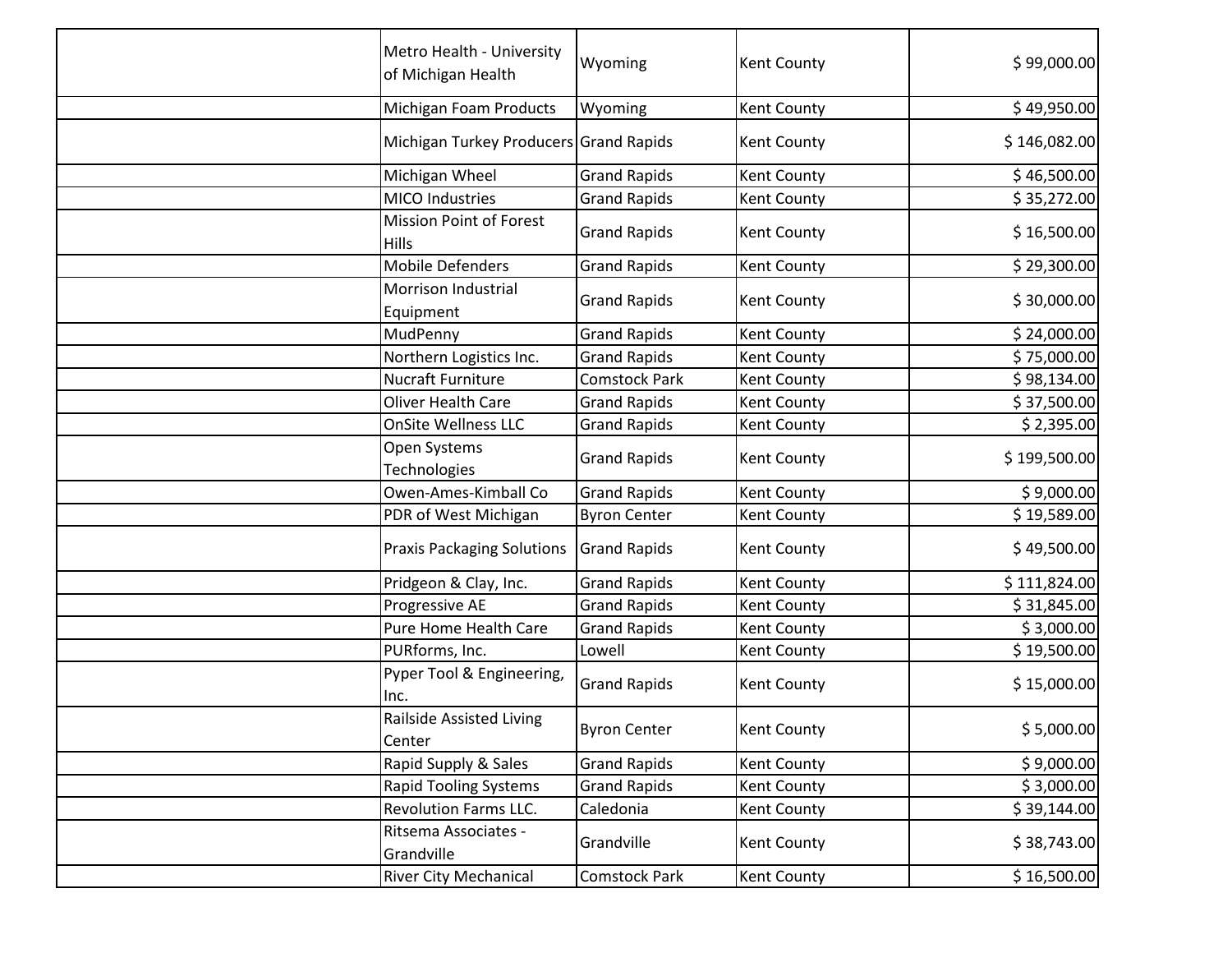| RoMan Manufacturing, Inc                              | Wyoming             | Kent County        | \$27,300.00  |
|-------------------------------------------------------|---------------------|--------------------|--------------|
| <b>Samaritas Grand Rapids</b><br><b>Senior Living</b> | <b>Grand Rapids</b> | <b>Kent County</b> | \$30,000.00  |
| Skytron, LLC                                          | <b>Grand Rapids</b> | Kent County        | \$43,045.00  |
| <b>Specialty Tooling Systems</b>                      | <b>Grand Rapids</b> | Kent County        | \$27,000.00  |
| Spectrum Health                                       | <b>Grand Rapids</b> | Kent County        | \$195,200.00 |
| <b>Steel Craft Technologies</b>                       | <b>Grand Rapids</b> | Kent County        | \$27,000.00  |
| <b>Steel Supply &amp; Engineering</b>                 | <b>Grand Rapids</b> | Kent County        | \$15,000.00  |
| Steelcase                                             | <b>Grand Rapids</b> | Kent County        | \$17,424.00  |
| <b>Stingray Advisory Group</b><br>LLC.                | <b>Grand Rapids</b> | <b>Kent County</b> | \$4,500.00   |
| Superior Furniture Services Grand Rapids              |                     | Kent County        | \$67,200.00  |
| Swoboda Inc.                                          | <b>Grand Rapids</b> | Kent County        | \$41,161.00  |
| <b>Tech Defenders</b>                                 | <b>Grand Rapids</b> | Kent County        | \$88,425.00  |
| <b>Terryberry Company</b>                             | <b>Grand Rapids</b> | Kent County        | \$21,450.00  |
| TGW Systems, Inc.                                     | <b>Grand Rapids</b> | Kent County        | \$34,500.00  |
| The Gluten Free Bar                                   | <b>Grand Rapids</b> | Kent County        | \$23,500.00  |
| <b>Tooling Systems</b><br>Enterprises                 | <b>Grand Rapids</b> | <b>Kent County</b> | \$3,000.00   |
| <b>Treadstone Mortgage</b>                            | <b>Grand Rapids</b> | Kent County        | \$45,282.00  |
| <b>Triangle Associates</b>                            | <b>Grand Rapids</b> | Kent County        | \$14,877.00  |
| UEI, Inc.                                             | <b>Grand Rapids</b> | Kent County        | \$18,000.00  |
| <b>Ultimate Gaging Systems</b>                        | <b>Grand Rapids</b> | <b>Kent County</b> | \$16,800.00  |
| Van Haren Electric                                    | <b>Byron Center</b> | Kent County        | \$33,784.00  |
| Vista IT Group                                        | <b>Grand Rapids</b> | Kent County        | \$19,500.00  |
| <b>Weiss Technik North</b><br>America                 | <b>Grand Rapids</b> | <b>Kent County</b> | \$37,635.00  |
| West Michigan Center for<br>Arts + Technology         | <b>Grand Rapids</b> | <b>Kent County</b> | \$12,994.00  |
| West Michigan<br>International                        | <b>Grand Rapids</b> | <b>Kent County</b> | \$68,300.00  |
| West Michigan Tag & Label Grand Rapids                |                     | <b>Kent County</b> | \$3,000.00   |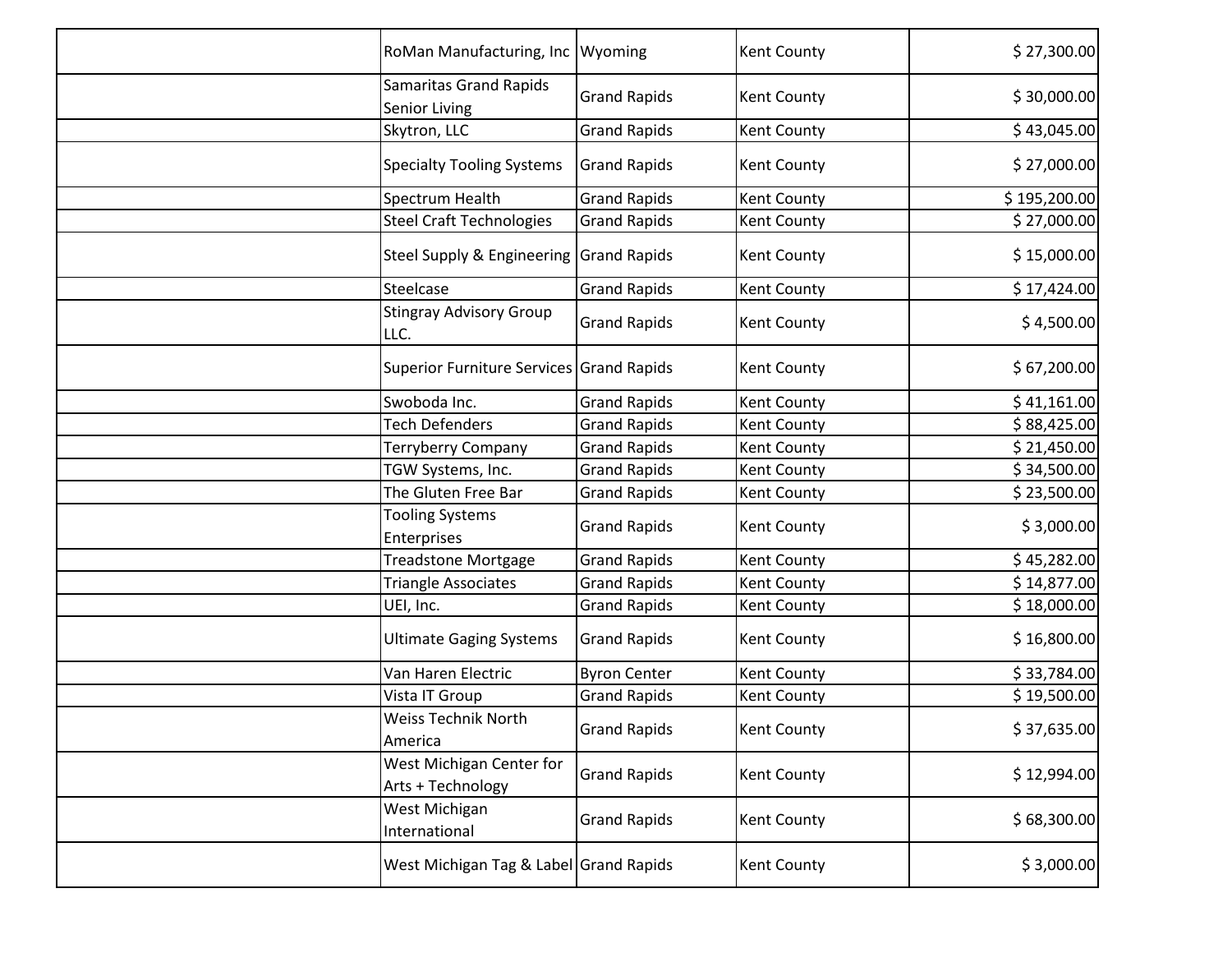| <b>Westmaas Electric</b><br>Company                            | Grandville                             | <b>Kent County</b>      | \$21,784.00  |
|----------------------------------------------------------------|----------------------------------------|-------------------------|--------------|
| <b>Wolverine Coil Spring</b><br>Company                        | <b>Grand Rapids</b>                    | <b>Kent County</b>      | \$10,500.00  |
|                                                                | Women's Health Collective Grand Rapids | <b>Kent County</b>      | \$5,294.00   |
| St. Joseph Mercy<br>Livingston                                 | Howell                                 | Livingston County       | \$36,000.00  |
|                                                                | Mission Point of Ishpeming Ishpeming   | <b>Marquette County</b> | \$15,000.00  |
|                                                                | Mission Point of Big Rapids Big Rapids | <b>Mecosta County</b>   | \$12,100.00  |
| Town & Country Group -<br>Midland                              | Midland                                | <b>Midland County</b>   | \$21,000.00  |
| Aggressive Tooling Inc.                                        | Greenville                             | Montcalm County         | \$64,135.00  |
| Federal Mogul Powertrain<br>LLC                                | Greenville                             | Montcalm County         | \$22,500.00  |
| Greenville Tool & Die, Inc                                     | Greenville                             | Montcalm County         | \$51,000.00  |
| Hungerford Nichols -<br>Greenville                             | Greenville                             | Montcalm County         | \$3,648.00   |
| <b>ADAC Automotive</b>                                         | Muskegon                               | Muskegon County         | \$7,500.00   |
| Brightwork Properties LLC.                                     | Muskegon                               | Muskegon County         | \$4,500.00   |
| Dynamic Conveyor<br>Corporation                                | Muskegon                               | Muskegon County         | \$5,499.00   |
| Freedom Tool and<br>Manufacturing                              | Muskegon                               | Muskegon County         | \$2,300.00   |
| Hilite WHITEHALL                                               | Whitehall                              | Muskegon County         | \$132,117.00 |
| <b>Howmet Aerospace</b>                                        | Whitehall                              | Muskegon County         | \$83,075.00  |
| Hungerford Nichols -<br><b>Norton Shores</b>                   | Muskegon                               | Muskegon County         | \$7,296.00   |
| L3Harris Technologies -<br><b>Combat Propulsion</b><br>Systems | Muskegon                               | Muskegon County         | \$49,582.00  |
| Mercy Health Muskegon                                          | Muskegon                               | Muskegon County         | \$99,000.00  |
| Metal Technologies -<br>Ravenna Ductile Iron                   | Ravenna                                | Muskegon County         | \$87,000.00  |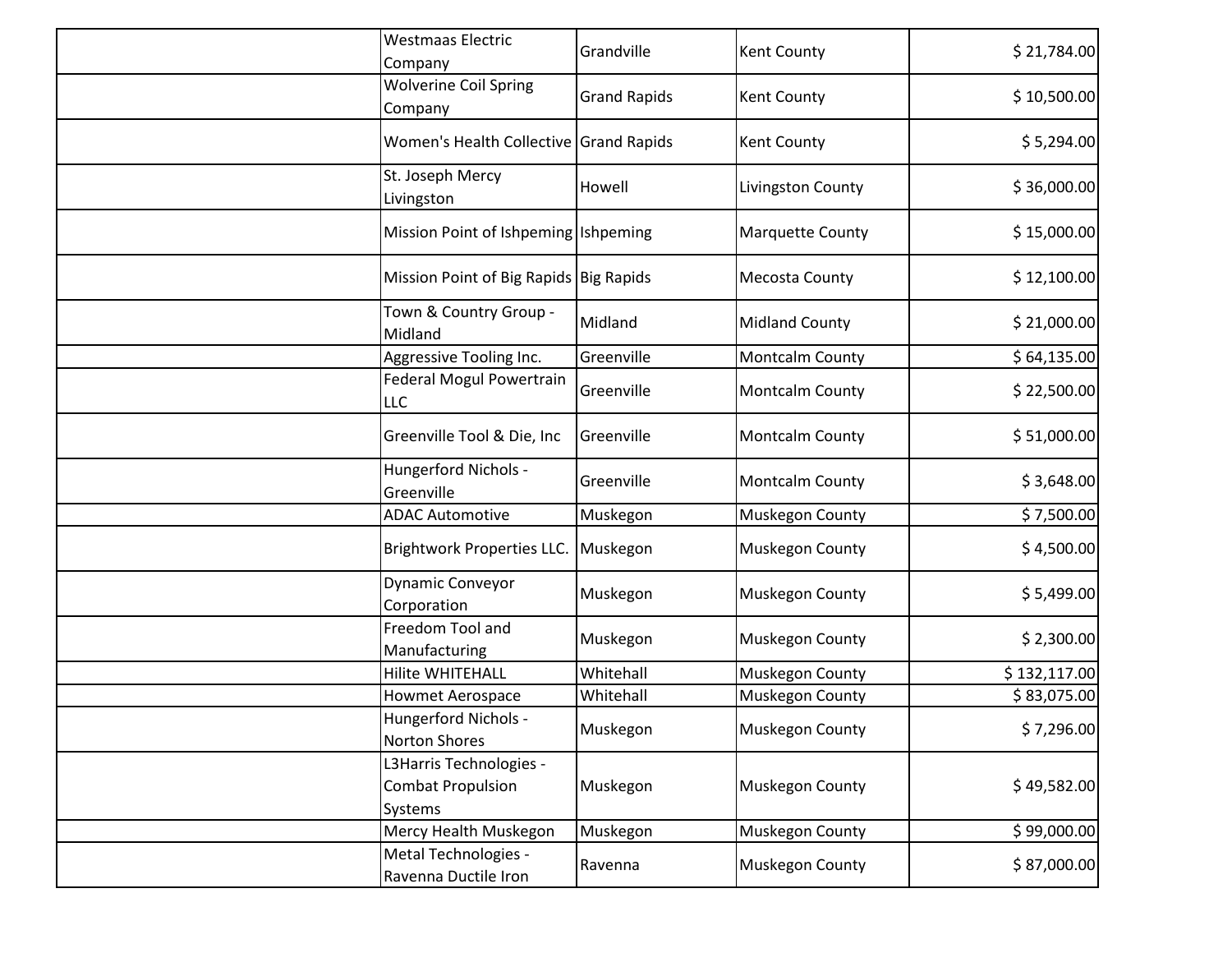| Michigan Spring and<br>Stamping            | Muskegon           | Muskegon County       | \$50,000.00  |
|--------------------------------------------|--------------------|-----------------------|--------------|
| Paramelt                                   | Muskegon           | Muskegon County       | \$14,580.00  |
| Port City Group Inc                        | Muskegon           | Muskegon County       | \$136,004.00 |
| Scherdel Sales &<br>Technology, Inc.       | Muskegon           | Muskegon County       | \$85,490.00  |
| <b>Seabrook Plastics Inc</b>               | Muskegon           | Muskegon County       | \$21,000.00  |
| Seminole Shores Living<br>Center           | Muskegon           | Muskegon County       | \$4,000.00   |
| Soils Structures Inc                       | Muskegon           | Muskegon County       | \$15,275.00  |
| TITAN TOOL & DIE                           | Muskegon           | Muskegon County       | \$6,000.00   |
| <b>Mission Point of Holly</b>              | Holly              | Oakland County        | \$15,000.00  |
| St. Joseph Mercy Oakland                   | Pontiac            | <b>Oakland County</b> | \$99,000.00  |
| The Bay at Cranbrook                       | West Bloomfield    | Oakland County        | \$12,000.00  |
| <b>ACEMCO</b>                              | <b>Spring Lake</b> | <b>Ottawa County</b>  | \$25,500.00  |
| <b>Advanced Interiors</b>                  | Jenison            | Ottawa County         | \$24,000.00  |
| All Green Corporation -<br>Jenison, MI     | Jenison            | <b>Ottawa County</b>  | \$6,000.00   |
| All State Crane and<br>Rigging, LLC        | Holland            | <b>Ottawa County</b>  | \$14,500.00  |
| Alliance Home Health Care<br>Services Inc. | Holland            | <b>Ottawa County</b>  | \$78,000.00  |
| <b>ALTRON AUTOMATION INC Hudsonville</b>   |                    | <b>Ottawa County</b>  | \$58,735.00  |
| Anlaan Corporation                         | <b>Grand Haven</b> | <b>Ottawa County</b>  | \$3,612.00   |
| Appledorn Assisted Living<br>Center North  | Holland            | <b>Ottawa County</b>  | \$4,000.00   |
| Appledorn Assisted Living<br>Center South  | Holland            | <b>Ottawa County</b>  | \$6,000.00   |
| <b>Bekins Appliance Inc</b>                | Coopersville       | <b>Ottawa County</b>  | \$14,184.00  |
| BizStream, Inc.                            | Allendale          | <b>Ottawa County</b>  | \$15,000.00  |
| Campbell Grinder<br>Company                | Spring Lake        | <b>Ottawa County</b>  | \$1,500.00   |
| Conveyor Concepts of<br>Michigan           | Coopersville       | <b>Ottawa County</b>  | \$10,165.00  |
| <b>CS Erickson</b>                         | <b>Grand Haven</b> | <b>Ottawa County</b>  | \$18,000.00  |
| <b>CSM Services</b>                        | Hudsonville        | <b>Ottawa County</b>  | \$96,500.00  |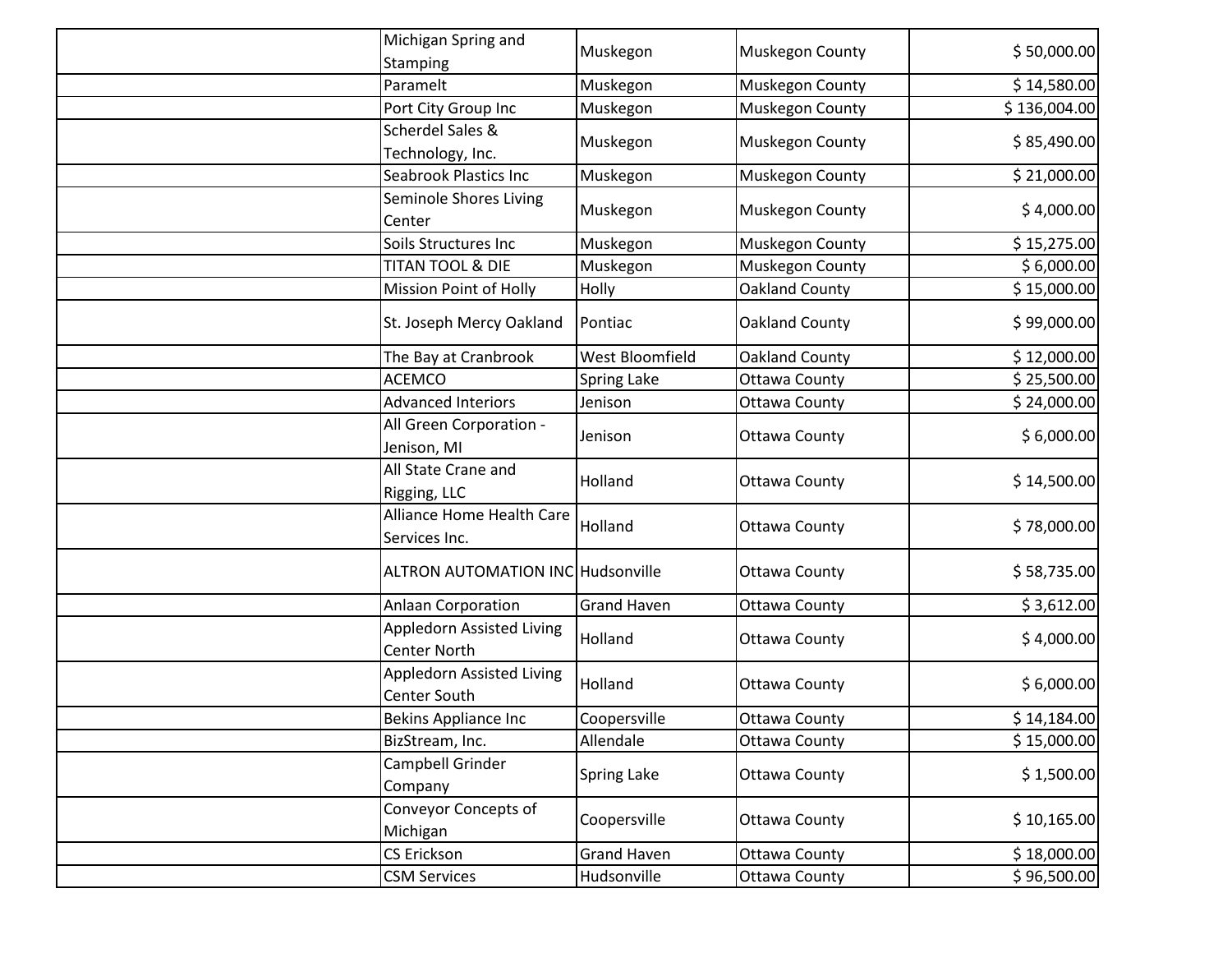| DeWys Manufacturing, Inc. Marne                                          |                    | <b>Ottawa County</b> | \$42,845.00  |
|--------------------------------------------------------------------------|--------------------|----------------------|--------------|
| DRIESENGA AND<br><b>ASSOCIATES INC</b>                                   | Holland            | <b>Ottawa County</b> | \$30,325.00  |
| EGLtech                                                                  | Holland            | <b>Ottawa County</b> | \$21,190.00  |
| EV Construction Co.                                                      | Holland            | <b>Ottawa County</b> | \$33,000.00  |
| Fleetwood Group, Inc.                                                    | Holland            | <b>Ottawa County</b> | \$15,000.00  |
| <b>Genzink Steel</b>                                                     | Holland            | <b>Ottawa County</b> | \$115,746.00 |
| GNS Holland, Inc                                                         | Holland            | <b>Ottawa County</b> | \$99,800.00  |
| <b>GP Reeves INC</b>                                                     | Holland            | <b>Ottawa County</b> | \$11,383.00  |
| <b>Grand Pines Assisted Living</b><br>Center                             | <b>Grand Haven</b> | <b>Ottawa County</b> | \$6,000.00   |
| Green Transportation, Inc                                                | Holland            | <b>Ottawa County</b> | \$49,500.00  |
| Herman Miller - Zeeland                                                  | Zeeland            | <b>Ottawa County</b> | \$185,026.00 |
| Hoekstra Controls &<br>Automation                                        | Holland            | <b>Ottawa County</b> | \$13,320.00  |
| Hudsonville Creamery &<br>Ice Cream                                      | Holland            | <b>Ottawa County</b> | \$120,000.00 |
| Hutt Trucking Co., Inc.                                                  | Holland            | <b>Ottawa County</b> | \$42,000.00  |
| Innotec                                                                  | Zeeland            | <b>Ottawa County</b> | \$47,000.00  |
| <b>ITW Drawform</b>                                                      | Zeeland            | <b>Ottawa County</b> | \$49,781.00  |
| JR Automation<br>Technologies - Holland Ave Holland<br>Facility          |                    | <b>Ottawa County</b> | \$18,895.00  |
| <b>JR Automation</b><br>Technologies - New<br><b>Holland St Facility</b> | Holland            | <b>Ottawa County</b> | \$29,439.00  |
| JR Automation<br>Technologies - Quality Dr<br>Facility                   | Holland            | <b>Ottawa County</b> | \$32,365.00  |
| JR Automation<br>Technologies - Sunnyside<br>Dr Facility                 | Holland            | <b>Ottawa County</b> | \$47,790.00  |
| JR Automation<br>Technologies - Tyler St<br>Facility                     | Holland            | <b>Ottawa County</b> | \$12,940.00  |
| <b>K&amp;R TRUCK SALES</b>                                               | Holland            | <b>Ottawa County</b> | \$33,000.00  |
| Koops, Inc.                                                              | Holland            | <b>Ottawa County</b> | \$21,490.00  |
|                                                                          |                    |                      |              |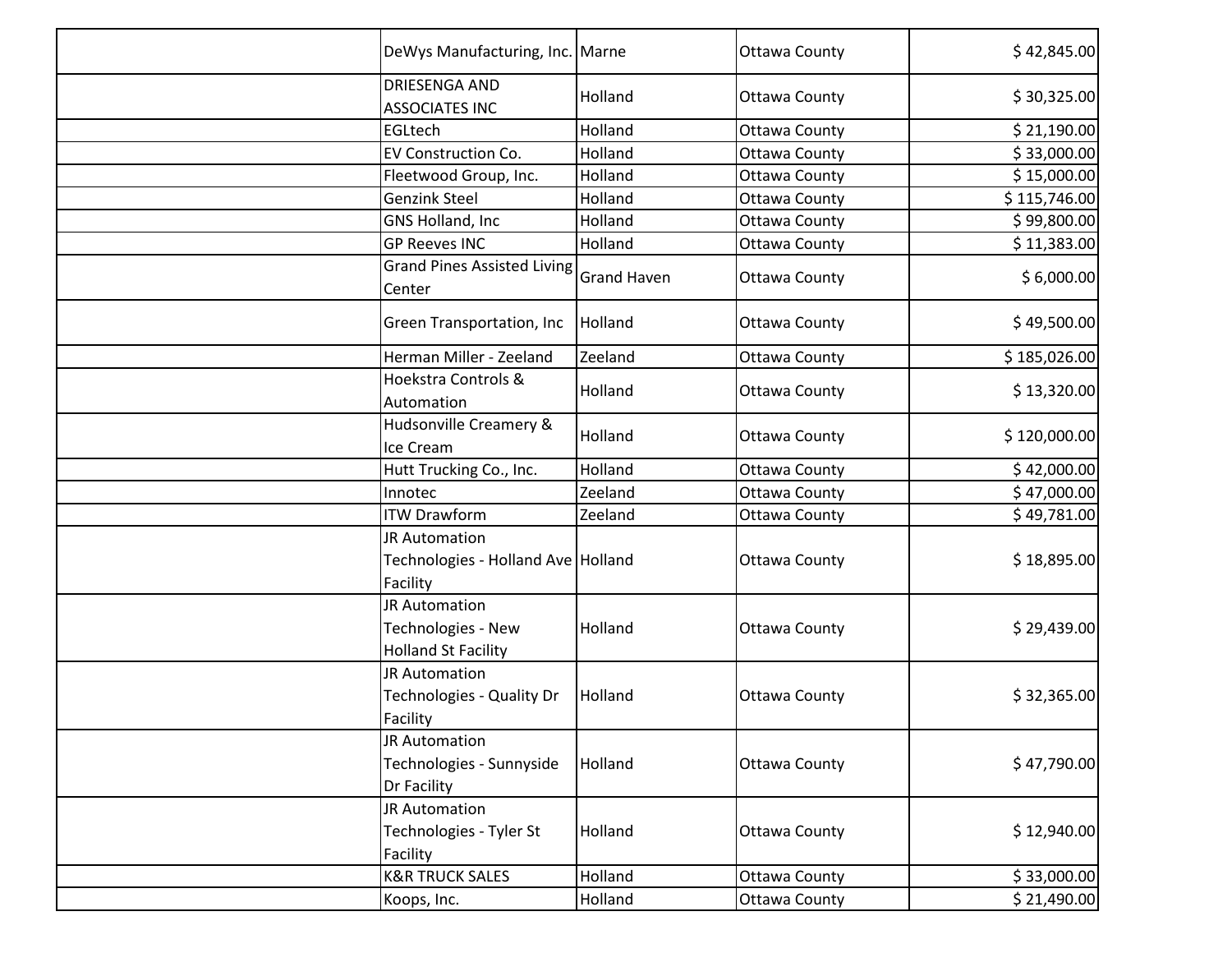|                | L&W Engineering                                         | Holland            | <b>Ottawa County</b> | \$17,833.00  |
|----------------|---------------------------------------------------------|--------------------|----------------------|--------------|
|                | Magna Mirrors of America,<br>Inc - dba Engineered Glass | Holland            | <b>Ottawa County</b> | \$148,715.00 |
|                | Magna Mirrors of America,<br>Inc - Mirrors Holland      | Holland            | <b>Ottawa County</b> | \$63,430.00  |
|                | Meridian, Inc.                                          | <b>Spring Lake</b> | <b>Ottawa County</b> | \$115,556.00 |
| Engineering    | <b>MFP Automation</b>                                   | Hudsonville        | <b>Ottawa County</b> | \$25,616.00  |
|                | <b>Mission Point of Lamont</b>                          | Lamont             | <b>Ottawa County</b> | \$10,500.00  |
| Nuvar Inc.     |                                                         | Holland            | <b>Ottawa County</b> | \$139,500.00 |
|                | Parkway Electric and<br>Communications, LLC.            | Holland            | <b>Ottawa County</b> | \$99,000.00  |
|                | <b>Perception Engineering</b>                           | Allendale          | <b>Ottawa County</b> | \$4,730.00   |
|                | Perrigo - Holland                                       | Holland            | <b>Ottawa County</b> | \$111,000.00 |
| Plascore, Inc. |                                                         | Zeeland            | <b>Ottawa County</b> | \$32,845.00  |
|                | <b>Pliant Plastics</b>                                  | Spring Lake        | <b>Ottawa County</b> | \$21,000.00  |
|                | Preferred Machine LLC                                   | Jenison            | <b>Ottawa County</b> | \$94,830.00  |
|                | R.A. Miller Industries, Inc.                            | <b>Grand Haven</b> | <b>Ottawa County</b> | \$32,050.00  |
| Cooling, LLC   | Reliable Heating and                                    | Hudsonville        | <b>Ottawa County</b> | \$4,294.00   |
|                | Royal Technologies                                      | Hudsonville        | <b>Ottawa County</b> | \$199,500.00 |
| Shape Corp     |                                                         | <b>Grand Haven</b> | <b>Ottawa County</b> | \$99,000.00  |
|                | <b>Sheldon Meadows Assisted</b><br><b>Living Center</b> | Hudsonville        | <b>Ottawa County</b> | \$5,000.00   |
| Services, Inc  | Star Crane & Hoist                                      | Allendale          | <b>Ottawa County</b> | \$49,950.00  |
| Products Co    | Supreme Machined                                        | <b>Spring Lake</b> | <b>Ottawa County</b> | \$44,460.00  |
|                | <b>SWYFT Solutions, LLC</b>                             | Allendale          | <b>Ottawa County</b> | \$1,500.00   |
| Zeeland        | Town & Country Group -                                  | Zeeland            | <b>Ottawa County</b> | \$41,920.00  |
| Trans-Matic    |                                                         | Holland            | <b>Ottawa County</b> | \$46,198.00  |
|                | Ventura Manufacturing                                   | Zeeland            | <b>Ottawa County</b> | \$42,540.00  |
|                | <b>VentureSource Solutions</b>                          | Zeeland            | <b>Ottawa County</b> | \$3,000.00   |
|                | West Michigan Molding                                   | <b>Grand Haven</b> | <b>Ottawa County</b> | \$119,652.00 |